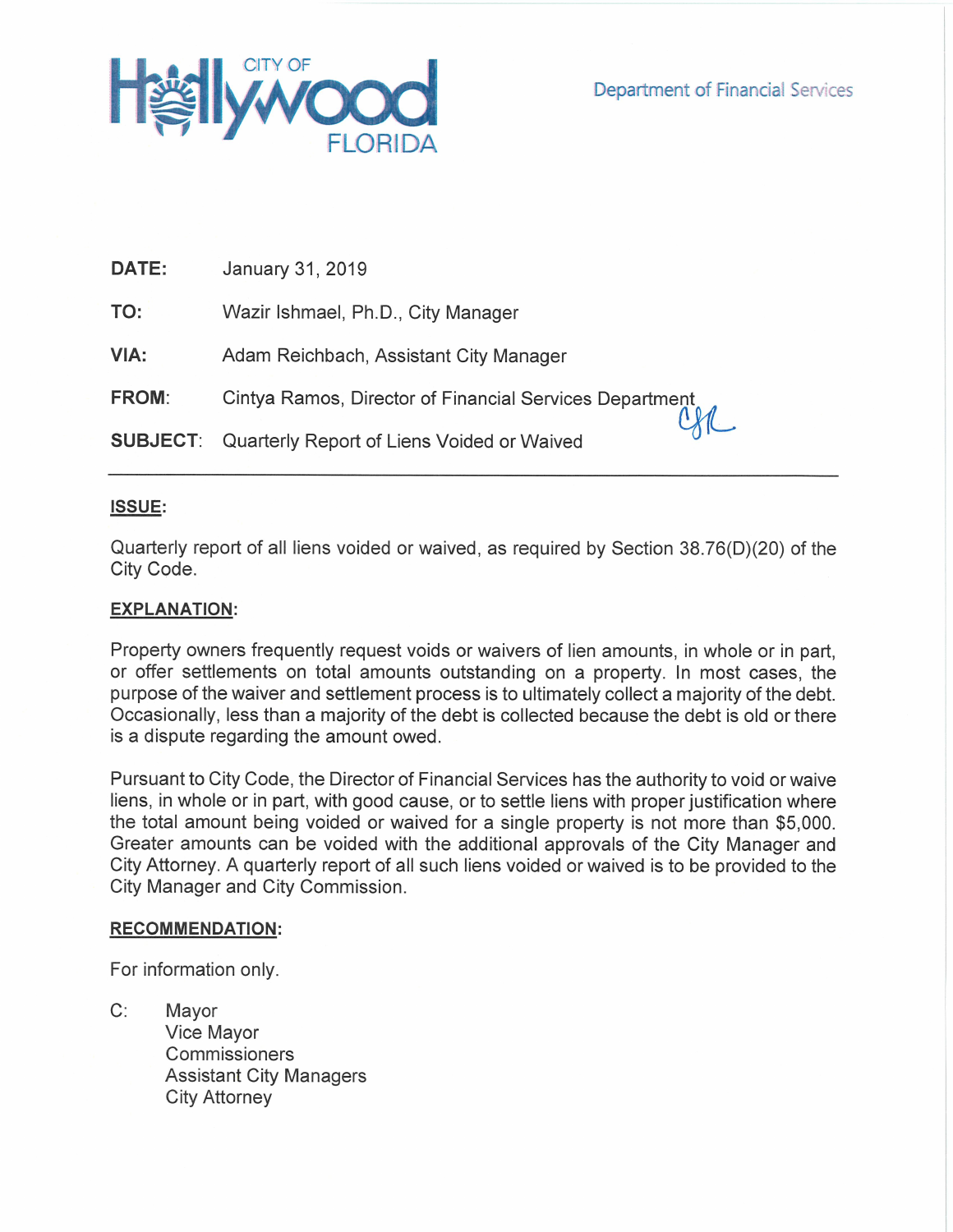### **CITY OF HOLLYWOOD SCHEDULE OF LIENS VOIDED OR WAIVED QUARTER ENDED 9/30/18**

|                                            |                         |             | Original   | <b>Amount</b>   | Amount           |                                                   |                                                   | <b>Adjustment</b>                                          |  |
|--------------------------------------------|-------------------------|-------------|------------|-----------------|------------------|---------------------------------------------------|---------------------------------------------------|------------------------------------------------------------|--|
| <b>Property Owner</b>                      | <b>Property Address</b> | Lien Type   | Amount     | <b>Adjusted</b> | <b>Collected</b> | <b>Explanation</b>                                | <b>Recommended By</b>                             | <b>Approved By</b>                                         |  |
| LAURA OLSTEIN                              | 2735-2739 FILLMORE ST   | <b>NMIP</b> | \$103.75   | \$103.75        | \$0.00           | Owner attempted to comply.                        | Director of Public<br>Works                       | Director of Financial<br><b>Services</b>                   |  |
| <b>MUKHABBAT REMINES</b>                   | 2815 ADAMS ST           | <b>NMIP</b> | \$301.48   | \$301.48        | \$0.00           | Illegal dumping.<br>Owner claims work was done    | Director of Public<br>Works<br>Director of Public | Director of Financial<br>Services<br>Director of Financial |  |
| BAR, ERAN                                  | 1021 S 29 AVE           | <b>NMIP</b> | \$233.48   | \$233.48        | \$0.00           | by her contractor                                 | Works                                             | Services                                                   |  |
| <b>TOTAL PROPERTY MAINTENANCE</b>          |                         |             | \$638.71   | \$638.71        | \$0.00           |                                                   |                                                   |                                                            |  |
|                                            |                         |             |            |                 |                  |                                                   |                                                   |                                                            |  |
| REITER, SUSAN<br><b>SC REAL EASTATE OF</b> | 1243 LINCOLN ST         | <b>NMIP</b> | \$450.65   | \$100.00        | \$292.50         | Illegal dumping. Owner<br>claims no notification. | Director of Public<br>Works<br>Director of Public | Director of Financial<br>Services<br>Director of Financial |  |
| MIAMI, LLC                                 | 2427 POLK ST            | <b>NMIP</b> | \$955.00   | \$955.00        | \$0.00           | Illegal dumping.                                  | Works<br>Director of Public                       | <b>Services</b><br>Director of Financial                   |  |
| <b>DONDERO PEARL</b><br>JOAN J. ROWLAND &  | 1345 JOHNSON ST         | <b>NMIP</b> | \$820.00   | \$620.00        | \$200.00         | Illegal dumping. Hardship.                        | Works<br>Director of Public                       | Services<br>Director of Financial                          |  |
| ANA s. DELFINO                             | 3229 ROOSEVELT ST       | <b>NMIP</b> | \$370.00   | \$370.00        | \$0.00           | Owner attempted to comply                         | Works                                             | Services                                                   |  |
| <b>TOTAL COMMINGLED WASTE REMOVAL</b>      |                         |             | \$2,595.65 | \$2,045.00      | \$492.50         |                                                   |                                                   |                                                            |  |
| <b>TOTAL</b>                               |                         |             | \$3,234.36 | \$2,683.71      | \$492.50         |                                                   |                                                   |                                                            |  |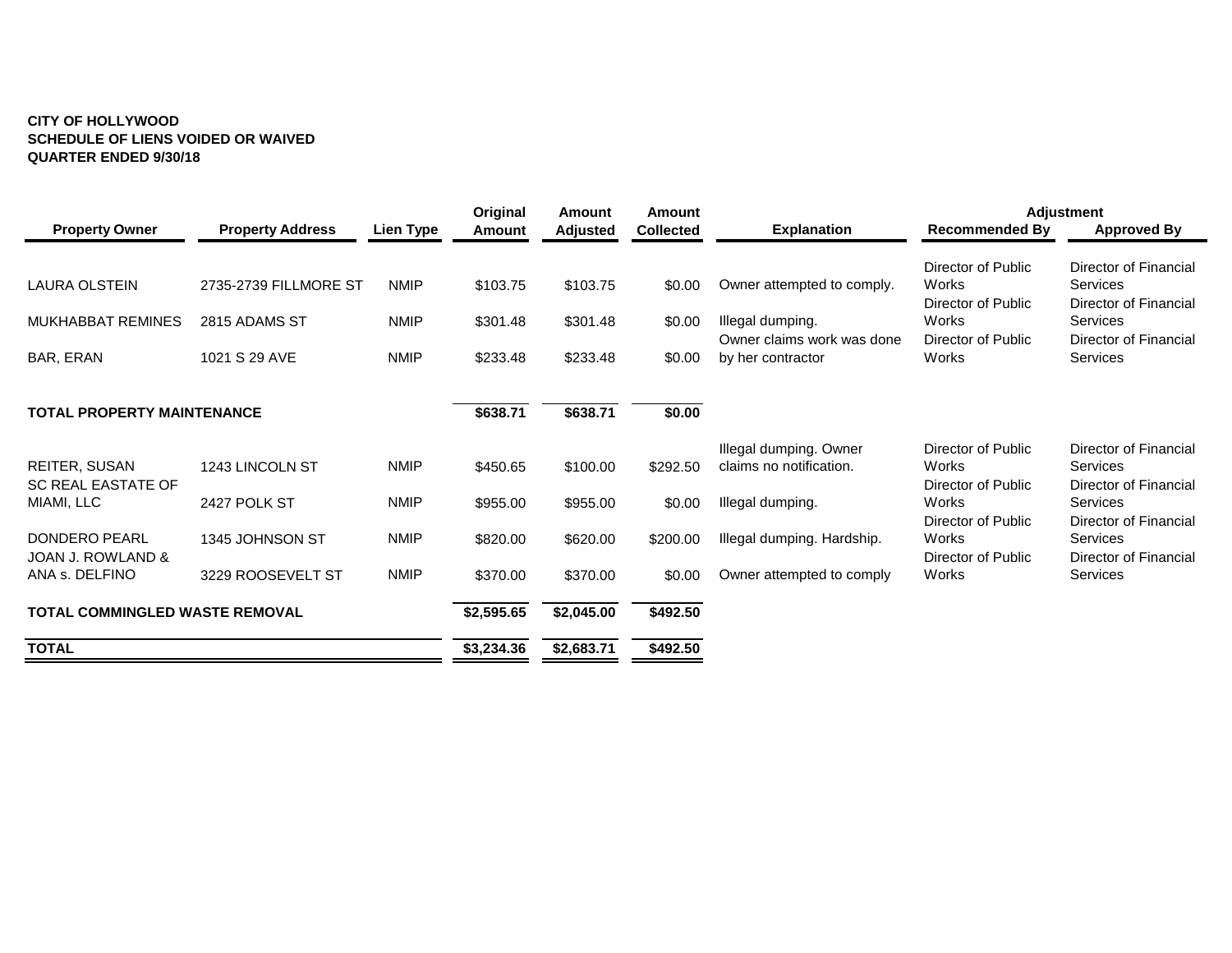| Date     | Property Owner / Customer             | Account<br>Number | <b>Property Address</b>         | Original<br>Amount | Amount<br>Adjusted | Amount<br><b>To Collect</b> | Amount<br>Paid | Settlemen<br>Comment:            | Waiver<br>Approved By                                      |
|----------|---------------------------------------|-------------------|---------------------------------|--------------------|--------------------|-----------------------------|----------------|----------------------------------|------------------------------------------------------------|
|          |                                       |                   |                                 |                    |                    |                             |                |                                  |                                                            |
| 7/3/2018 | Ocean Surf Condo                      |                   | 217034 315 Jackson St 2         | \$<br>8,868.30 \$  | $(4,434.15)$ \$    | 4,434.15 \$                 |                | - Settlement due to stuck meter. | Director of Financial<br>Services<br>Director of Financial |
| 7/3/2018 | Marcellus Osceola Jr.                 |                   | 226718 6331 N 40 St             | \$<br>8,685.85 \$  | $(4,342.93)$ \$    | 4,342.92 \$                 |                | - Settlement due to stuck meter. | Services                                                   |
|          | 7/3/2018 Audris Young                 |                   | 225306 6341 N 32 St             | \$<br>7,373.87 \$  | $(3,686.94)$ \$    | 3,686.93 \$                 |                | - Settlement due to stuck meter. | Director of Financial<br>Services                          |
|          | 7/3/2018 Yudith Garrido               |                   | 232076 731 N 68 Ter             | \$<br>4,788.96 \$  | $(2,394.49)$ \$    | 2,394.47 \$                 |                | - Settlement due to stuck meter. | Director of Financial<br>Services                          |
| 7/3/2018 | Gah Hollywood, LLC                    |                   | 231440 6701 Johnson St          | \$<br>4,427.72 \$  | $(2,213.87)$ \$    | 2,213.85 \$                 |                | - Settlement due to stuck meter. | Director of Financial<br>Services                          |
| 7/3/2018 | <b>Evelyn Howard</b>                  |                   | 147444 4224 Jefferson St        | \$<br>3,038.17 \$  | $(1,519.08)$ \$    | 1,519.09 \$                 |                | - Settlement due to stuck meter. | Director of Financial<br>Services                          |
|          | 7/3/2018 Linda Scharf                 |                   | 175852 1011 Lincoln St          | \$<br>2,944.16 \$  | $(1,472.09)$ \$    | 1,472.07 \$                 |                | - Settlement due to stuck meter. | Director of Financial<br>Services                          |
|          | 7/3/2018 S.T.O.F. Holdings Ltd        |                   | 222536 3560 N State Road 7      | \$<br>2,624.38 \$  | $(1,312.19)$ \$    | 1,312.19 \$                 |                | - Settlement due to stuck meter. | Director of Financial<br>Services                          |
| 7/3/2018 | Winder Auto Sales                     |                   | 199470 1514 S Dixie Hwy         | \$<br>2,422.28 \$  | $(1,211.15)$ \$    | 1,211.13 \$                 |                | - Settlement due to stuck meter. | Director of Financial<br>Services                          |
| 7/3/2018 | <b>Broward Cnty Housing Authority</b> |                   | 234308 2700 N 24 Ave            | \$<br>2,281.20 \$  | $(1,140.60)$ \$    | 1,140.60 \$                 |                | - Settlement due to stuck meter. | Director of Financial<br>Services                          |
| 7/3/2018 | Florida Motel Market, LLC             |                   | 133330 315 Walnut St 1          | \$<br>2.096.04 \$  | $(1,048.02)$ \$    | 1,048.02 \$                 |                | - Settlement due to stuck meter. | Director of Financial<br>Services                          |
|          | 7/3/2018 Cary Shaw                    |                   | 142134 3300 N 34 St             | \$<br>2.085.08 \$  | $(1,042.54)$ \$    | 1,042.54 \$                 |                | - Settlement due to stuck meter. | <b>Director of Financial</b><br><b>Services</b>            |
| 7/3/2018 | Dixie Supermarket                     |                   | 210104 1702 S 22 Ave            | \$<br>2,000.28 \$  | $(1,000.14)$ \$    | 1,000.14 \$                 |                | - Settlement due to stuck meter. | <b>Director of Financial</b><br><b>Services</b>            |
| 7/3/2018 | Annie & Jean Yves Perissel            |                   | 215606 1058 Adams St            | \$<br>1,868.33 \$  | $(934.17)$ \$      | 934.16 \$                   |                | - Settlement due to stuck meter. | <b>Director of Financial</b><br>Services                   |
| 7/3/2018 | Raisa Garcia                          |                   | 106250 6811 Hood St             | \$<br>1,857.42 \$  | $(928.71)$ \$      | 928.71 \$                   |                | - Settlement due to stuck meter. | Director of Financial<br><b>Services</b>                   |
| 7/3/2018 | City Of Hollywood-1515                |                   | 216942 0 Jefferson St/S Surf Rd | \$<br>1,682.37 \$  | $(841.19)$ \$      | 841.18 \$                   |                | - Settlement due to stuck meter. | Director of Financial<br>Services                          |
| 7/3/2018 | Humana, Inc                           |                   | 220012 5201 Hollywood Blvd      | \$<br>1,618.76 \$  | $(809.38)$ \$      | 809.38 \$                   |                | - Settlement due to stuck meter. | Director of Financial<br>Services                          |
|          | 7/3/2018 Villa Res Of Emerald Hills   |                   | 227568 3650 N 36 Ave Rec        | \$<br>1,459.23 \$  | $(729.62)$ \$      | 729.61 \$                   |                | - Settlement due to stuck meter. | <b>Director of Financial</b><br>Services                   |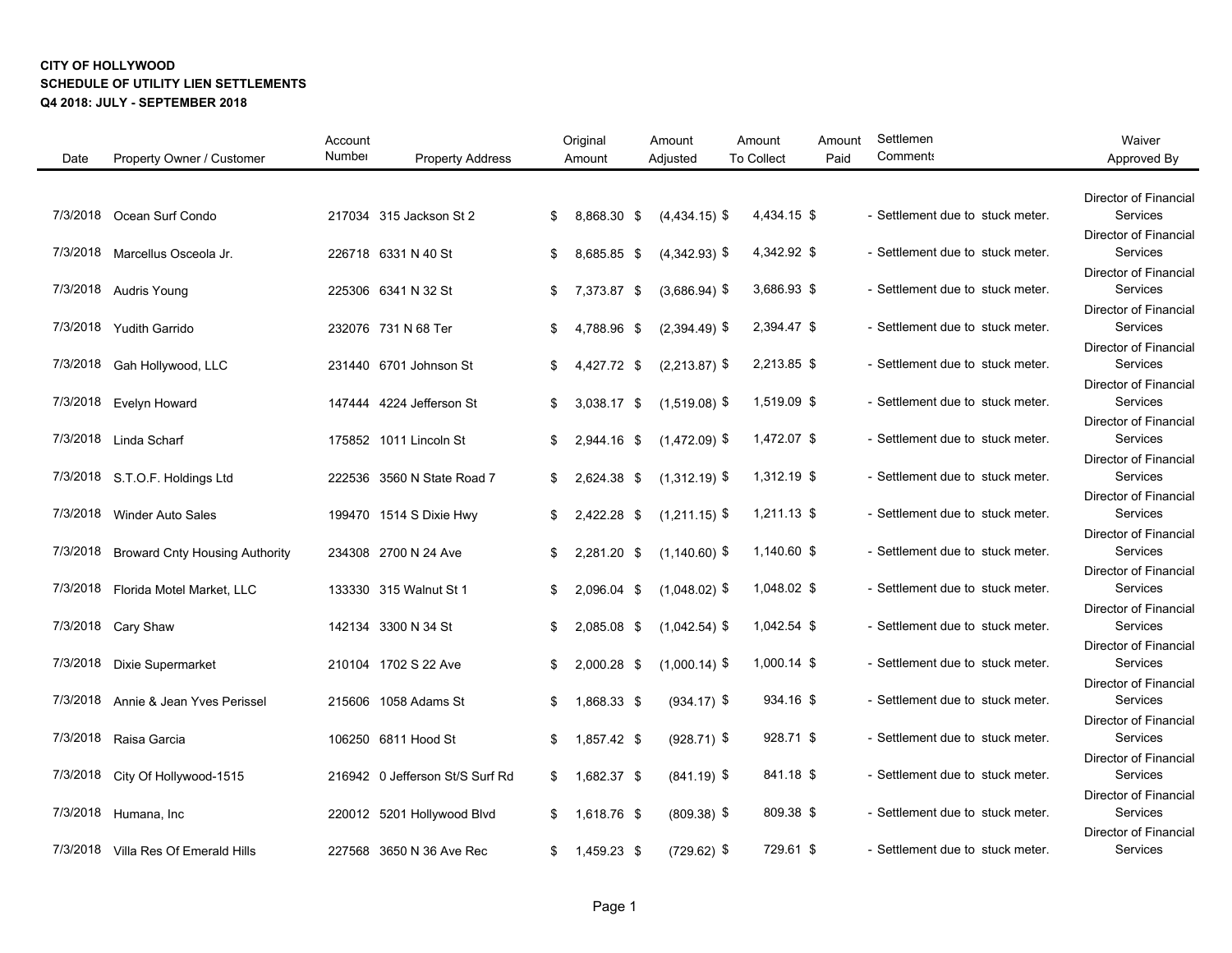|          |                                   | Account |                               | Original          | Amount        | Amount            | Amount | Settlemen                        | Waiver                            |
|----------|-----------------------------------|---------|-------------------------------|-------------------|---------------|-------------------|--------|----------------------------------|-----------------------------------|
| Date     | Property Owner / Customer         | Number  | <b>Property Address</b>       | Amount            | Adjusted      | <b>To Collect</b> | Paid   | <b>Comments</b>                  | Approved By                       |
|          |                                   |         |                               |                   |               |                   |        |                                  | Director of Financial             |
| 7/3/2018 | Jubilee Ctr Of S. Broward Inc     |         | 214504 2010 Scott St          | \$<br>1,381.91 \$ | $(690.95)$ \$ | 690.96 \$         |        | - Settlement due to stuck meter. | Services                          |
|          |                                   |         |                               |                   |               |                   |        |                                  | Director of Financial             |
|          | 7/3/2018 Ronald Becker            |         | 143002 3520 N 53 Ave          | \$<br>1,376.63 \$ | $(688.32)$ \$ | 688.31 \$         |        | - Settlement due to stuck meter. | Services                          |
|          |                                   |         |                               |                   |               | 673.68 \$         |        |                                  | Director of Financial<br>Services |
|          | 7/3/2018 Catalano & Franca Millot |         | 199692 1736 Funston St        | \$<br>1,347.38 \$ | $(673.70)$ \$ |                   |        | - Settlement due to stuck meter. | Director of Financial             |
|          | 7/3/2018 Carl Nicoleau            |         | 226230 7750 Nw 36 St          | \$<br>1,321.13 \$ | $(660.57)$ \$ | 660.56 \$         |        | - Settlement due to stuck meter. | Services                          |
|          |                                   |         |                               |                   |               |                   |        |                                  | Director of Financial             |
|          | 7/3/2018 Angelica Grab            |         | 201884 1304 Dewey St          | \$<br>1,315.08 \$ | $(657.55)$ \$ | 657.53 \$         |        | - Settlement due to stuck meter. | Services                          |
|          |                                   |         |                               |                   |               |                   |        |                                  | Director of Financial             |
|          | 7/3/2018 Albo Investments LLC     |         | 134744 2233 Cody St           | \$<br>1,287.98 \$ | $(644.00)$ \$ | 643.98 \$         |        | - Settlement due to stuck meter. | Services                          |
|          |                                   |         |                               |                   |               |                   |        |                                  | <b>Director of Financial</b>      |
|          | 7/3/2018 Mario & Daisy Coto       |         | 137738 3481 N 31 Ave          | \$<br>1,201.52 \$ | $(600.76)$ \$ | 600.76 \$         |        | - Settlement due to stuck meter. | Services                          |
|          |                                   |         |                               |                   |               |                   |        |                                  | <b>Director of Financial</b>      |
|          | 7/3/2018 Ruby Ferguson            |         | 130774 5700 Mayo St           | \$<br>1,171.75 \$ | $(585.88)$ \$ | 585.87 \$         |        | - Settlement due to stuck meter. | Services                          |
|          |                                   |         |                               |                   |               |                   |        |                                  | Director of Financial<br>Services |
|          | 7/3/2018 Alejandro Delavega       |         | 180750 1640 Monroe St         | \$<br>1,068.31 \$ | $(534.16)$ \$ | 534.15 \$         |        | - Settlement due to stuck meter. | Director of Financial             |
|          | 7/3/2018 City Of Hollywood-3168   |         | 257376 3201 Hollywood Blvd    | \$<br>1,019.20 \$ | $(509.60)$ \$ | 509.60 \$         |        | - Settlement due to stuck meter. | Services                          |
|          |                                   |         |                               |                   |               |                   |        |                                  | Director of Financial             |
|          | 7/3/2018 Bonnie Villa Apts Inc    |         | 213722 2000 Buchanan St       | \$<br>1,009.50 \$ | $(504.76)$ \$ | 504.74 \$         |        | - Settlement due to stuck meter. | Services                          |
|          |                                   |         |                               |                   |               |                   |        |                                  | Director of Financial             |
|          | 7/3/2018 Calvary Assembly Of God  |         | 223908 300 N 62 Ave           | \$<br>993.01 \$   | $(496.51)$ \$ | 496.50 \$         |        | - Settlement due to stuck meter. | Services                          |
|          |                                   |         |                               |                   |               |                   |        |                                  | Director of Financial             |
|          | 7/3/2018 Marina Bates             |         | 212192 2113 Lee St            | \$<br>925.27 \$   | $(462.64)$ \$ | 462.63 \$         |        | - Settlement due to stuck meter. | Services                          |
|          |                                   |         |                               |                   |               |                   |        |                                  | Director of Financial             |
|          | 7/3/2018 Ronald Hampton           |         | 105690 3531 N 66 Ave          | \$<br>919.90 \$   | $(459.95)$ \$ | 459.95 \$         |        | - Settlement due to stuck meter. | Services                          |
|          |                                   |         |                               |                   |               |                   |        |                                  | <b>Director of Financial</b>      |
|          | 7/3/2018 Family Townhomes         |         | 228142 2987 Oaktree Ln Pool   | \$<br>883.83 \$   | $(441.92)$ \$ | 441.91 \$         |        | - Settlement due to stuck meter. | Services<br>Director of Financial |
|          | 7/3/2018 Ken Carmen               |         | 176766 827 N Northlake Dr     | \$<br>838.94 \$   | $(419.47)$ \$ | 419.47 \$         |        | - Settlement due to stuck meter. | Services                          |
|          |                                   |         |                               |                   |               |                   |        |                                  | Director of Financial             |
| 7/3/2018 | Janel & Kyle Drayton              |         | 148742 1906 N 45 Ave          | \$<br>816.13 \$   | $(408.07)$ \$ | 408.06 \$         |        | - Settlement due to stuck meter. | Services                          |
|          |                                   |         |                               |                   |               |                   |        |                                  | Director of Financial             |
|          | 7/3/2018 Scott Singer             |         | 215576 832 S Southlake Dr     | \$<br>780.91 \$   | $(390.46)$ \$ | 390.45 \$         |        | - Settlement due to stuck meter. | Services                          |
|          |                                   |         |                               |                   |               |                   |        |                                  | Director of Financial             |
|          | 7/3/2018 Peter & Joyce Egelhof    |         | 232944 2827 Mckinley St Irrig | \$<br>756.36 \$   | $(378.18)$ \$ | 378.18 \$         |        | - Settlement due to stuck meter. | Services                          |
|          |                                   |         |                               |                   |               |                   |        |                                  |                                   |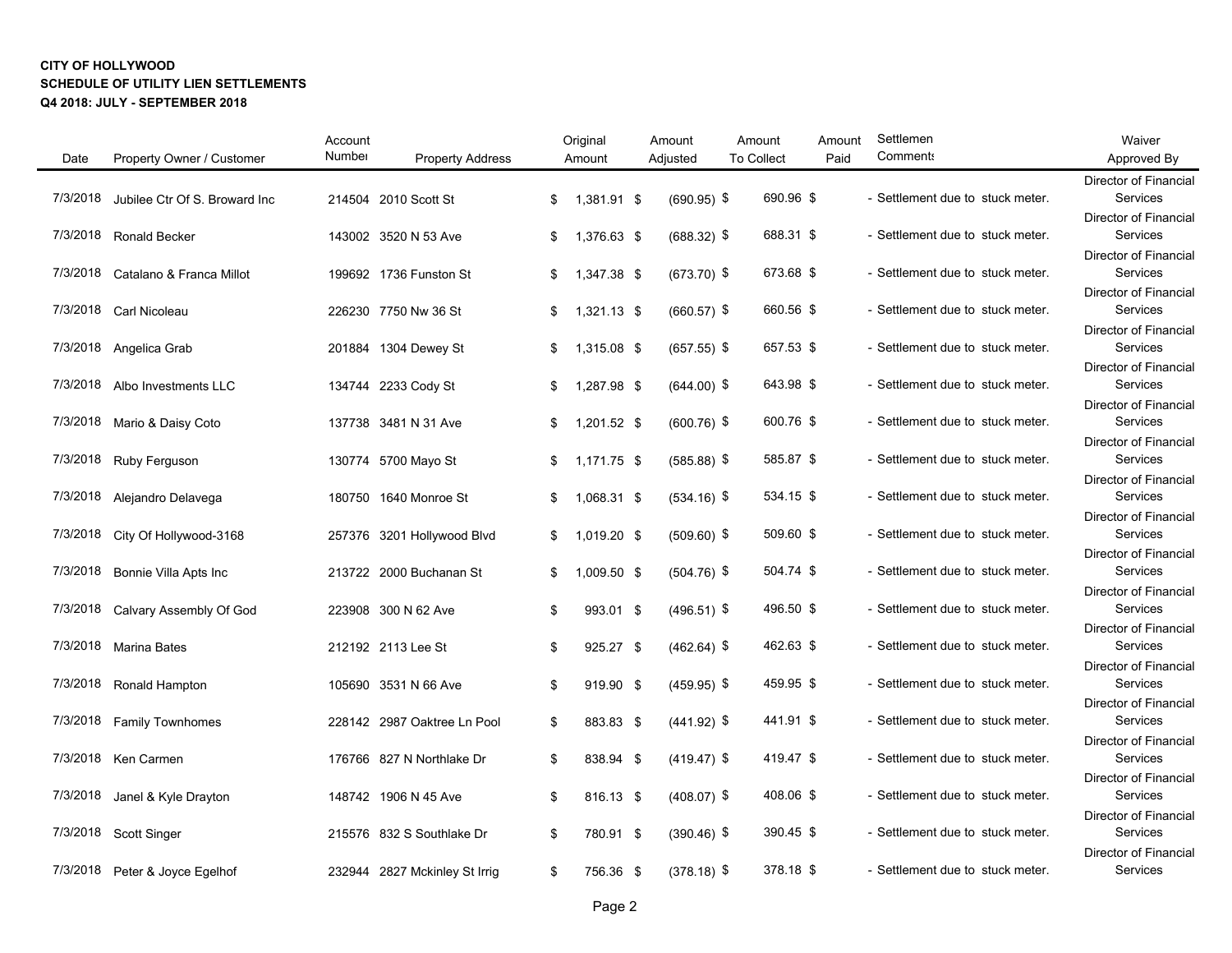| Number<br>Property Owner / Customer<br><b>Property Address</b><br><b>To Collect</b><br>Paid<br>Date<br>Amount<br>Adjusted<br>343.48 \$<br>7/3/2018<br>Import Export International<br>132082 5825 Dawson St<br>\$<br>686.98 \$<br>$(343.50)$ \$<br>340.56 \$<br>7/3/2018<br>Daniel & Hilary Gitlitz<br>175970 1039 N Northlake Dr<br>\$<br>681.14 \$<br>$(340.58)$ \$<br>338.13 \$<br>7/3/2018 Keith Pare<br>165566 2120 N 14 Ave<br>$(338.14)$ \$<br>\$<br>676.27 \$<br>335.21 \$<br>$(335.23)$ \$<br>7/3/2018<br>Joseph & Christina Daum<br>149248 4910 Adams St<br>\$<br>670.44 \$<br>330.19 \$<br>174364 1345 Adams St<br>\$<br>$(330.21)$ \$<br>7/3/2018 Kenneth Wynn<br>660.40 \$ | <b>Comment:</b><br>- Settlement due to stuck meter.<br>- Settlement due to stuck meter.<br>- Settlement due to stuck meter.<br>- Settlement due to stuck meter.<br>- Settlement due to stuck meter.<br>- Settlement due to stuck meter.<br>- Settlement due to stuck meter. | Approved By<br>Director of Financial<br><b>Services</b><br>Director of Financial<br>Services<br>Director of Financial<br>Services<br>Director of Financial<br>Services<br><b>Director of Financial</b><br>Services<br><b>Director of Financial</b><br>Services<br>Director of Financial<br>Services |
|----------------------------------------------------------------------------------------------------------------------------------------------------------------------------------------------------------------------------------------------------------------------------------------------------------------------------------------------------------------------------------------------------------------------------------------------------------------------------------------------------------------------------------------------------------------------------------------------------------------------------------------------------------------------------------------|-----------------------------------------------------------------------------------------------------------------------------------------------------------------------------------------------------------------------------------------------------------------------------|-----------------------------------------------------------------------------------------------------------------------------------------------------------------------------------------------------------------------------------------------------------------------------------------------------|
|                                                                                                                                                                                                                                                                                                                                                                                                                                                                                                                                                                                                                                                                                        |                                                                                                                                                                                                                                                                             |                                                                                                                                                                                                                                                                                                     |
|                                                                                                                                                                                                                                                                                                                                                                                                                                                                                                                                                                                                                                                                                        |                                                                                                                                                                                                                                                                             |                                                                                                                                                                                                                                                                                                     |
|                                                                                                                                                                                                                                                                                                                                                                                                                                                                                                                                                                                                                                                                                        |                                                                                                                                                                                                                                                                             |                                                                                                                                                                                                                                                                                                     |
|                                                                                                                                                                                                                                                                                                                                                                                                                                                                                                                                                                                                                                                                                        |                                                                                                                                                                                                                                                                             |                                                                                                                                                                                                                                                                                                     |
|                                                                                                                                                                                                                                                                                                                                                                                                                                                                                                                                                                                                                                                                                        |                                                                                                                                                                                                                                                                             |                                                                                                                                                                                                                                                                                                     |
|                                                                                                                                                                                                                                                                                                                                                                                                                                                                                                                                                                                                                                                                                        |                                                                                                                                                                                                                                                                             |                                                                                                                                                                                                                                                                                                     |
|                                                                                                                                                                                                                                                                                                                                                                                                                                                                                                                                                                                                                                                                                        |                                                                                                                                                                                                                                                                             |                                                                                                                                                                                                                                                                                                     |
|                                                                                                                                                                                                                                                                                                                                                                                                                                                                                                                                                                                                                                                                                        |                                                                                                                                                                                                                                                                             |                                                                                                                                                                                                                                                                                                     |
|                                                                                                                                                                                                                                                                                                                                                                                                                                                                                                                                                                                                                                                                                        |                                                                                                                                                                                                                                                                             |                                                                                                                                                                                                                                                                                                     |
|                                                                                                                                                                                                                                                                                                                                                                                                                                                                                                                                                                                                                                                                                        |                                                                                                                                                                                                                                                                             |                                                                                                                                                                                                                                                                                                     |
|                                                                                                                                                                                                                                                                                                                                                                                                                                                                                                                                                                                                                                                                                        |                                                                                                                                                                                                                                                                             |                                                                                                                                                                                                                                                                                                     |
| 295.25 \$<br>7/3/2018<br>$(295.26)$ \$<br><b>Barry Cutler</b><br>142410 5220 N 37 St<br>\$<br>590.51 \$                                                                                                                                                                                                                                                                                                                                                                                                                                                                                                                                                                                |                                                                                                                                                                                                                                                                             |                                                                                                                                                                                                                                                                                                     |
|                                                                                                                                                                                                                                                                                                                                                                                                                                                                                                                                                                                                                                                                                        |                                                                                                                                                                                                                                                                             |                                                                                                                                                                                                                                                                                                     |
| 295.10 \$<br>7/3/2018<br><b>Adele Wasserstrom</b><br>216204 950 N Northlake Dr<br>\$<br>590.21 \$<br>$(295.11)$ \$                                                                                                                                                                                                                                                                                                                                                                                                                                                                                                                                                                     |                                                                                                                                                                                                                                                                             |                                                                                                                                                                                                                                                                                                     |
|                                                                                                                                                                                                                                                                                                                                                                                                                                                                                                                                                                                                                                                                                        |                                                                                                                                                                                                                                                                             | <b>Director of Financial</b>                                                                                                                                                                                                                                                                        |
| 259.37 \$<br>7/3/2018 Tali Ben-David Connell<br>165196 1518 Hayes St<br>\$<br>518.73 \$<br>$(259.36)$ \$                                                                                                                                                                                                                                                                                                                                                                                                                                                                                                                                                                               | - Settlement due to stuck meter.                                                                                                                                                                                                                                            | <b>Services</b>                                                                                                                                                                                                                                                                                     |
|                                                                                                                                                                                                                                                                                                                                                                                                                                                                                                                                                                                                                                                                                        |                                                                                                                                                                                                                                                                             | <b>Director of Financial</b>                                                                                                                                                                                                                                                                        |
| 236.94 \$<br>7/3/2018<br>$(236.95)$ \$<br>James Burne<br>150210 5011 Madison St<br>\$<br>473.89 \$                                                                                                                                                                                                                                                                                                                                                                                                                                                                                                                                                                                     | - Settlement due to stuck meter.                                                                                                                                                                                                                                            | Services                                                                                                                                                                                                                                                                                            |
|                                                                                                                                                                                                                                                                                                                                                                                                                                                                                                                                                                                                                                                                                        |                                                                                                                                                                                                                                                                             | Director of Financial                                                                                                                                                                                                                                                                               |
| 236.78 \$<br>\$<br>$(236.79)$ \$<br>7/3/2018<br>114550 6511 Park St<br>473.57 \$<br><b>Tangela Taswell</b>                                                                                                                                                                                                                                                                                                                                                                                                                                                                                                                                                                             | - Settlement due to stuck meter.                                                                                                                                                                                                                                            | Services                                                                                                                                                                                                                                                                                            |
|                                                                                                                                                                                                                                                                                                                                                                                                                                                                                                                                                                                                                                                                                        |                                                                                                                                                                                                                                                                             | Director of Financial                                                                                                                                                                                                                                                                               |
| 198.70 \$<br>7/3/2018<br>Pedro Alvarez<br>111234 7213 Mckinley St<br>\$<br>397.42 \$<br>$(198.72)$ \$                                                                                                                                                                                                                                                                                                                                                                                                                                                                                                                                                                                  | - Settlement due to stuck meter.                                                                                                                                                                                                                                            | Services                                                                                                                                                                                                                                                                                            |
|                                                                                                                                                                                                                                                                                                                                                                                                                                                                                                                                                                                                                                                                                        |                                                                                                                                                                                                                                                                             | Director of Financial                                                                                                                                                                                                                                                                               |
| 190.71 \$<br>7/3/2018 Elizabeth Tuson<br>165020 1509 N 17 Ave<br>\$<br>381.44 \$<br>$(190.73)$ \$                                                                                                                                                                                                                                                                                                                                                                                                                                                                                                                                                                                      | - Settlement due to stuck meter.                                                                                                                                                                                                                                            | Services                                                                                                                                                                                                                                                                                            |
| 185.94 \$                                                                                                                                                                                                                                                                                                                                                                                                                                                                                                                                                                                                                                                                              | - Settlement due to stuck meter.                                                                                                                                                                                                                                            | Director of Financial<br><b>Services</b>                                                                                                                                                                                                                                                            |
| 7/3/2018 Nilo Espinoza<br>180670 1630 Jefferson St<br>\$<br>371.90 \$<br>$(185.96)$ \$                                                                                                                                                                                                                                                                                                                                                                                                                                                                                                                                                                                                 |                                                                                                                                                                                                                                                                             | Director of Financial                                                                                                                                                                                                                                                                               |
| 178.24 \$<br>7/3/2018 Wendi Norris<br>176242 1043 Adams St<br>\$<br>356.47 \$<br>$(178.23)$ \$                                                                                                                                                                                                                                                                                                                                                                                                                                                                                                                                                                                         | - Settlement due to stuck meter.                                                                                                                                                                                                                                            | <b>Services</b>                                                                                                                                                                                                                                                                                     |
|                                                                                                                                                                                                                                                                                                                                                                                                                                                                                                                                                                                                                                                                                        |                                                                                                                                                                                                                                                                             | Director of Financial                                                                                                                                                                                                                                                                               |
| 160.18 \$<br>7/3/2018<br>Seminole Tribe Of Florida<br>232594 6321 N 36 St<br>\$<br>320.37 \$<br>$(160.19)$ \$                                                                                                                                                                                                                                                                                                                                                                                                                                                                                                                                                                          | - Settlement due to stuck meter.                                                                                                                                                                                                                                            | Services                                                                                                                                                                                                                                                                                            |
|                                                                                                                                                                                                                                                                                                                                                                                                                                                                                                                                                                                                                                                                                        |                                                                                                                                                                                                                                                                             | Director of Financial                                                                                                                                                                                                                                                                               |
| 136.78 \$<br>7/3/2018<br>198042 2242 Dewey St<br>\$<br>$(136.78)$ \$<br><b>Yuriy Sedoplatov</b><br>273.56 \$                                                                                                                                                                                                                                                                                                                                                                                                                                                                                                                                                                           | - Settlement due to stuck meter.                                                                                                                                                                                                                                            | Services                                                                                                                                                                                                                                                                                            |
|                                                                                                                                                                                                                                                                                                                                                                                                                                                                                                                                                                                                                                                                                        |                                                                                                                                                                                                                                                                             | Director of Financial                                                                                                                                                                                                                                                                               |
| 120.61 \$<br>$(120.63)$ \$<br>7/3/2018<br>Simon Valacheryil<br>149844 5500 Lincoln St<br>\$<br>241.24 \$                                                                                                                                                                                                                                                                                                                                                                                                                                                                                                                                                                               | - Settlement due to stuck meter.                                                                                                                                                                                                                                            | Services                                                                                                                                                                                                                                                                                            |
|                                                                                                                                                                                                                                                                                                                                                                                                                                                                                                                                                                                                                                                                                        |                                                                                                                                                                                                                                                                             | <b>Director of Financial</b>                                                                                                                                                                                                                                                                        |
| 115.39 \$<br>7/3/2018 Shu Wai Chiu<br>120042 6370 Park St<br>\$<br>$(115.40)$ \$<br>230.79 \$                                                                                                                                                                                                                                                                                                                                                                                                                                                                                                                                                                                          | - Settlement due to stuck meter.                                                                                                                                                                                                                                            | Services                                                                                                                                                                                                                                                                                            |
|                                                                                                                                                                                                                                                                                                                                                                                                                                                                                                                                                                                                                                                                                        |                                                                                                                                                                                                                                                                             | <b>Director of Financial</b>                                                                                                                                                                                                                                                                        |
| 114.69 \$<br>7/3/2018 Jorge Ferrer<br>177062 700 Harrison St<br>$(114.70)$ \$<br>\$<br>229.39 \$                                                                                                                                                                                                                                                                                                                                                                                                                                                                                                                                                                                       | - Settlement due to stuck meter.                                                                                                                                                                                                                                            | Services                                                                                                                                                                                                                                                                                            |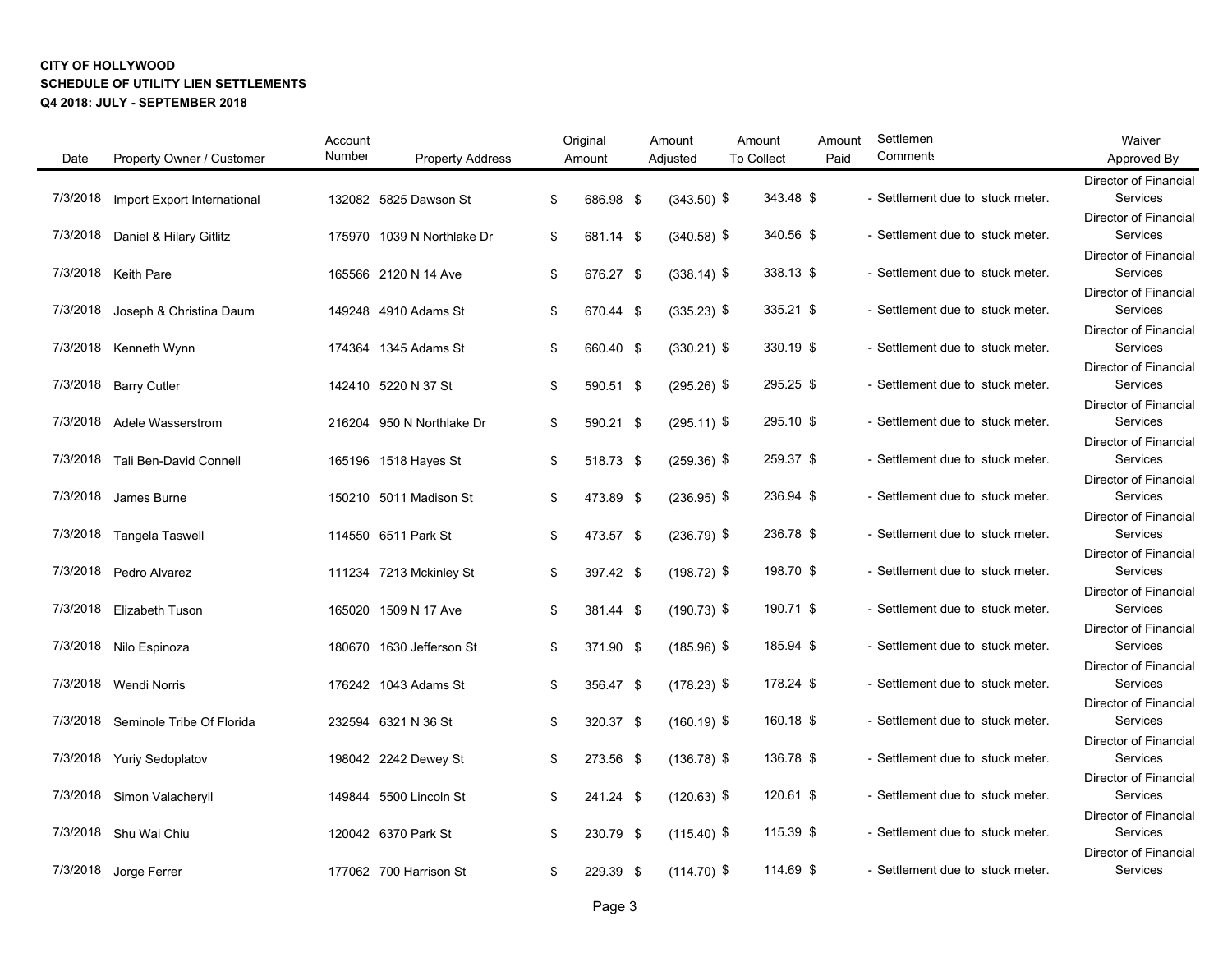|          |                                      | Account |                            | Original        | Amount        | Amount            |           | Amount | Settlemen                        | Waiver                                   |
|----------|--------------------------------------|---------|----------------------------|-----------------|---------------|-------------------|-----------|--------|----------------------------------|------------------------------------------|
| Date     | Property Owner / Customer            | Number  | <b>Property Address</b>    | Amount          | Adjusted      | <b>To Collect</b> |           | Paid   | <b>Comments</b>                  | Approved By                              |
|          |                                      |         |                            |                 |               |                   |           |        |                                  | Director of Financial                    |
| 7/3/2018 | Sylvia Koutsodontis                  |         | 164052 1821 Lee St         | \$<br>211.63 \$ | $(105.82)$ \$ |                   | 105.81 \$ |        | - Settlement due to stuck meter. | Services                                 |
|          |                                      |         |                            |                 |               |                   |           |        |                                  | <b>Director of Financial</b>             |
|          | 7/3/2018 Gamestop, Inc               |         | 232714 3251 Hollywood Blvd | \$<br>211.43 \$ | $(105.72)$ \$ |                   | 105.71 \$ |        | - Settlement due to stuck meter. | Services                                 |
|          |                                      |         |                            |                 |               |                   |           |        |                                  | Director of Financial                    |
| 7/3/2018 | George Zinkler lii                   |         | 142356 3880 N 48 Ave       | \$<br>208.28 \$ | $(104.14)$ \$ |                   | 104.14 \$ |        | - Settlement due to stuck meter. | Services                                 |
|          |                                      |         |                            |                 |               |                   |           |        |                                  | Director of Financial                    |
|          | 7/3/2018 Carol Vogt                  |         | 175298 1235 Jefferson St   | \$<br>196.60 \$ | $(98.31)$ \$  |                   | 98.29 \$  |        | - Settlement due to stuck meter. | Services                                 |
|          |                                      |         |                            |                 |               |                   |           |        |                                  | Director of Financial                    |
|          | 7/3/2018 Ching Jenn Shu              |         | 146062 3808 Arthur St      | \$<br>196.02 \$ | $(98.01)$ \$  |                   | 98.01 \$  |        | - Settlement due to stuck meter. | <b>Services</b>                          |
|          |                                      |         |                            |                 |               |                   |           |        |                                  | Director of Financial                    |
| 7/3/2018 | Mary Anne & Gary Rowe                |         | 231196 2231 N 61 Ter       | \$<br>192.92 \$ | $(96.46)$ \$  |                   | 96.46 \$  |        | - Settlement due to stuck meter. | <b>Services</b>                          |
|          |                                      |         |                            |                 |               |                   | 87.95 \$  |        | - Settlement due to stuck meter. | <b>Director of Financial</b><br>Services |
| 7/3/2018 | Saumandie Payne                      |         | 134252 1849 Sherman St     | \$<br>175.92 \$ | $(87.97)$ \$  |                   |           |        |                                  | <b>Director of Financial</b>             |
|          | 7/3/2018 Timothy Clifford            |         | 165532 2110 N 14 Ct        | \$<br>168.77 \$ | $(84.39)$ \$  |                   | 84.38 \$  |        | - Settlement due to stuck meter. | Services                                 |
|          |                                      |         |                            |                 |               |                   |           |        |                                  | <b>Director of Financial</b>             |
| 7/3/2018 | Mary Dubberly                        |         | 119602 1840 N 62 Ave       | \$<br>153.52 \$ | $(76.76)$ \$  |                   | 76.76 \$  |        | - Settlement due to stuck meter. | Services                                 |
|          |                                      |         |                            |                 |               |                   |           |        |                                  | Director of Financial                    |
| 7/3/2018 | <b>Harry Persaud</b>                 |         | 211888 1450 Dixie Hwy      | \$<br>152.16 \$ | $(76.09)$ \$  |                   | 76.07 \$  |        | - Settlement due to stuck meter. | Services                                 |
|          |                                      |         |                            |                 |               |                   |           |        |                                  | Director of Financial                    |
|          | 7/3/2018 Krimy Fletcher              |         | 185560 300 N 24 Ave        | \$<br>148.57 \$ | $(74.28)$ \$  |                   | 74.29 \$  |        | - Settlement due to stuck meter. | Services                                 |
|          |                                      |         |                            |                 |               |                   |           |        |                                  | Director of Financial                    |
|          | 7/3/2018 Briana & Jamerson Guillaume |         | 148336 2110 N 42 Ave       | \$<br>143.04 \$ | $(71.52)$ \$  |                   | 71.52 \$  |        | - Settlement due to stuck meter. | Services                                 |
|          |                                      |         |                            |                 |               |                   |           |        |                                  | Director of Financial                    |
| 7/3/2018 | Kirmy & Thomas Fletcher              |         | 210874 2420 Hollywood Blvd | \$<br>139.46 \$ | $(69.73)$ \$  |                   | 69.73 \$  |        | - Settlement due to stuck meter. | Services                                 |
|          |                                      |         |                            |                 |               |                   |           |        |                                  | <b>Director of Financial</b>             |
| 7/3/2018 | Alex Emmanuel                        |         | 117116 1214 N 58 Ave       | \$<br>129.79 \$ | $(64.90)$ \$  |                   | 64.89 \$  |        | - Settlement due to stuck meter. | Services                                 |
|          |                                      |         |                            |                 |               |                   |           |        |                                  | Director of Financial                    |
|          | 7/3/2018 Colette Savoie              |         | 176122 1024 Hollywood Blvd | \$<br>119.97 \$ | $(59.99)$ \$  |                   | 59.98 \$  |        | - Settlement due to stuck meter. | Services                                 |
|          |                                      |         |                            |                 |               |                   |           |        |                                  | Director of Financial                    |
| 7/3/2018 | Norma Figueroa                       |         | 126280 211 N 65 Way        | \$<br>112.91 \$ | $(56.46)$ \$  |                   | 56.45 \$  |        | - Settlement due to stuck meter. | Services                                 |
|          |                                      |         |                            |                 |               |                   |           |        |                                  | Director of Financial                    |
| 7/3/2018 | Doris Dominguez                      |         | 117174 5857 Hayes St       | \$<br>110.76 \$ | $(55.38)$ \$  |                   | 55.38 \$  |        | - Settlement due to stuck meter. | Services                                 |
|          |                                      |         |                            |                 |               |                   |           |        |                                  | Director of Financial                    |
| 7/3/2018 | Peter Parkinson                      |         | 121742 5620 Buchanan St    | \$<br>99.42 \$  | $(49.71)$ \$  |                   | 49.71 \$  |        | - Settlement due to stuck meter. | <b>Services</b>                          |
|          |                                      |         |                            |                 |               |                   | 47.72 \$  |        | - Settlement due to stuck meter. | <b>Director of Financial</b><br>Services |
|          | 7/3/2018 Mohammad Ajarmeh            |         | 224150 914 N State Road 7  | \$<br>95.44 \$  | $(47.72)$ \$  |                   |           |        |                                  |                                          |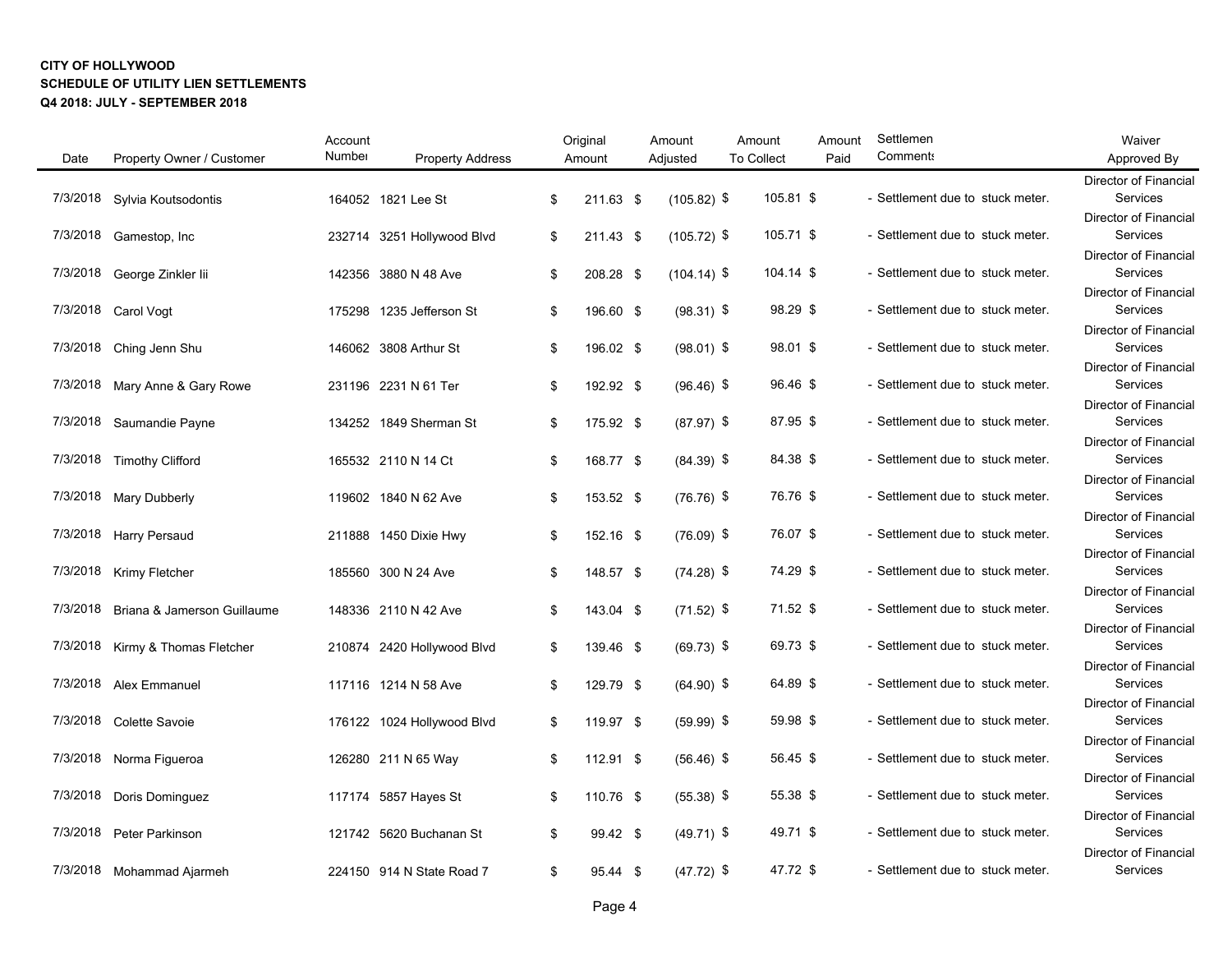| Date     | Property Owner / Customer       | Account<br>Number | <b>Property Address</b>         | Original<br>Amount | Amount<br>Adjusted | Amount<br><b>To Collect</b> | Amount<br>Paid | Settlemen<br><b>Comment:</b>                                                                                                      | Waiver<br>Approved By                    |
|----------|---------------------------------|-------------------|---------------------------------|--------------------|--------------------|-----------------------------|----------------|-----------------------------------------------------------------------------------------------------------------------------------|------------------------------------------|
|          |                                 |                   |                                 |                    |                    |                             |                |                                                                                                                                   | <b>Director of Financial</b>             |
|          | 7/3/2018 Maria Guas             |                   | 110924 7529 Mckinley St         | \$<br>94.09 \$     | $(47.05)$ \$       | 47.04 \$                    |                | - Settlement due to stuck meter.                                                                                                  | Services                                 |
|          |                                 |                   |                                 |                    |                    |                             |                |                                                                                                                                   | <b>Director of Financial</b>             |
|          | 7/3/2018 Nicole Berry           |                   | 220582 309 S 57 Ter             | \$<br>87.75 \$     | $(43.88)$ \$       | 43.87 \$                    |                | - Settlement due to stuck meter.                                                                                                  | Services<br><b>Director of Financial</b> |
| 7/3/2018 | Julio Perez                     |                   | 159514 2407 Wilson St           | \$<br>84.99 \$     | $(42.49)$ \$       | 42.50 \$                    |                | - Settlement due to stuck meter.                                                                                                  | Services                                 |
|          |                                 |                   |                                 |                    |                    |                             |                |                                                                                                                                   | <b>Director of Financial</b>             |
|          | 7/3/2018 Ulicita Belmont        |                   | 159784 2416 Cleveland St        | \$<br>79.83 \$     | $(39.92)$ \$       | 39.91 \$                    |                | - Settlement due to stuck meter.                                                                                                  | Services                                 |
|          |                                 |                   |                                 |                    |                    |                             |                |                                                                                                                                   | Director of Financial                    |
| 7/3/2018 | Florida Conference Of S.D.A.    |                   | 224508 6455 Taft St Unit 3      | \$<br>61.82 \$     | $(30.91)$ \$       | 30.91 \$                    |                | - Settlement due to stuck meter.                                                                                                  | Services                                 |
|          |                                 |                   |                                 |                    |                    |                             |                |                                                                                                                                   | <b>Director of Financial</b>             |
| 7/3/2018 | Kristopher Menendez             |                   | 223982 201 N 61 Ter             | \$<br>55.33 \$     | $(27.67)$ \$       | 27.66 \$                    |                | - Settlement due to stuck meter.                                                                                                  | Services                                 |
|          |                                 |                   |                                 |                    |                    |                             |                |                                                                                                                                   | <b>Director of Financial</b>             |
|          | 7/3/2018 Ann Stewart            |                   | 137286 2792 N 38 Ave            | \$<br>47.38 \$     | $(23.69)$ \$       | 23.69 \$                    |                | - Settlement due to stuck meter.                                                                                                  | <b>Services</b>                          |
| 7/3/2018 | 1730 Thomas St Llc              |                   | 214600 2227 N Federal Hwy       | \$<br>41.46 \$     | $(20.73)$ \$       | 20.73 \$                    |                | - Settlement due to stuck meter.                                                                                                  | <b>Director of Financial</b><br>Services |
|          |                                 |                   |                                 |                    |                    |                             |                |                                                                                                                                   | <b>Director of Financial</b>             |
|          | 7/3/2018 Louis Aurigemma        |                   | 187074 2638 Lincoln St          | \$<br>$34.52$ \$   | $(17.26)$ \$       | 17.26 \$                    |                | - Settlement due to stuck meter.                                                                                                  | Services                                 |
|          |                                 |                   |                                 |                    |                    |                             |                |                                                                                                                                   | <b>Director of Financial</b>             |
|          | 7/3/2018 Thermo Air Inc         |                   | 135522 2875 N 29 Ave Irrig      | \$<br>33.17 \$     | $(16.59)$ \$       | 16.58 \$                    |                | - Settlement due to stuck meter.                                                                                                  | Services                                 |
|          |                                 |                   |                                 |                    |                    |                             |                |                                                                                                                                   | Director of Financial                    |
|          | 7/3/2018 City Of Hollywood-2202 |                   | 241978 901 Three Islands Blvd L | \$<br>$9.64$ \$    | $(4.82)$ \$        | 4.82 \$                     |                | - Settlement due to stuck meter.                                                                                                  | Services                                 |
| 7/3/2018 | Ady Dokan                       |                   | 200024 2323 Funston St          | \$<br>1,184.25 \$  | $(1, 184.25)$ \$   |                             | - \$           | The account was closed at the time t<br>charges due to the stuck meter were Director of Financial<br>- processed to the account.  | <b>Services</b>                          |
|          | 7/3/2018 Ross Mitchell          |                   | 148378 1711 N 43 Ave            | \$<br>15.38 \$     | $(15.38)$ \$       |                             | $-$ \$         | The account was closed at the time to<br>charges due to the stuck meter were Director of Financial<br>- processed to the account. | Services                                 |
| 7/3/2018 | John Valentine                  |                   | 200926 1500 Dewey St            | \$<br>749.68 \$    | $(749.68)$ \$      |                             | $-$ \$         | The account was closed at the time t<br>charges due to the stuck meter were Director of Financial<br>- processed to the account.  | <b>Services</b>                          |
| 7/3/2018 | Chey Investments Corp.          |                   | 196404 1419 S 25 Ave            | \$<br>$24.44$ \$   | $(24.44)$ \$       |                             | $-$ \$         | The account was closed at the time t<br>charges due to the stuck meter were Director of Financial<br>- processed to the account.  | Services                                 |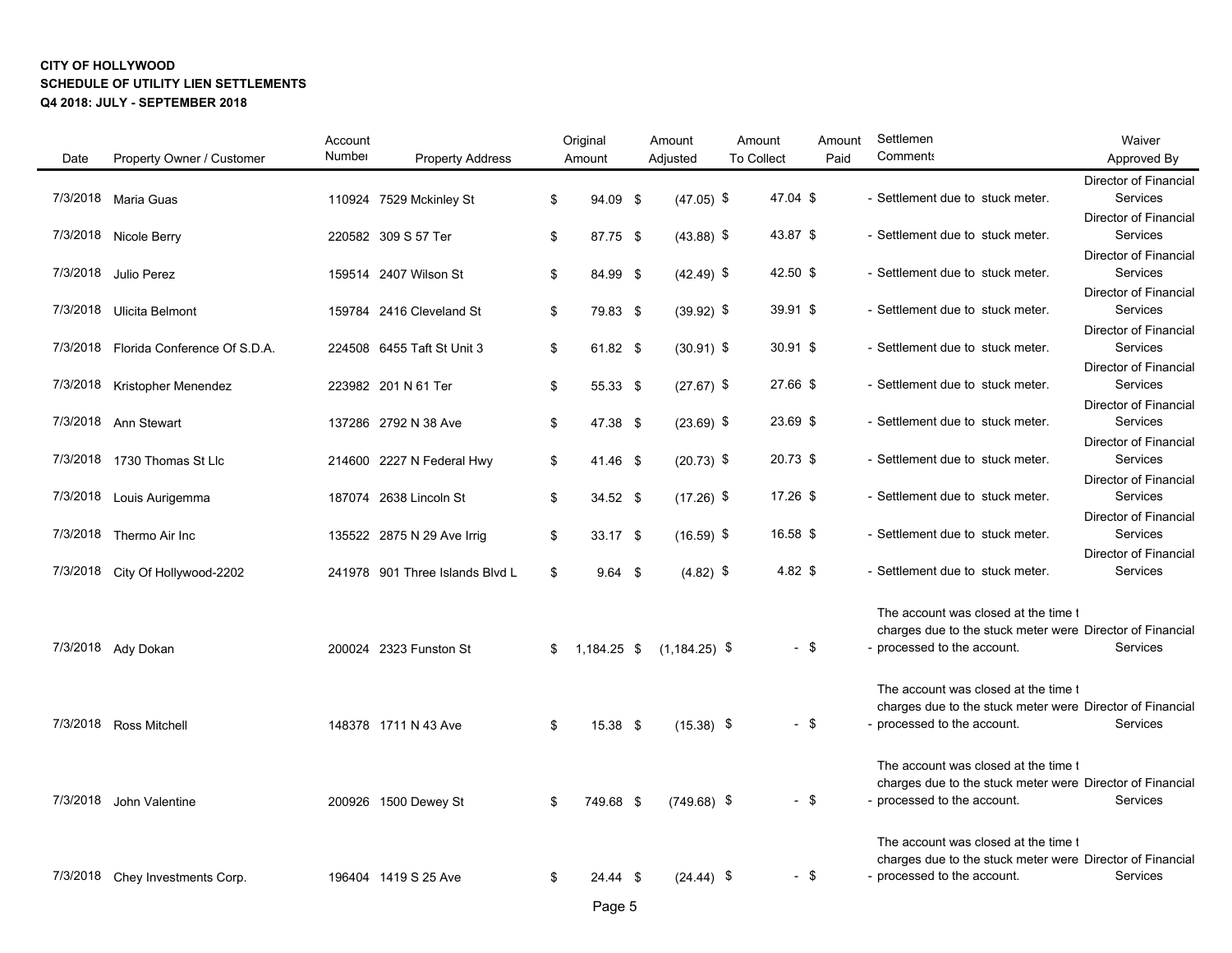| Date     | Property Owner / Customer  | Account<br>Number | <b>Property Address</b> | Original<br>Amount | Amount<br>Adjusted | Amount<br><b>To Collect</b> |             | Amount<br>Paid | Settlemen<br><b>Comment:</b>                                                                                                                                                                                                                                    | Waiver<br>Approved By |
|----------|----------------------------|-------------------|-------------------------|--------------------|--------------------|-----------------------------|-------------|----------------|-----------------------------------------------------------------------------------------------------------------------------------------------------------------------------------------------------------------------------------------------------------------|-----------------------|
| 7/3/2018 | Libardo A. Osorio          |                   | 105888 6790 Atlanta St  | \$<br>372.00 \$    | $(372.00)$ \$      |                             | $-$ \$      |                | Customer was charged for two<br>garbage carts. It was confirmed with<br>Sanitation that customer only has one<br>garbage cart. Settlement of sanitationDirector of Financial<br>- charges.                                                                      | <b>Services</b>       |
| 7/5/2018 | Casa Maya Investments LLC  |                   | 132100 5834 Dawson St   | \$<br>165.33 \$    | $(165.33)$ \$      |                             | $(0.00)$ \$ |                | Customer was charged for sanitation<br>services in error. Sanitation services<br>were billed to the customer even<br>though sanitation services are not<br>provided to the customer by the City. Director of Financial<br>0.00Settlement of sanitation charges. | <b>Services</b>       |
|          | 7/5/2018 Adams St 2019 LLC |                   | 300361 2013 Adams St 6  | \$<br>372.00 \$    | $(372.00)$ \$      |                             | $-$ \$      |                | Customer was charged for sanitation<br>services in error. Sanitation services<br>were billed to the customer even<br>though sanitation services are not<br>provided to the customer by the City. Director of Financial<br>- Settlement of sanitation charges.   | Services              |
| 7/5/2018 | Adams St 2019 LLC          |                   | 300360 2013 Adams St 5  | \$<br>372.00 \$    | $(372.00)$ \$      |                             | $-$ \$      |                | Customer was charged for sanitation<br>services in error. Sanitation services<br>were billed to the customer even<br>though sanitation services are not<br>provided to the customer by the City. Director of Financial<br>- Settlement of sanitation charges.   | Services              |
| 7/5/2018 | Adams St 2019 LLC          |                   | 300359 2013 Adams St 4  | \$<br>372.00 \$    | $(372.00)$ \$      |                             | $-$ \$      |                | Customer was charged for sanitation<br>services in error. Sanitation services<br>were billed to the customer even<br>though sanitation services are not<br>provided to the customer by the City. Director of Financial<br>- Settlement of sanitation charges.   | Services              |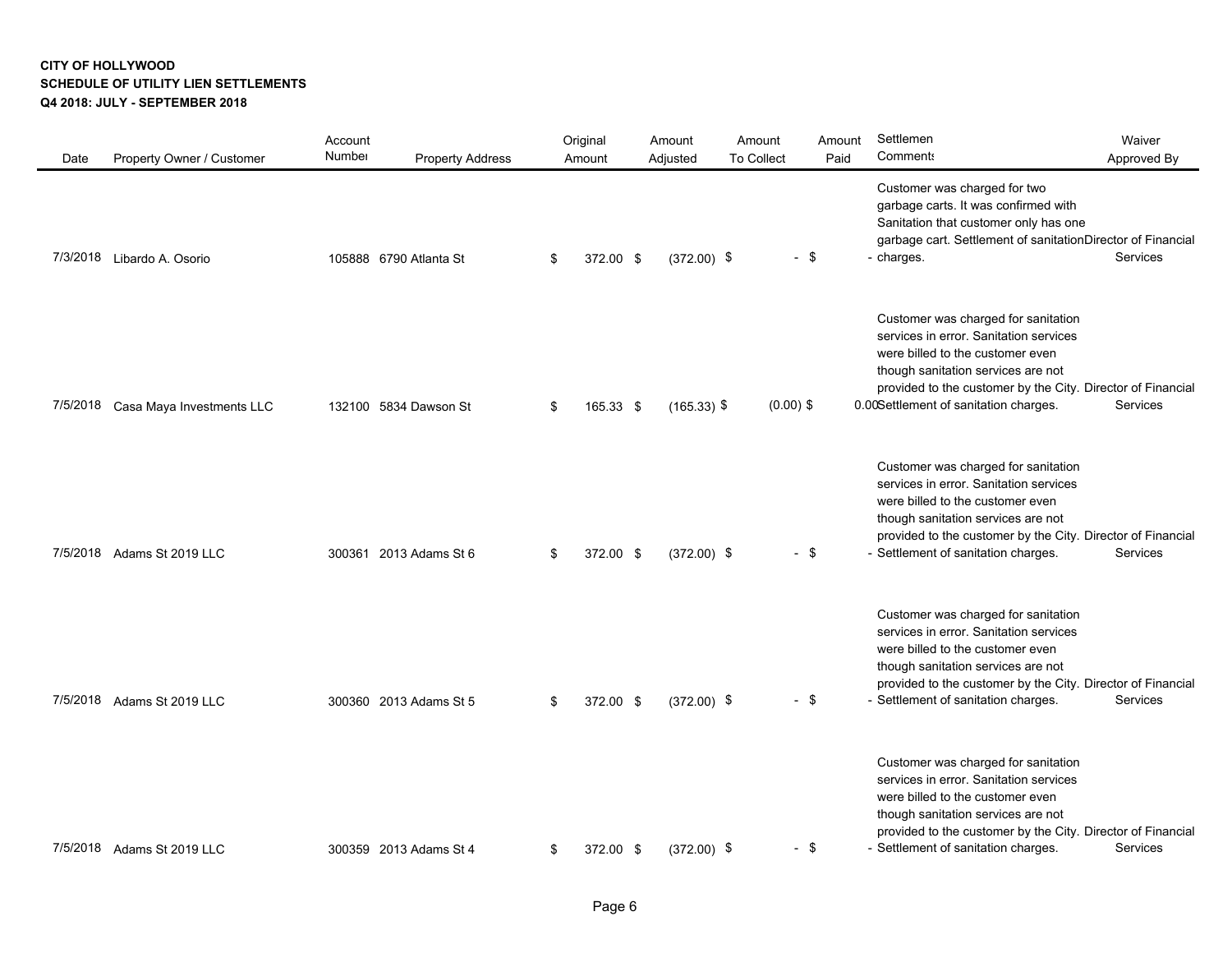| Date     | Property Owner / Customer         | Account<br>Number | <b>Property Address</b>         | Original<br>Amount | Amount<br>Adjusted        | Amount<br><b>To Collect</b> | Amount<br>Paid | Settlemen<br>Comment:                                                                                                                                                                                                                                         | Waiver<br>Approved By                                  |
|----------|-----------------------------------|-------------------|---------------------------------|--------------------|---------------------------|-----------------------------|----------------|---------------------------------------------------------------------------------------------------------------------------------------------------------------------------------------------------------------------------------------------------------------|--------------------------------------------------------|
| 7/5/2018 | Adams St 2019 LLC                 |                   | 300358 2013 Adams St 3          | \$<br>372.00 \$    | $(372.00)$ \$             |                             | - \$           | Customer was charged for sanitation<br>services in error. Sanitation services<br>were billed to the customer even<br>though sanitation services are not<br>provided to the customer by the City. Director of Financial<br>- Settlement of sanitation charges. | <b>Services</b>                                        |
| 7/5/2018 | Adams St 2019 LLC                 |                   | 300357 2013 Adams St 2          | \$<br>372.00 \$    | $(372.00)$ \$             |                             | - \$           | Customer was charged for sanitation<br>services in error. Sanitation services<br>were billed to the customer even<br>though sanitation services are not<br>provided to the customer by the City. Director of Financial<br>- Settlement of sanitation charges. | <b>Services</b>                                        |
|          |                                   |                   |                                 |                    |                           |                             |                | Customer was charged for sanitation<br>services in error. Sanitation services<br>were billed to the customer even<br>though sanitation services are not<br>provided to the customer by the City. Director of Financial                                        |                                                        |
| 7/5/2018 | Adams St 2019 LLC                 |                   | 300356 2013 Adams St 1          | \$<br>372.00 \$    | $(372.00)$ \$             |                             | $-$ \$         | - Settlement of sanitation charges.                                                                                                                                                                                                                           | <b>Services</b>                                        |
| 7/19/201 | <b>Billy Cypress</b>              |                   | 225308 6351 N 32 St             | \$<br>19,646.75 \$ | $(9,823.38)$ \$           | $9,823.3$ \$                |                | - Settlement due to stuck met                                                                                                                                                                                                                                 | <b>City Manager</b>                                    |
| 7/19/201 | Seminole Tribe Of Florida         |                   | 232962 3301 N 63 Ave 2          | \$<br>17,439.69 \$ | $(8,719.85)$ \$           | $8,719.84$ \$               |                | - Settlement due to stuck met                                                                                                                                                                                                                                 | <b>City Manager</b>                                    |
| 7/19/201 | Ataman Food LLC                   |                   | 212424 1422 S Federal Hwy       | \$<br>12,434.69 \$ | $(6,217.35)$ \$           | $6,217.34$ \$               |                | - Settlement due to stuck met                                                                                                                                                                                                                                 | City Manager                                           |
| 7/19/201 | Harborview at Harbor Islands-0198 |                   | 215198 1372 Harbor View W Cabna | $$10,434.78$ \$    | $(5,217.39)$ \$           | $5,217.3$ \$                |                | - Settlement due to stuck met                                                                                                                                                                                                                                 | <b>City Manager</b>                                    |
| 7/19/201 | City of Hollywood-1515            |                   | 232842 0 Hollywood Blvd Median  | $$10,265.19$ \$    | $(5, 132.60)$ \$          | $5,132.5$ \$                |                | - Settlement due to stuck met                                                                                                                                                                                                                                 | City Manager                                           |
|          | 7/23/2018 William Johns           |                   | 226720 6339 N 40 St             | $$33,719.08$ \$    | $(16,859.54)$ \$          | 16,859.54 \$                |                | - Settlement due to stuck meter.                                                                                                                                                                                                                              | City Manager & City<br>Attorney<br>City Manager & City |
|          | 7/23/2018 Emerald Place LLC       |                   | 222604 3920 N 56 Ave            | $$32,117.00$ \$    | $(16,058.51)$ \$          | 16,058.49 \$                |                | - Settlement due to stuck meter.                                                                                                                                                                                                                              | Attorney<br>City Manager & City                        |
|          | 7/23/2018 City of Hollywood-1313  |                   | 220146 510 N 33 Ct              |                    | \$28,427.16 \$(14,213.58) | 14,213.58 \$                |                | - Settlement due to stuck meter.                                                                                                                                                                                                                              | Attorney<br>City Manager & City                        |
|          | 7/31/2018 Batwang, LLC            |                   | 179622 1942 Hollywood Blvd      | \$<br>4,305.23 \$  | $(4,305.23)$ \$           |                             | - \$           | - Settlement due to stuck meter.                                                                                                                                                                                                                              | Attorney                                               |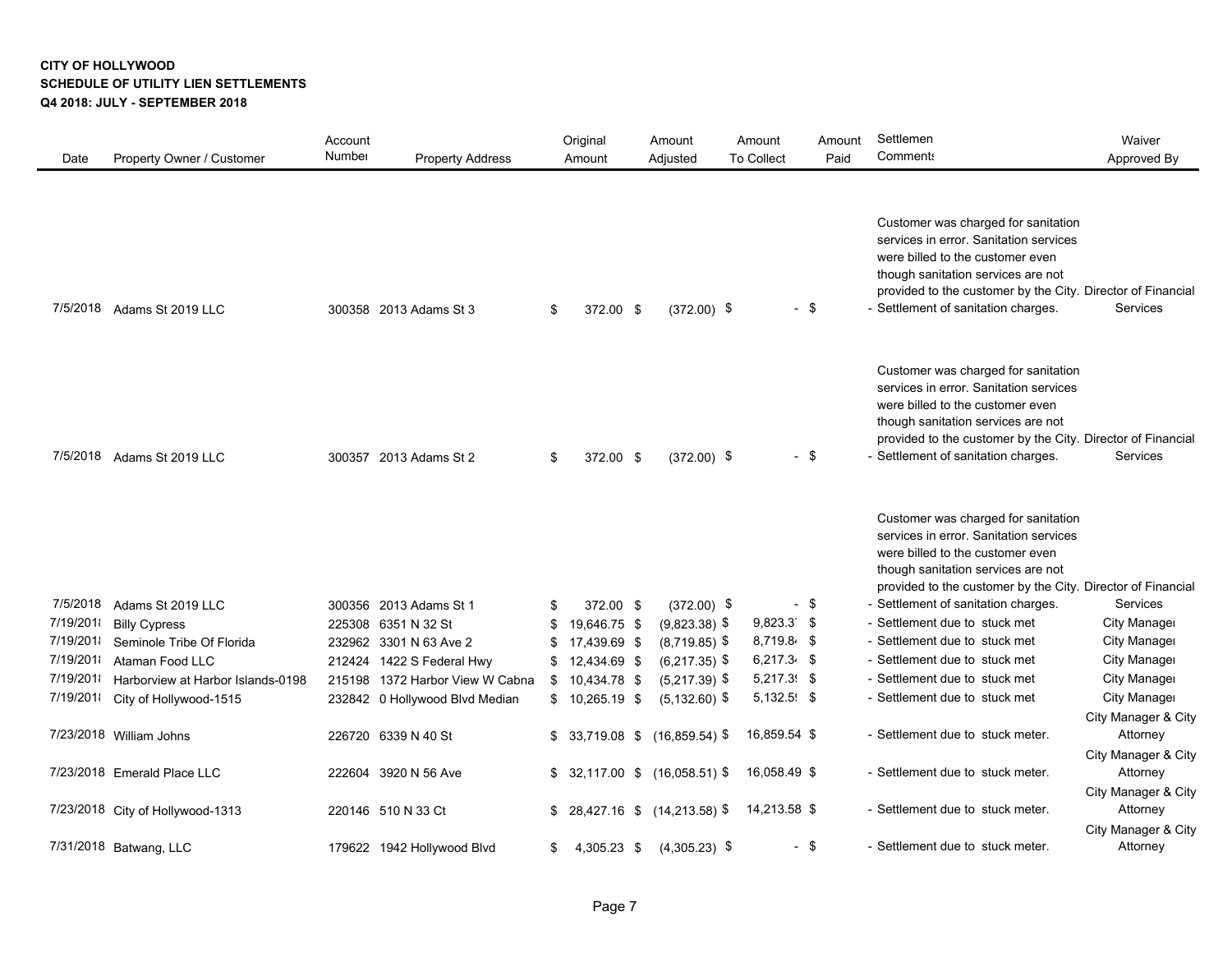| Date     | Property Owner / Customer       | Account<br>Number | <b>Property Address</b>     | Original<br>Amount   |            | Amount<br>Adjusted             | Amount<br><b>To Collect</b> |        | Amount<br>Paid | Settlemen<br><b>Comment:</b>                                                                                                            | Waiver<br>Approved By                           |
|----------|---------------------------------|-------------------|-----------------------------|----------------------|------------|--------------------------------|-----------------------------|--------|----------------|-----------------------------------------------------------------------------------------------------------------------------------------|-------------------------------------------------|
| 8/1/2018 | Palm Beach 2000 INC             |                   | 300134 423 State Rd 7 LFTST | \$<br>950.06 \$      |            | $(950.06)$ \$                  |                             | $-$ \$ |                | Sewer service set up in error. This<br>account is a Lift Station and should notirector of Financial<br>- be charged for sewer services. | Services                                        |
| 8/1/2018 | Peter Parkinson                 |                   | 121742 5620 Buchanan St     | \$<br>99.42 \$       |            | $(99.42)$ \$                   |                             | $-$ \$ |                | - Settlement due to stuck meter.                                                                                                        | Director of Financial<br><b>Services</b>        |
| 8/1/2018 | Mary Dubberly                   |                   | 119602 1840 N 62 Ave        | \$<br>153.52 \$      |            | $(153.52)$ \$                  |                             | $-$ \$ |                | - Settlement due to stuck meter.                                                                                                        | <b>Director of Financial</b><br>Services        |
|          | 8/6/2018 Ross 3040 LLC          |                   | 218880 2901 Simms St        |                      |            | $$12,318.27$ $$(12,318.27)$ \$ |                             | $-$ \$ |                | The account was closed at the time t<br>charges due to the stuck meter were City Manager & City<br>- processed to the account.          | Attorney                                        |
|          | 8/13/2018 Yolaidy C. Oliva      |                   | 224638 6811 Coolidge St     | \$<br>$0.11$ \$      |            | $(0.11)$ \$                    |                             | $-$ \$ |                | Tenant account. Collection efforts<br>- exhausted. Account uncollectable.                                                               | <b>Director of Financial</b><br>Services        |
|          | 8/13/2018 Francisco Olivares    |                   | 196594 1411 S 24 Ct         | \$<br>$0.62$ \$      |            | $(0.62)$ \$                    |                             | $-$ \$ |                | Tenant account. Collection efforts<br>- exhausted. Account uncollectable.                                                               | <b>Director of Financial</b><br>Services        |
|          | 8/13/2018 Edel Alicea Salcedo   |                   | 212780 1907 Adams St        | \$<br>0.69           | $\sqrt{3}$ | $(0.69)$ \$                    |                             | $-$ \$ |                | Tenant account. Collection efforts<br>- exhausted. Account uncollectable.                                                               | <b>Director of Financial</b><br>Services        |
|          | 8/13/2018 George Reycraft       |                   | 144814 3617 Cleveland St    | \$<br>$1.58$ \$      |            | $(1.58)$ \$                    |                             | $-$ \$ |                | Tenant account. Collection efforts<br>- exhausted. Account uncollectable.                                                               | Director of Financial<br>Services               |
|          | 8/13/2018 Rahul Mahta           |                   | 119948 6320 Harding St      | \$<br>$4.01 \quad $$ |            | $(4.01)$ \$                    |                             | $-$ \$ |                | Tenant account. Collection efforts<br>- exhausted. Account uncollectable.                                                               | <b>Director of Financial</b><br>Services        |
|          | 8/13/2018 Samuel & Julissa Rios |                   | 108898 7771 Simms St        | \$<br>4.40 S         |            | $(4.40)$ \$                    |                             | $-$ \$ |                | Tenant account. Collection efforts<br>- exhausted. Account uncollectable.                                                               | <b>Director of Financial</b><br>Services        |
|          | 8/13/2018 Patricia M. Wilches   |                   | 107764 6412 Allen St        | \$<br>$4.40~{\rm s}$ |            | $(4.40)$ \$                    |                             | $-$ \$ |                | Tenant account. Collection efforts<br>- exhausted. Account uncollectable.                                                               | <b>Director of Financial</b><br>Services        |
|          | 8/13/2018 Marcia C Leadbeater   |                   | 117538 6109 Hayes St        | \$<br>$5.10$ \$      |            | $(5.10)$ \$                    |                             | $-$ \$ |                | Tenant account. Collection efforts<br>- exhausted. Account uncollectable.                                                               | <b>Director of Financial</b><br><b>Services</b> |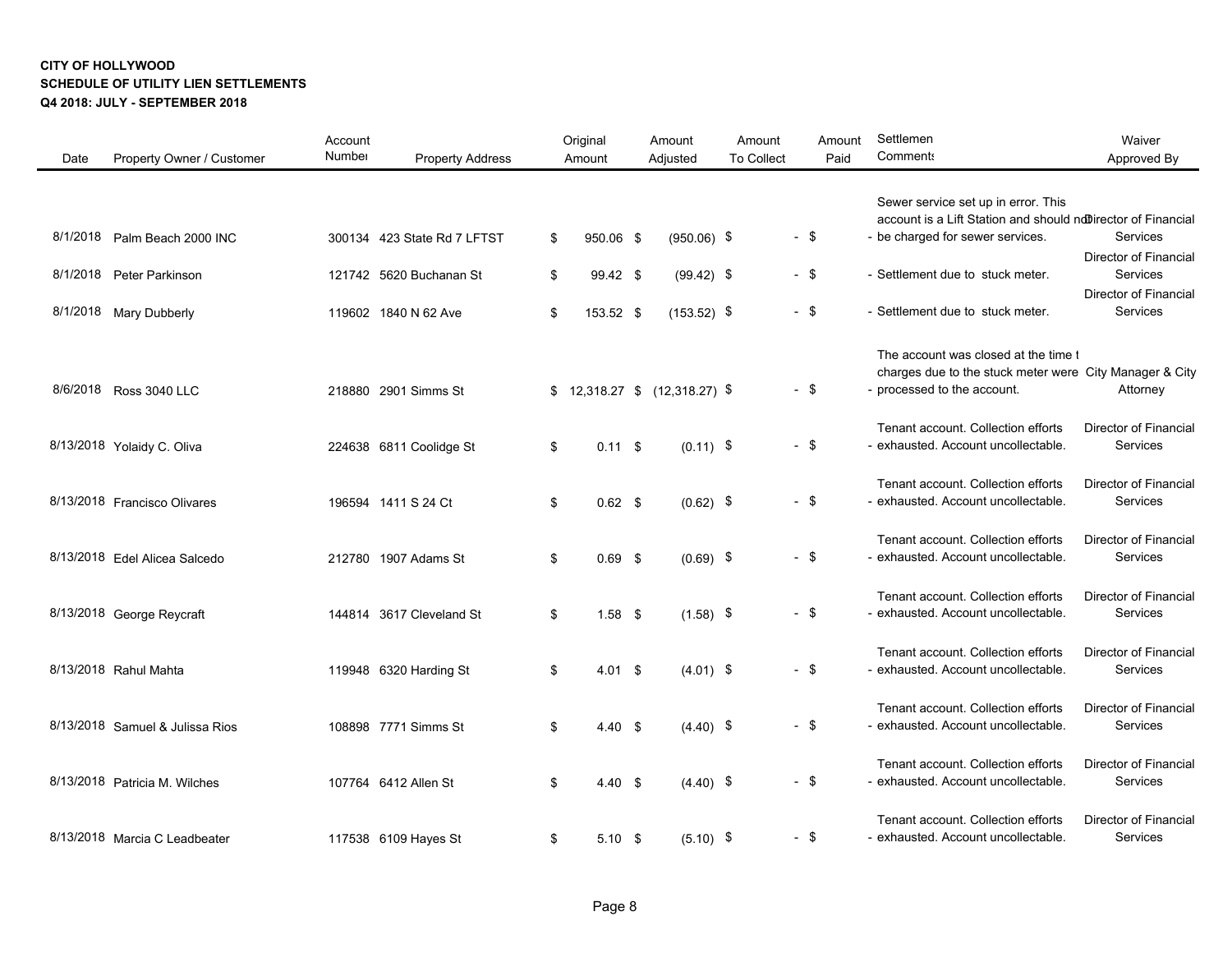| Date | Property Owner / Customer                | Account<br>Number | <b>Property Address</b> | Original<br>Amount | Amount<br>Adjusted | Amount<br><b>To Collect</b> | Amount<br>Paid | Settlemen<br>Comment:                                                     | Waiver<br>Approved By                           |
|------|------------------------------------------|-------------------|-------------------------|--------------------|--------------------|-----------------------------|----------------|---------------------------------------------------------------------------|-------------------------------------------------|
|      | 8/13/2018 Stepehn G Lemke                |                   | 121720 5621 Buchanan St | \$<br>$6.25$ \$    | $(6.25)$ \$        |                             | $-$ \$         | Tenant account. Collection efforts<br>- exhausted. Account uncollectable. | <b>Director of Financial</b><br>Services        |
|      | 8/13/2018 Ana Suarez                     |                   | 199564 1735 Mayo St     | \$<br>8.87 \$      | $(8.87)$ \$        |                             | $-$ \$         | Tenant account. Collection efforts<br>- exhausted. Account uncollectable. | <b>Director of Financial</b><br>Services        |
|      | 8/13/2018 Joann Bell                     |                   | 105610 2905 N 66 Ave    | \$<br>$12.09$ \$   | $(12.09)$ \$       |                             | $-$ \$         | Tenant account. Collection efforts<br>- exhausted. Account uncollectable. | <b>Director of Financial</b><br>Services        |
|      | 8/13/2018 Alan J. Disla                  |                   | 221616 5650 Grant St    | \$<br>$13.19$ \$   | $(13.19)$ \$       |                             | $-$ \$         | Tenant account. Collection efforts<br>- exhausted. Account uncollectable. | Director of Financial<br>Services               |
|      | 8/13/2018 Alexander Arenas               |                   | 122672 6122 Buchanan St | \$<br>14.36 \$     | $(14.36)$ \$       |                             | $-$ \$         | Tenant account. Collection efforts<br>- exhausted. Account uncollectable. | <b>Director of Financial</b><br>Services        |
|      | 8/13/2018 Shandora & Robinson P Williams |                   | 118860 5801 Taft St     | \$<br>15.43 \$     | $(15.43)$ \$       |                             | $-$ \$         | Tenant account. Collection efforts<br>- exhausted. Account uncollectable. | Director of Financial<br>Services               |
|      | 8/13/2018 Irma Matthews                  |                   | 212182 2205 N 23 Ave    | \$<br>16.90 \$     | $(16.90)$ \$       |                             | $-$ \$         | Tenant account. Collection efforts<br>- exhausted. Account uncollectable. | <b>Director of Financial</b><br>Services        |
|      | 8/13/2018 Eddy & Lina Vergara Sang       |                   | 219358 3670 Farragut St | \$<br>18.54 \$     | $(18.54)$ \$       |                             | $-$ \$         | Tenant account. Collection efforts<br>- exhausted. Account uncollectable. | <b>Director of Financial</b><br>Services        |
|      | 8/13/2018 Sergio R Amaya                 |                   | 117194 5850 Hayes St    | \$<br>18.65 \$     | $(18.65)$ \$       |                             | $-$ \$         | Tenant account. Collection efforts<br>- exhausted. Account uncollectable. | Director of Financial<br>Services               |
|      | 8/13/2018 Carole Mcintyre-Gray           |                   | 257674 2728 N 24 Ave    | \$<br>19.73 \$     | $(19.73)$ \$       |                             | $-$ \$         | Tenant account. Collection efforts<br>- exhausted. Account uncollectable. | <b>Director of Financial</b><br>Services        |
|      | 8/13/2018 Victoria Diaz                  |                   | 157430 1217 N 24 Ave    | \$<br>20.75 \$     | $(20.75)$ \$       |                             | $-$ \$         | Tenant account. Collection efforts<br>- exhausted. Account uncollectable. | <b>Director of Financial</b><br>Services        |
|      | 8/13/2018 Stefan Balteanu                |                   | 158996 2343 Taft St     | \$<br>$21.05$ \$   | $(21.05)$ \$       |                             | $-$ \$         | Tenant account. Collection efforts<br>- exhausted. Account uncollectable. | <b>Director of Financial</b><br><b>Services</b> |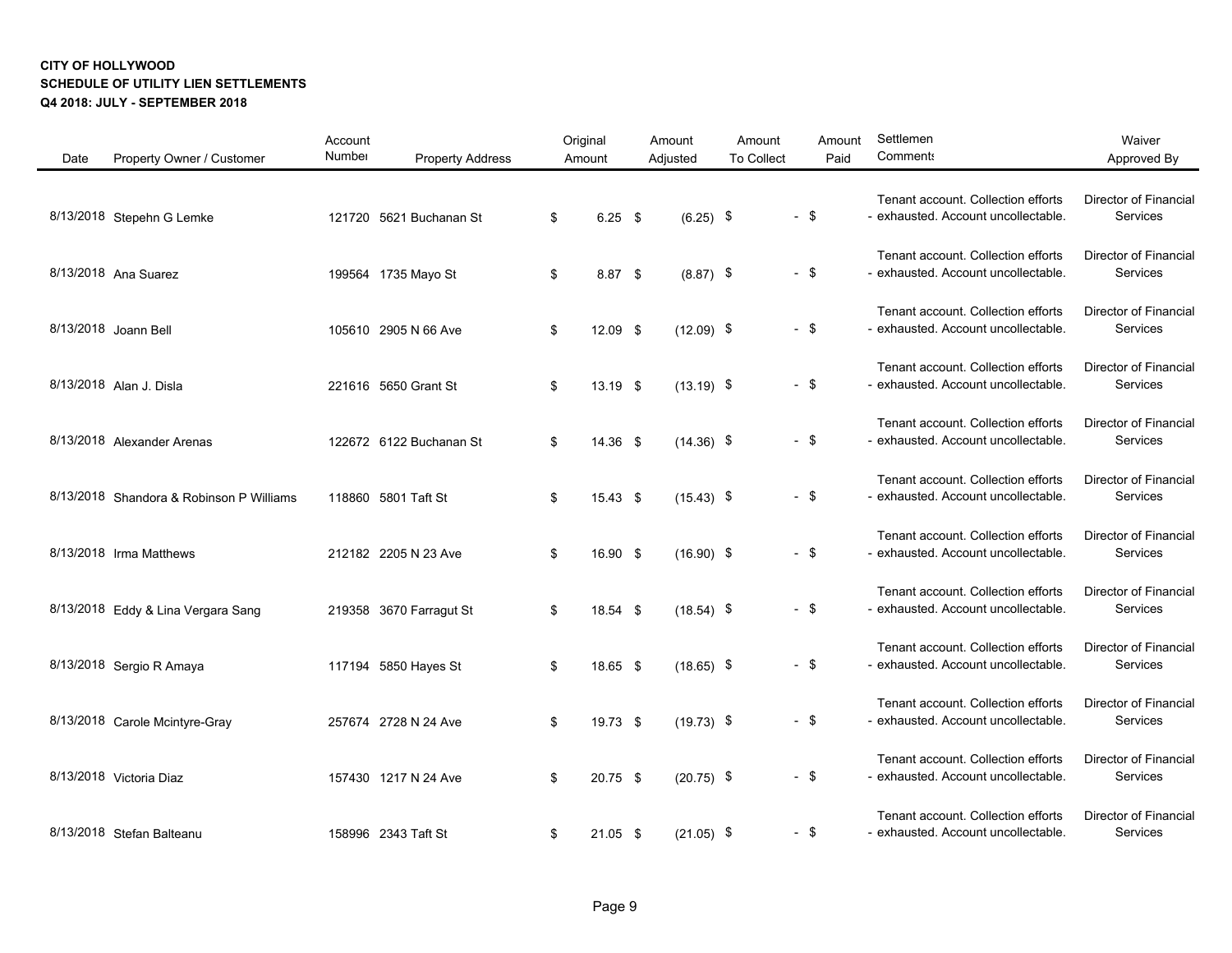| Date | Property Owner / Customer             | Account<br>Number | <b>Property Address</b>   | Original<br>Amount | Amount<br>Adjusted | Amount<br><b>To Collect</b> | Amount<br>Paid | Settlemen<br><b>Comment:</b>                                              | Waiver<br>Approved By                    |
|------|---------------------------------------|-------------------|---------------------------|--------------------|--------------------|-----------------------------|----------------|---------------------------------------------------------------------------|------------------------------------------|
|      | 8/13/2018 Veronica E. Cruz            |                   | 157678 1120 N 25 Ave      | \$<br>$24.21$ \$   | $(24.21)$ \$       |                             | $-$ \$         | Tenant account. Collection efforts<br>- exhausted. Account uncollectable. | Director of Financial<br>Services        |
|      | 8/13/2018 Christopher Gibbs           |                   | 185530 2514 Fillmore St   | \$<br>24.40 \$     | $(24.40)$ \$       |                             | $-$ \$         | Tenant account. Collection efforts<br>- exhausted. Account uncollectable. | Director of Financial<br>Services        |
|      | 8/13/2018 Erick Alfonso               |                   | 251820 1705 Johnson St    | \$<br>24.78 \$     | $(24.78)$ \$       |                             | $-$ \$         | Tenant account. Collection efforts<br>- exhausted. Account uncollectable. | Director of Financial<br>Services        |
|      | 8/13/2018 Sao P Charmant              |                   | 223442 5662 Washington St | \$<br>25.46 \$     | $(25.46)$ \$       |                             | $-$ \$         | Tenant account. Collection efforts<br>- exhausted. Account uncollectable. | <b>Director of Financial</b><br>Services |
|      | 8/13/2018 Celestine, Inc.             |                   | 213242 2017 Harrison St   | \$<br>25.50 \$     | $(25.50)$ \$       |                             | $-$ \$         | Tenant account. Collection efforts<br>- exhausted. Account uncollectable. | <b>Director of Financial</b><br>Services |
|      | 8/13/2018 Cathy R. Ramcharan-Richards |                   | 157408 2235 Garfield St   | \$<br>26.32 \$     | $(26.32)$ \$       |                             | $-$ \$         | Tenant account. Collection efforts<br>- exhausted. Account uncollectable. | Director of Financial<br>Services        |
|      | 8/13/2018 Yessenia Santelises         |                   | 159172 2331 Scott St      | \$<br>26.84 \$     | $(26.84)$ \$       |                             | $-$ \$         | Tenant account. Collection efforts<br>- exhausted. Account uncollectable. | Director of Financial<br>Services        |
|      | 8/13/2018 Geoffrey & Patricia Rand    |                   | 109376 7660 Farragut St   | \$<br>$27.41$ \$   | $(27.41)$ \$       |                             | $-$ \$         | Tenant account. Collection efforts<br>- exhausted. Account uncollectable. | Director of Financial<br>Services        |
|      | 8/13/2018 Peter A. Palmer             |                   | 110120 7361 Branch St     | \$<br>29.22 \$     | $(29.22)$ \$       |                             | $-$ \$         | Tenant account. Collection efforts<br>- exhausted. Account uncollectable. | Director of Financial<br>Services        |
|      | 8/13/2018 Good Guyz Development Inc   |                   | 223278 5821 Rodman St     | \$<br>29.71 \$     | $(29.71)$ \$       |                             | $-$ \$         | Tenant account. Collection efforts<br>- exhausted. Account uncollectable. | Director of Financial<br>Services        |
|      | 8/13/2018 Tina Berrios                |                   | 196712 1524 S 23 Ave      | \$<br>29.76 \$     | $(29.76)$ \$       |                             | $-$ \$         | Tenant account. Collection efforts<br>- exhausted. Account uncollectable. | <b>Director of Financial</b><br>Services |
|      | 8/13/2018 Payless 4014 Vdr 59589      |                   | 228686 5101 Sheridan St   | \$<br>29.89 \$     | $(29.89)$ \$       |                             | $-$ \$         | Tenant account. Collection efforts<br>- exhausted. Account uncollectable. | Director of Financial<br>Services        |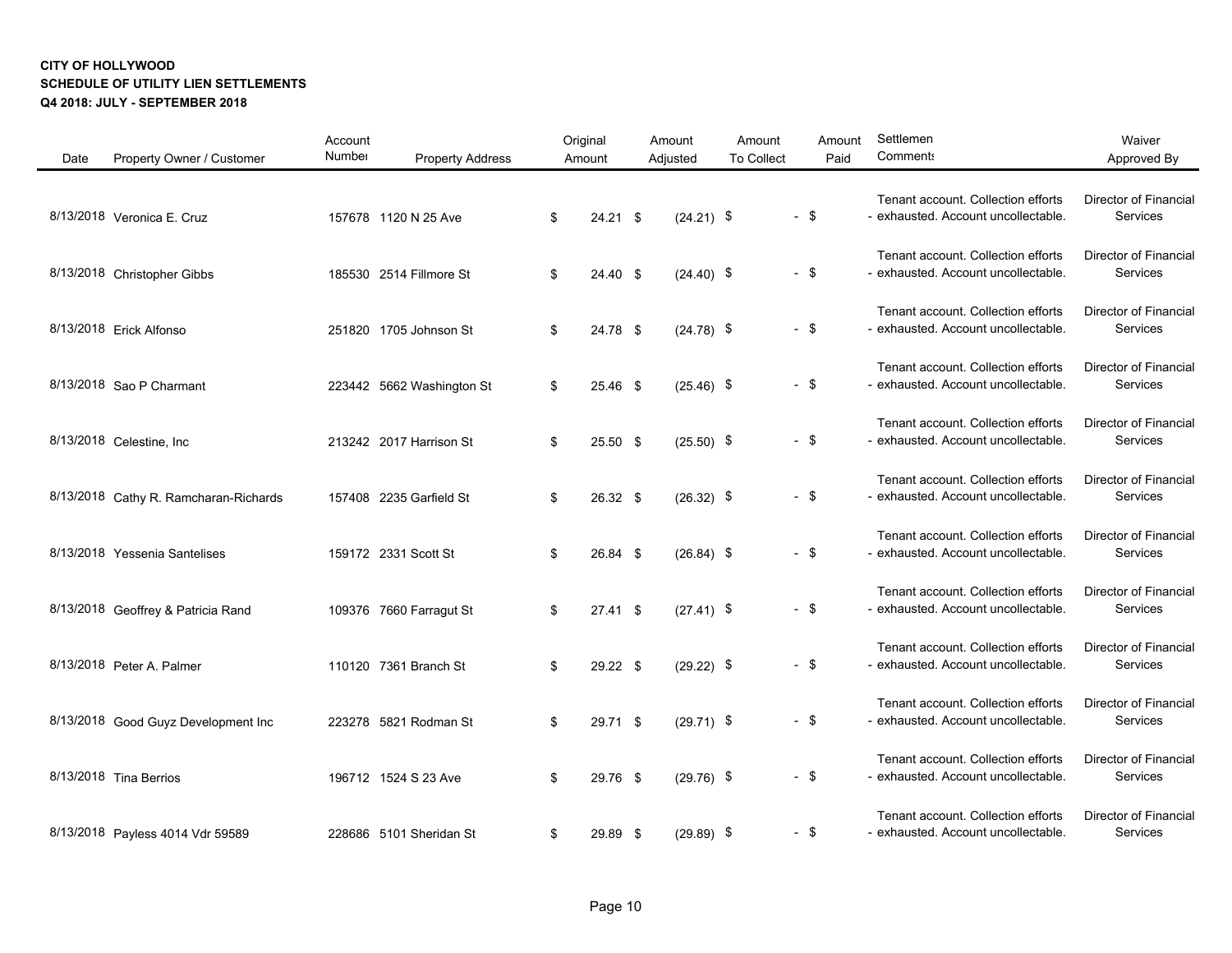| Date | Property Owner / Customer          | Account<br>Number | <b>Property Address</b>    | Original<br>Amount | Amount<br>Adjusted | Amount<br><b>To Collect</b> |        | Amount<br>Paid | Settlemen<br>Comment:                                                     | Waiver<br>Approved By                    |
|------|------------------------------------|-------------------|----------------------------|--------------------|--------------------|-----------------------------|--------|----------------|---------------------------------------------------------------------------|------------------------------------------|
|      | 8/13/2018 Marta & Aguilar F Solana |                   | 111412 6650 Scott St       | \$<br>$30.04$ \$   | $(30.04)$ \$       |                             | $-$ \$ |                | Tenant account. Collection efforts<br>- exhausted. Account uncollectable. | Director of Financial<br>Services        |
|      | 8/13/2018 Erica Kelly              |                   | 158390 2223 Scott St       | \$<br>$30.74$ \$   | $(30.74)$ \$       |                             | $-$ \$ |                | Tenant account. Collection efforts<br>- exhausted. Account uncollectable. | <b>Director of Financial</b><br>Services |
|      | 8/13/2018 Hollywood Postal Ctr     |                   | 218550 3725 Hollywood Blvd | \$<br>$31.45$ \$   | $(31.45)$ \$       |                             | $-$ \$ |                | Tenant account. Collection efforts<br>- exhausted. Account uncollectable. | <b>Director of Financial</b><br>Services |
|      | 8/13/2018 Maria I. Posada          |                   | 158186 2122 Harding St     | \$<br>31.79 \$     | $(31.79)$ \$       |                             | $-$ \$ |                | Tenant account. Collection efforts<br>- exhausted. Account uncollectable. | <b>Director of Financial</b><br>Services |
|      | 8/13/2018 Carmen E Duran-Mercedes  |                   | 256530 623 Columbus Pkwy   | \$<br>32.27 \$     | $(32.27)$ \$       |                             | $-$ \$ |                | Tenant account. Collection efforts<br>- exhausted. Account uncollectable. | Director of Financial<br>Services        |
|      | 8/13/2018 Maria E. Ramirez         |                   | 157278 2217 Grant St       | \$<br>32.69 \$     | $(32.69)$ \$       |                             | $-$ \$ |                | Tenant account. Collection efforts<br>- exhausted. Account uncollectable. | Director of Financial<br>Services        |
|      | 8/13/2018 Martin C. Sirekis        |                   | 159434 2439 Coolidge St    | \$<br>$33.18$ \$   | $(33.18)$ \$       |                             | $-$ \$ |                | Tenant account. Collection efforts<br>- exhausted. Account uncollectable. | Director of Financial<br>Services        |
|      | 8/13/2018 Mauricio Gonzales        |                   | 145232 529 N Crescent Dr   | \$<br>33.49 \$     | $(33.49)$ \$       |                             | $-$ \$ |                | Tenant account. Collection efforts<br>- exhausted. Account uncollectable. | Director of Financial<br>Services        |
|      | 8/13/2018 Yasser Heyaime           |                   | 144806 3714 Taft St        | \$<br>33.76 \$     | $(33.76)$ \$       |                             | $-$ \$ |                | Tenant account. Collection efforts<br>- exhausted. Account uncollectable. | <b>Director of Financial</b><br>Services |
|      | 8/13/2018 Gail Tenzer              |                   | 229520 3432 Sw 51 St       | \$<br>$35.27$ \$   | $(35.27)$ \$       |                             | $-$ \$ |                | Tenant account. Collection efforts<br>- exhausted. Account uncollectable. | Director of Financial<br>Services        |
|      | 8/13/2018 Juan A. De Jesus         |                   | 106498 6660 Charleston St  | \$<br>$35.61$ \$   | $(35.61)$ \$       |                             | - \$   |                | Tenant account. Collection efforts<br>- exhausted. Account uncollectable. | Director of Financial<br>Services        |
|      | 8/13/2018 Norma A. Serrano         |                   | 109586 7710 Hope St        | \$<br>35.73 \$     | $(35.73)$ \$       |                             | $-$ \$ |                | Tenant account. Collection efforts<br>- exhausted. Account uncollectable. | <b>Director of Financial</b><br>Services |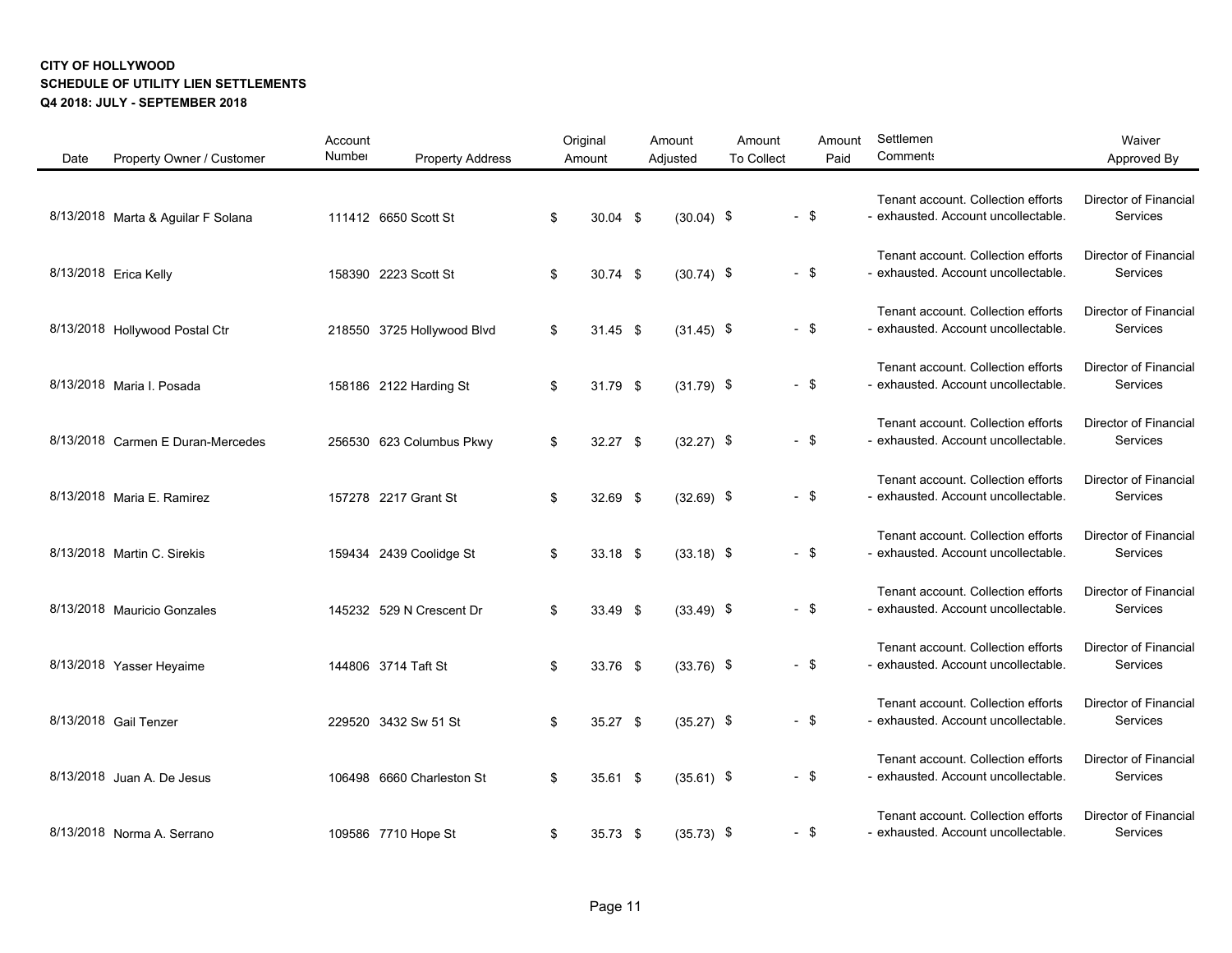| Date | Property Owner / Customer              | Account<br>Number | <b>Property Address</b>  | Original<br>Amount | Amount<br>Adjusted | Amount<br><b>To Collect</b> |        | Amount<br>Paid | Settlemen<br>Comment:                                                     | Waiver<br>Approved By                           |
|------|----------------------------------------|-------------------|--------------------------|--------------------|--------------------|-----------------------------|--------|----------------|---------------------------------------------------------------------------|-------------------------------------------------|
|      | 8/13/2018 Paul Straub                  |                   | 109114 7831 Raleigh St   | \$<br>35.89 \$     | $(35.89)$ \$       |                             | $-$ \$ |                | Tenant account. Collection efforts<br>- exhausted. Account uncollectable. | Director of Financial<br>Services               |
|      | 8/13/2018 Roger & Branes M Woodward    |                   | 154774 3194 Cleveland St | \$<br>36.07 \$     | $(36.07)$ \$       |                             | $-$ \$ |                | Tenant account. Collection efforts<br>- exhausted. Account uncollectable. | Director of Financial<br>Services               |
|      | 8/13/2018 Tommy Dominquez-Sippio       |                   | 117418 6038 Arthur St    | \$<br>$37.45$ \$   | $(37.45)$ \$       |                             | $-$ \$ |                | Tenant account. Collection efforts<br>- exhausted. Account uncollectable. | <b>Director of Financial</b><br><b>Services</b> |
|      | 8/13/2018 Namari Barrio                |                   | 224360 6331 Pierce St    | \$<br>38.00 \$     | $(38.00)$ \$       |                             | $-$ \$ |                | Tenant account. Collection efforts<br>- exhausted. Account uncollectable. | <b>Director of Financial</b><br>Services        |
|      | 8/13/2018 Hugo J. Salazar              |                   | 107424 7100 Allen St     | \$<br>38.31 \$     | $(38.31)$ \$       |                             | $-$ \$ |                | Tenant account. Collection efforts<br>- exhausted. Account uncollectable. | Director of Financial<br>Services               |
|      | 8/13/2018 Liuva Diaz                   |                   | 103456 5806 Hood St      | \$<br>38.48 \$     | $(38.48)$ \$       |                             | $-$ \$ |                | Tenant account. Collection efforts<br>- exhausted. Account uncollectable. | <b>Director of Financial</b><br>Services        |
|      | 8/13/2018 Teofilos & Natalie Kizeridis |                   | 158646 2226 Taft St      | \$<br>40.96 \$     | $(40.96)$ \$       |                             | $-$ \$ |                | Tenant account. Collection efforts<br>- exhausted. Account uncollectable. | <b>Director of Financial</b><br>Services        |
|      | 8/13/2018 Alaina Marini                |                   | 122700 6111 Pierce St    | \$<br>$41.18$ \$   | $(41.18)$ \$       |                             | $-$ \$ |                | Tenant account. Collection efforts<br>- exhausted. Account uncollectable. | Director of Financial<br>Services               |
|      | 8/13/2018 Mari Y. Lyons                |                   | 107864 6452 Mcclellan St | \$<br>41.40 \$     | $(41.40)$ \$       |                             | $-$ \$ |                | Tenant account. Collection efforts<br>- exhausted. Account uncollectable. | <b>Director of Financial</b><br>Services        |
|      | 8/13/2018 Idaly Montano                |                   | 108426 7441 Sheridan St  | \$<br>41.49 \$     | $(41.49)$ \$       |                             | $-$ \$ |                | Tenant account. Collection efforts<br>- exhausted. Account uncollectable. | <b>Director of Financial</b><br>Services        |
|      | 8/13/2018 Diana & David Burke          |                   | 138778 3105 N 37 Ave     | \$<br>41.90 \$     | $(41.90)$ \$       |                             | $-$ \$ |                | Tenant account. Collection efforts<br>- exhausted. Account uncollectable. | Director of Financial<br>Services               |
|      | 8/13/2018 Tessa Mooney                 |                   | 186384 2710 Madison St   | \$<br>42.55 \$     | $(42.55)$ \$       |                             | $-$ \$ |                | Tenant account. Collection efforts<br>- exhausted. Account uncollectable. | <b>Director of Financial</b><br><b>Services</b> |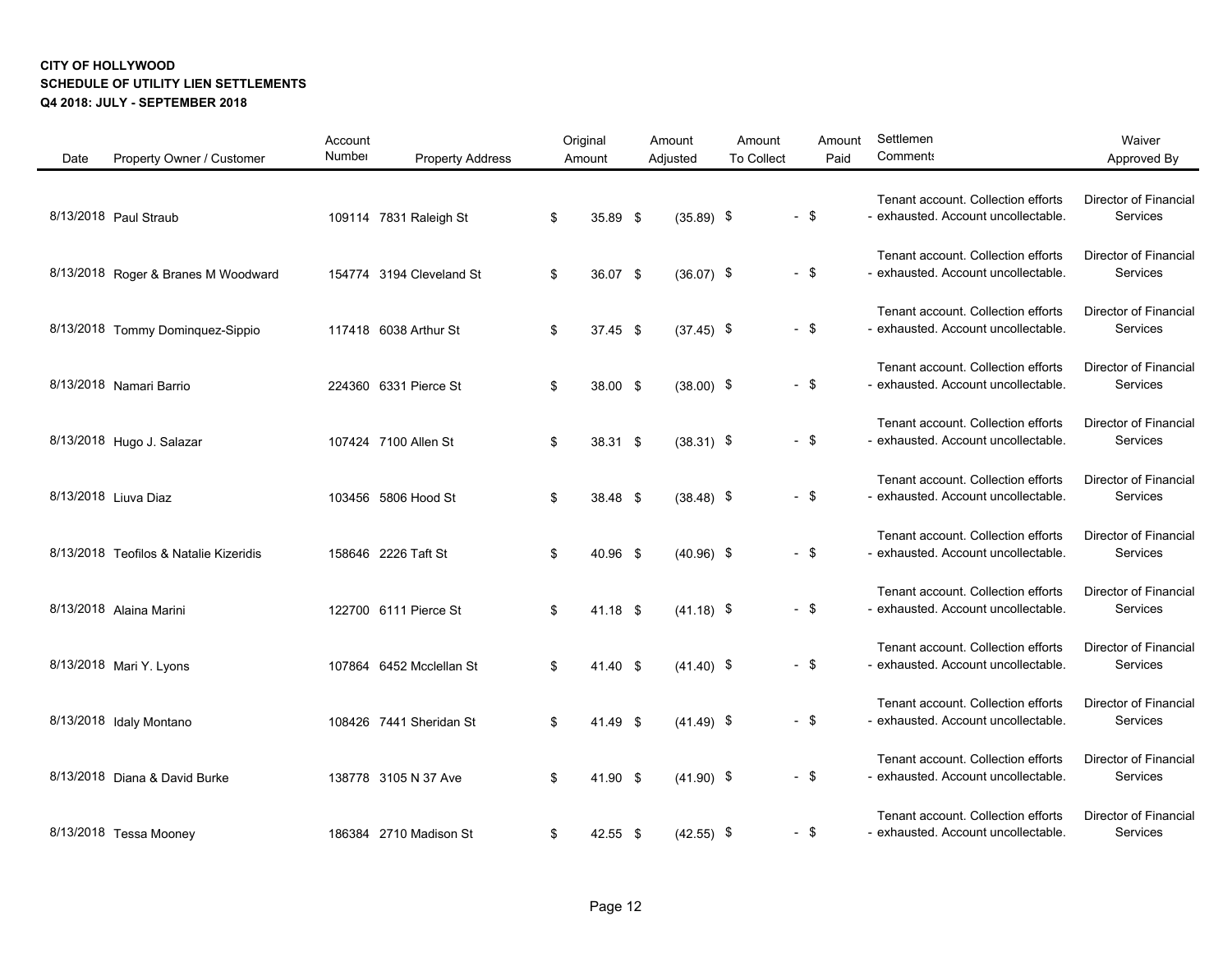| Date | Property Owner / Customer        | Account<br>Number | <b>Property Address</b>    | Original<br>Amount | Amount<br>Adjusted | Amount<br><b>To Collect</b> |        | Amount<br>Paid | Settlemen<br>Comment:                                                     | Waiver<br>Approved By                    |
|------|----------------------------------|-------------------|----------------------------|--------------------|--------------------|-----------------------------|--------|----------------|---------------------------------------------------------------------------|------------------------------------------|
|      | 8/13/2018 Maria Arocho           |                   | 243598 2306 Monroe St      | \$<br>43.00 \$     | $(43.00)$ \$       |                             | $-$ \$ |                | Tenant account. Collection efforts<br>- exhausted. Account uncollectable. | Director of Financial<br>Services        |
|      | 8/13/2018 Jose J Mascorieto      |                   | 119690 2301 N 61 Ave       | \$<br>43.84 \$     | $(43.84)$ \$       |                             | $-$ \$ |                | Tenant account. Collection efforts<br>- exhausted. Account uncollectable. | Director of Financial<br>Services        |
|      | 8/13/2018 Richard L. Petrovich   |                   | 185890 411 S 26 Ave        | \$<br>44.06 \$     | $(44.06)$ \$       |                             | $-$ \$ |                | Tenant account. Collection efforts<br>- exhausted. Account uncollectable. | <b>Director of Financial</b><br>Services |
|      | 8/13/2018 Ioan Rista             |                   | 163506 1835 Arthur St      | \$<br>44.86 \$     | $(44.86)$ \$       |                             | $-$ \$ |                | Tenant account. Collection efforts<br>- exhausted. Account uncollectable. | Director of Financial<br>Services        |
|      | 8/13/2018 Jerrica Perez          |                   | 159634 2430 Taft St        | \$<br>46.19 \$     | $(46.19)$ \$       |                             | $-$ \$ |                | Tenant account. Collection efforts<br>- exhausted. Account uncollectable. | Director of Financial<br>Services        |
|      | 8/13/2018 Steven W. Ginsberg     |                   | 148752 4519 W Park Rd      | \$<br>46.75 \$     | $(46.75)$ \$       |                             | $-$ \$ |                | Tenant account. Collection efforts<br>- exhausted. Account uncollectable. | <b>Director of Financial</b><br>Services |
|      | 8/13/2018 Doris Y Terrero        |                   | 186136 2507 Washington St  | \$<br>47.28 \$     | $(47.28)$ \$       |                             | $-$ \$ |                | Tenant account. Collection efforts<br>- exhausted. Account uncollectable. | <b>Director of Financial</b><br>Services |
|      | 8/13/2018 Emmett Berendsen       |                   | 117146 5801 Garfield St    | \$<br>47.49 \$     | $(47.49)$ \$       |                             | $-$ \$ |                | Tenant account. Collection efforts<br>- exhausted. Account uncollectable. | Director of Financial<br>Services        |
|      | 8/13/2018 Dionie Cameron-Mccloud |                   | 223124 5600 Mayo St        | \$<br>48.50 \$     | $(48.50)$ \$       |                             | $-$ \$ |                | Tenant account. Collection efforts<br>- exhausted. Account uncollectable. | <b>Director of Financial</b><br>Services |
|      | 8/13/2018 ZFS International      |                   | 117570 1100 N State Road 7 | \$<br>808.96 \$    | $(808.96)$ \$      |                             | $-$ \$ |                | Tenant account. Collection efforts<br>- exhausted. Account uncollectable. | Director of Financial<br>Services        |
|      | 8/13/2018 Yes Auto Brokers, Inc. |                   | 135478 2801 Evans St       | \$<br>826.44 \$    | $(826.44)$ \$      |                             | $-$ \$ |                | Tenant account. Collection efforts<br>- exhausted. Account uncollectable. | Director of Financial<br>Services        |
|      | 8/13/2018 Bluster Bar Llc        |                   | 179054 115 N 21 Ave        | \$<br>860.27 \$    | $(860.27)$ \$      |                             | $-$ \$ |                | Tenant account. Collection efforts<br>- exhausted. Account uncollectable. | <b>Director of Financial</b><br>Services |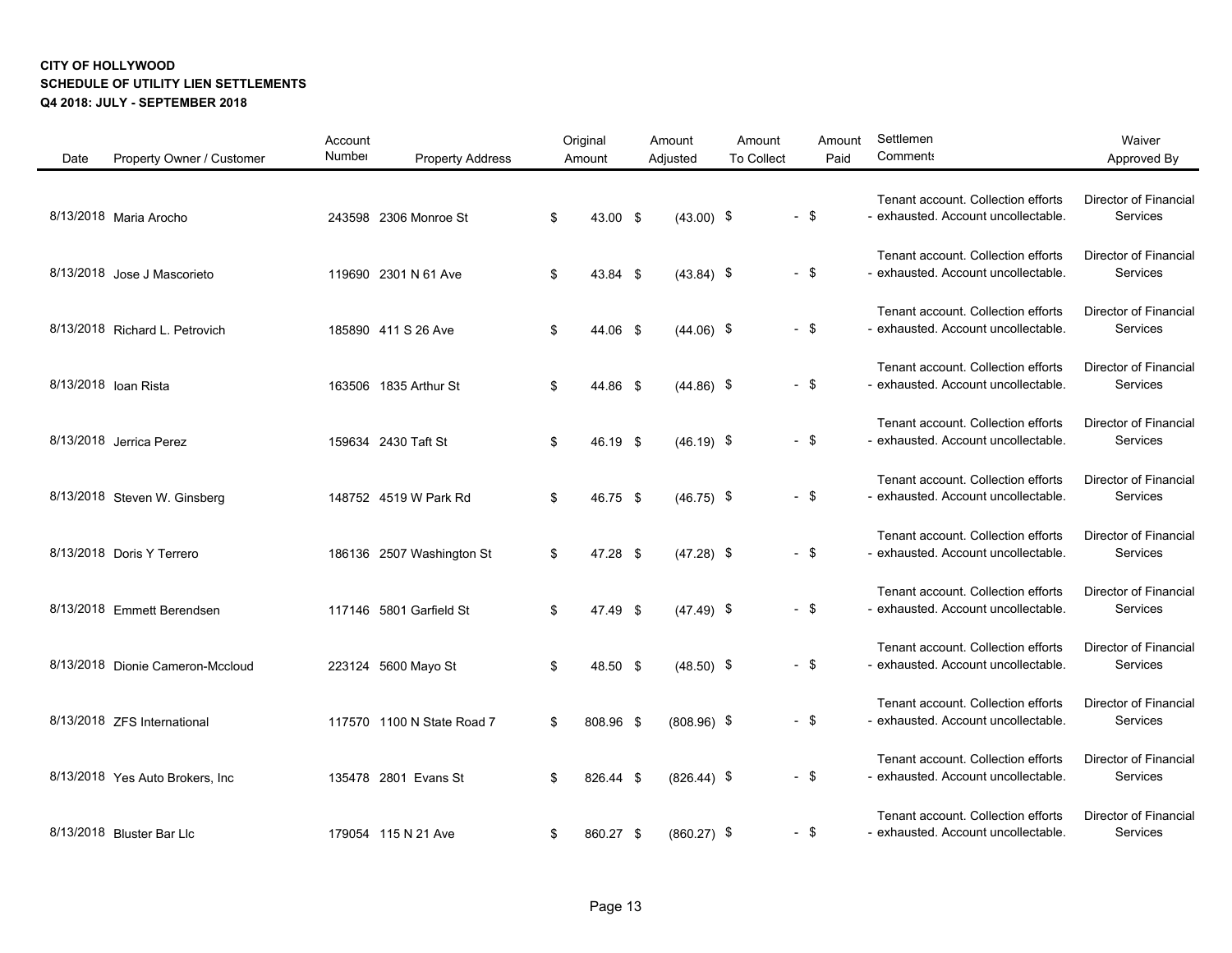| Date               | Property Owner / Customer        | Account<br>Number | <b>Property Address</b>    | Original<br>Amount | Amount<br>Adjusted | Amount<br><b>To Collect</b> |        | Amount<br>Paid | Settlemen<br>Comments                                                     | Waiver<br>Approved By                    |
|--------------------|----------------------------------|-------------------|----------------------------|--------------------|--------------------|-----------------------------|--------|----------------|---------------------------------------------------------------------------|------------------------------------------|
|                    | 8/13/2018 Blue Star Taverna, Inc |                   | 214602 2221 N Federal Hwy  | \$<br>$913.15$ \$  | $(913.15)$ \$      |                             | $-$ \$ |                | Tenant account. Collection efforts<br>- exhausted. Account uncollectable. | Director of Financial<br>Services        |
|                    | 8/13/2018 Bbq Boyz Florida Llc   |                   | 232822 3257 Hollywood Blvd | \$<br>964.65 \$    | $(964.65)$ \$      |                             | $-$ \$ |                | Tenant account. Collection efforts<br>- exhausted. Account uncollectable. | Director of Financial<br>Services        |
|                    | 8/13/2018 A Munju Enerfy, Inc    |                   | 218242 3034 Johnson St     | \$<br>1,045.49 \$  | $(1,045.49)$ \$    |                             | $-$ \$ |                | Tenant account. Collection efforts<br>- exhausted. Account uncollectable. | <b>Director of Financial</b><br>Services |
|                    | 8/13/2018 Monte & Habana Corp    |                   | 187882 400 N Dixie Hwy     | \$<br>1,074.54 \$  | $(1,074.54)$ \$    |                             | $-$ \$ |                | Tenant account. Collection efforts<br>- exhausted. Account uncollectable. | <b>Director of Financial</b><br>Services |
|                    | 8/13/2018 Southbound Subs, Inc   |                   | 218556 3765 Hollywood Blvd | \$<br>1,101.59 \$  | $(1,101.59)$ \$    |                             | $-$ \$ |                | Tenant account. Collection efforts<br>- exhausted. Account uncollectable. | Director of Financial<br>Services        |
| 8/13/2018 Salon 46 |                                  |                   | 227086 4461 Sheridan St    | \$<br>1,108.69 \$  | $(1, 108.69)$ \$   |                             | $-$ \$ |                | Tenant account. Collection efforts<br>- exhausted. Account uncollectable. | <b>Director of Financial</b><br>Services |
|                    | 8/13/2018 Hellas Family Inc      |                   | 163256 1701 N Federal Hwy  | \$<br>1,176.43 \$  | $(1, 176.43)$ \$   |                             | $-$ \$ |                | Tenant account. Collection efforts<br>- exhausted. Account uncollectable. | <b>Director of Financial</b><br>Services |
|                    | 8/13/2018 Adhams Food Store, Inc |                   | 122568 5635 Hollywood Blvd | \$<br>1,542.43 \$  | $(1,542.43)$ \$    |                             | $-$ \$ |                | Tenant account. Collection efforts<br>- exhausted. Account uncollectable. | Director of Financial<br>Services        |
|                    | 8/13/2018 S.P. Usa Corp          |                   | 212432 1821 Mayo St        | \$<br>1,847.56 \$  | $(1,847.56)$ \$    |                             | $-$ \$ |                | Tenant account. Collection efforts<br>- exhausted. Account uncollectable. | <b>Director of Financial</b><br>Services |
|                    | 8/13/2018 Voom Voom Style, Inc   |                   | 179524 1919 Hollywood Blvd | \$<br>1,867.98 \$  | $(1,867.98)$ \$    |                             | $-$ \$ |                | Tenant account. Collection efforts<br>- exhausted. Account uncollectable. | <b>Director of Financial</b><br>Services |
|                    | 8/13/2018 A No 1 Auto Elect      |                   | 116548 2119 N State Road 7 | \$<br>2,322.46 \$  | $(2,322.46)$ \$    |                             | $-$ \$ |                | Tenant account. Collection efforts<br>- exhausted. Account uncollectable. | Director of Financial<br>Services        |
|                    | 8/13/2018 Beaver Recycling Inc   |                   | 223242 5925 Plunkett St    | \$<br>2,340.68 \$  | $(2,340.68)$ \$    |                             | $-$ \$ |                | Tenant account. Collection efforts<br>- exhausted. Account uncollectable. | <b>Director of Financial</b><br>Services |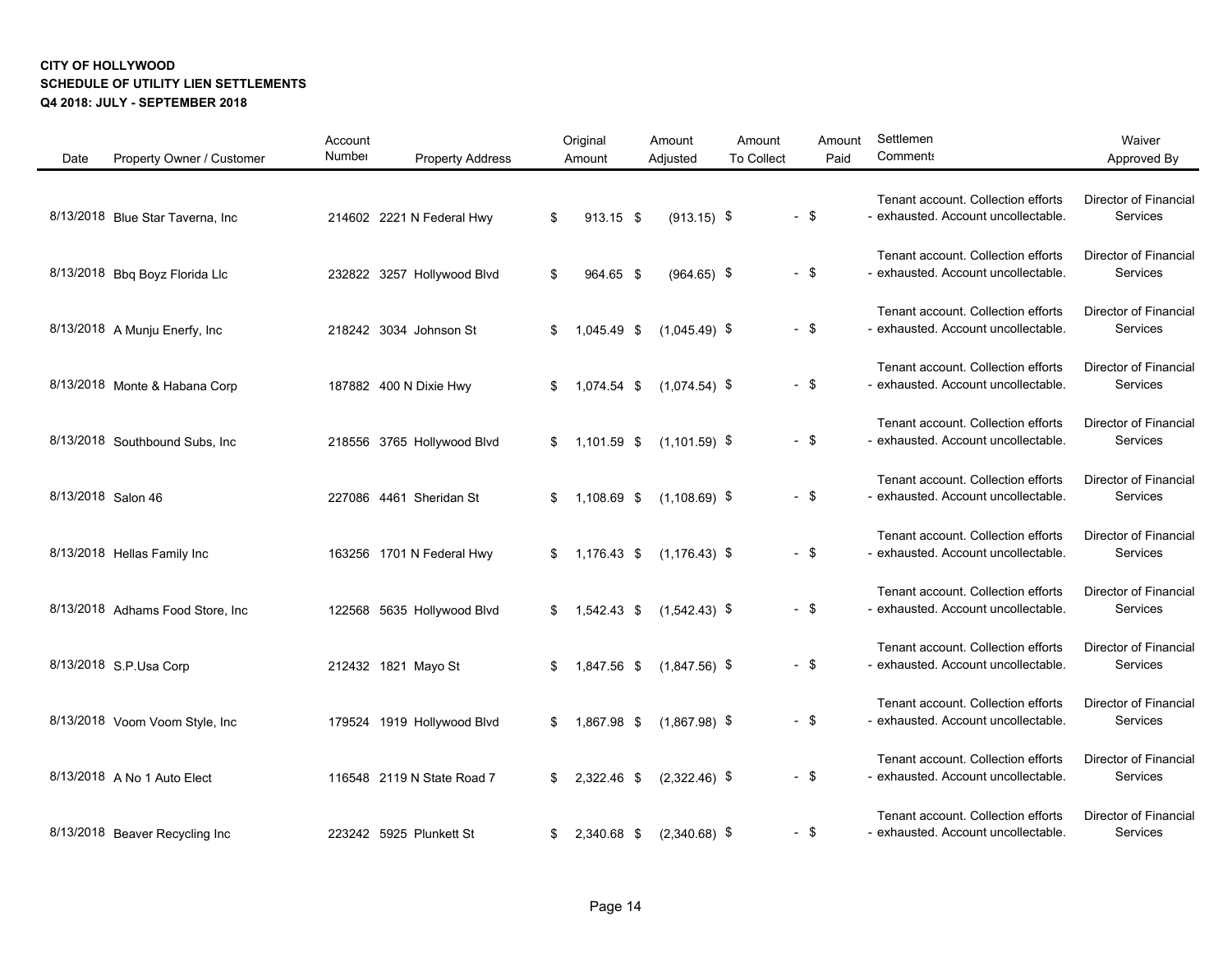| Date | Property Owner / Customer                | Account<br>Number | <b>Property Address</b>  | Original<br>Amount | Amount<br>Adjusted | Amount<br><b>To Collect</b> |        | Amount<br>Paid | Settlemen<br><b>Comment:</b>                                              | Waiver<br>Approved By                    |
|------|------------------------------------------|-------------------|--------------------------|--------------------|--------------------|-----------------------------|--------|----------------|---------------------------------------------------------------------------|------------------------------------------|
|      | 8/13/2018 Discovery Kids Learning Center |                   | 210692 2710 Van Buren St | \$<br>2,648.97 \$  | $(2,648.97)$ \$    |                             | $-$ \$ |                | Tenant account. Collection efforts<br>- exhausted. Account uncollectable. | <b>Director of Financial</b><br>Services |
|      | 8/13/2018 Anita Taylor                   |                   | 123364 6241 Buchanan St  | \$<br>12.99 \$     | $(12.99)$ \$       |                             | $-$ \$ |                | Tenant account. Collection efforts<br>- exhausted. Account uncollectable. | Director of Financial<br>Services        |
|      | 8/13/2018 Patrick Volcin                 |                   | 159232 2326 Thomas St    | \$<br>20.27 \$     | $(20.27)$ \$       |                             | $-$ \$ |                | Tenant account. Collection efforts<br>- exhausted. Account uncollectable. | Director of Financial<br>Services        |
|      | 8/13/2018 Janice Welch                   |                   | 221232 5906 Fillmore St  | \$<br>51.45 \$     | $(51.45)$ \$       |                             | $-$ \$ |                | Tenant account. Collection efforts<br>- exhausted. Account uncollectable. | <b>Director of Financial</b><br>Services |
|      | 8/13/2018 Tina & Ryker C Pineriro        |                   | 152434 5512 Mckinley St  | \$<br>51.82 \$     | $(51.82)$ \$       |                             | $-$ \$ |                | Tenant account. Collection efforts<br>- exhausted. Account uncollectable. | <b>Director of Financial</b><br>Services |
|      | 8/13/2018 Rashida James                  |                   | 126306 310 N 65 Way      | \$<br>52.71 \$     | $(52.71)$ \$       |                             | $-$ \$ |                | Tenant account. Collection efforts<br>- exhausted. Account uncollectable. | Director of Financial<br>Services        |
|      | 8/13/2018 Gisselle Z Paulino             |                   | 214252 1514 N 19 Ave     | \$<br>53.39 \$     | $(53.39)$ \$       |                             | $-$ \$ |                | Tenant account. Collection efforts<br>- exhausted. Account uncollectable. | <b>Director of Financial</b><br>Services |
|      | 8/13/2018 Gala V Ralls                   |                   | 243152 512 N 60 Ter      | \$<br>56.26 \$     | $(56.26)$ \$       |                             | $-$ \$ |                | Tenant account. Collection efforts<br>- exhausted. Account uncollectable. | <b>Director of Financial</b><br>Services |
|      | 8/13/2018 Teresa & Vincent Mammina       |                   | 212142 2242 Liberty St   | \$<br>56.77 \$     | $(56.77)$ \$       |                             | $-$ \$ |                | Tenant account. Collection efforts<br>- exhausted. Account uncollectable. | Director of Financial<br>Services        |
|      | 8/13/2018 Wanda Littlebear               |                   | 113014 7191 Park St      | \$<br>57.59 \$     | $(57.59)$ \$       |                             | $-$ \$ |                | Tenant account. Collection efforts<br>- exhausted. Account uncollectable. | Director of Financial<br>Services        |
|      | 8/13/2018 Michael Frank Kavolchyck       |                   | 175750 1102 Lincoln St   | \$<br>57.92 \$     | $(57.92)$ \$       |                             | $-$ \$ |                | Tenant account. Collection efforts<br>- exhausted. Account uncollectable. | <b>Director of Financial</b><br>Services |
|      | 8/13/2018 Kerry McCoy                    |                   | 106880 3301 N 68 Ave     | \$<br>60.40 \$     | $(60.40)$ \$       |                             | $-$ \$ |                | Tenant account. Collection efforts<br>- exhausted. Account uncollectable. | Director of Financial<br>Services        |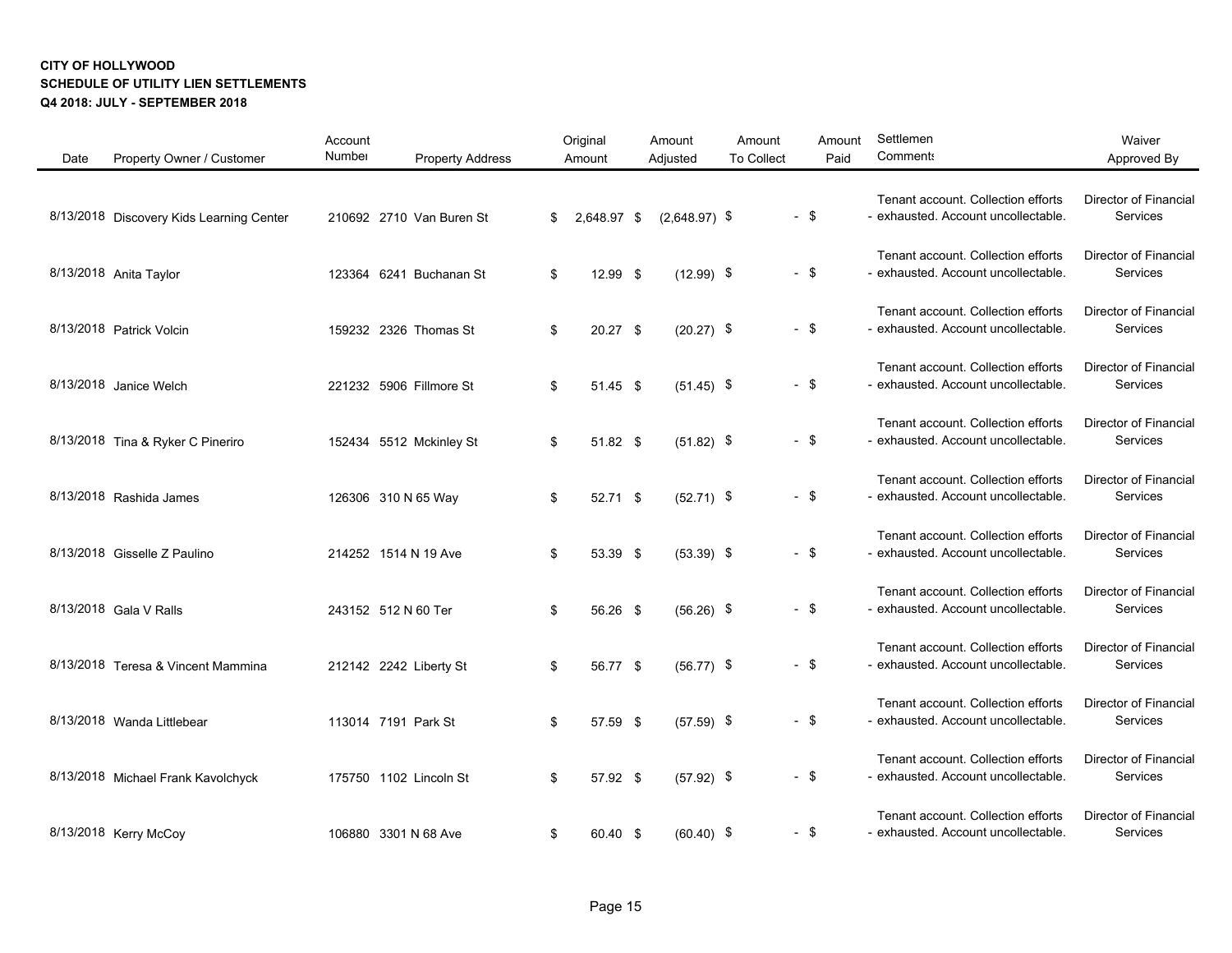| Date | Property Owner / Customer           | Account<br>Number | <b>Property Address</b>  | Original<br>Amount | Amount<br>Adjusted | Amount<br><b>To Collect</b> | Amount<br>Paid | Settlemen<br>Comment:                                                     | Waiver<br>Approved By                    |
|------|-------------------------------------|-------------------|--------------------------|--------------------|--------------------|-----------------------------|----------------|---------------------------------------------------------------------------|------------------------------------------|
|      | 8/13/2018 Nashon C Kinchen          |                   | 125258 541 N 70 Ave      | \$<br>62.59 \$     | $(62.59)$ \$       |                             | $-$ \$         | Tenant account. Collection efforts<br>- exhausted. Account uncollectable. | Director of Financial<br>Services        |
|      | 8/13/2018 Anthony A Smith           |                   | 108372 7420 Farragut St  | \$<br>63.20 \$     | $(63.20)$ \$       |                             | $-$ \$         | Tenant account. Collection efforts<br>- exhausted. Account uncollectable. | Director of Financial<br>Services        |
|      | 8/13/2018 Dawn Forcer               |                   | 210594 2129 Monroe Ter   | \$<br>64.53 \$     | $(64.53)$ \$       |                             | $-$ \$         | Tenant account. Collection efforts<br>- exhausted. Account uncollectable. | <b>Director of Financial</b><br>Services |
|      | 8/13/2018 Daraina & Markize Roberts |                   | 223926 328 N 62 Ave      | \$<br>64.75 \$     | $(64.75)$ \$       |                             | $-$ \$         | Tenant account. Collection efforts<br>- exhausted. Account uncollectable. | <b>Director of Financial</b><br>Services |
|      | 8/13/2018 Ileana Hernandez          |                   | 114886 6661 Mckinley St  | \$<br>66.36 \$     | $(66.36)$ \$       |                             | $-$ \$         | Tenant account. Collection efforts<br>- exhausted. Account uncollectable. | Director of Financial<br>Services        |
|      | 8/13/2018 Marie Conze               |                   | 116276 1100 N 66 Ave     | \$<br>67.29 \$     | $(67.29)$ \$       |                             | $-$ \$         | Tenant account. Collection efforts<br>- exhausted. Account uncollectable. | <b>Director of Financial</b><br>Services |
|      | 8/13/2018 Krystal & Williams J Berg |                   | 148586 4419 W Park Rd    | \$<br>67.56 \$     | $(67.56)$ \$       |                             | $-$ \$         | Tenant account. Collection efforts<br>- exhausted. Account uncollectable. | Director of Financial<br>Services        |
|      | 8/13/2018 Jennifer & Andrew Green   |                   | 153020 4800 Hayes St     | \$<br>69.97 \$     | $(69.97)$ \$       |                             | $-$ \$         | Tenant account. Collection efforts<br>- exhausted. Account uncollectable. | Director of Financial<br>Services        |
|      | 8/13/2018 Amaryllis F Mejias        |                   | 107264 3500 N 65 Ave     | \$<br>70.07 \$     | $(70.07)$ \$       |                             | $-$ \$         | Tenant account. Collection efforts<br>- exhausted. Account uncollectable. | Director of Financial<br>Services        |
|      | 8/13/2018 Karen A McConnell         |                   | 184722 621 S 24 Ave      | \$<br>71.33 \$     | $(71.33)$ \$       |                             | $-$ \$         | Tenant account. Collection efforts<br>- exhausted. Account uncollectable. | Director of Financial<br>Services        |
|      | 8/13/2018 Ana M Carovi              |                   | 116854 5616 Garfield St  | \$<br>$71.74$ \$   | $(71.74)$ \$       |                             | - \$           | Tenant account. Collection efforts<br>- exhausted. Account uncollectable. | Director of Financial<br>Services        |
|      | 8/13/2018 HOLLYWOOD BEACH CRA       |                   | 240496 2201 Van Buren St | \$<br>72.41 \$     | $(72.41)$ \$       |                             | - \$           | Tenant account. Collection efforts<br>- exhausted. Account uncollectable. | <b>Director of Financial</b><br>Services |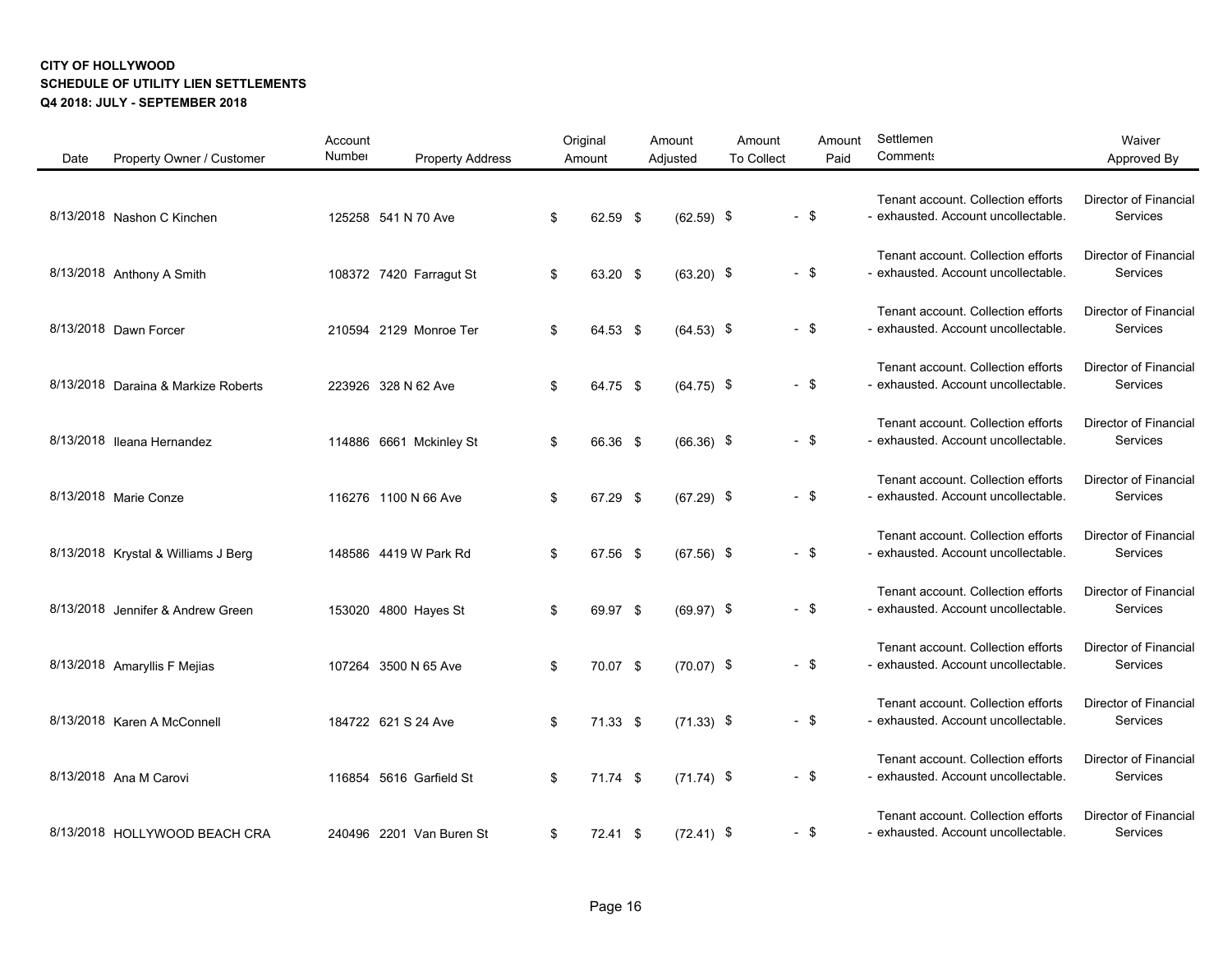| Date | Property Owner / Customer               | Account<br>Number | <b>Property Address</b>   | Original<br>Amount | Amount<br>Adjusted | Amount<br>To Collect | Amount<br>Paid | Settlemen<br>Comment:                                                     | Waiver<br>Approved By                    |
|------|-----------------------------------------|-------------------|---------------------------|--------------------|--------------------|----------------------|----------------|---------------------------------------------------------------------------|------------------------------------------|
|      | 8/13/2018 Quincy & Edwards M Giles      |                   | 185330 2531 Pierce St     | \$<br>73.79 \$     | $(73.79)$ \$       |                      | $-$ \$         | Tenant account. Collection efforts<br>- exhausted. Account uncollectable. | Director of Financial<br>Services        |
|      | 8/13/2018 Anekia & Walker T Thompson    |                   | 238282 1219 N 20 Ave      | \$<br>74.08 \$     | $(74.08)$ \$       |                      | $-$ \$         | Tenant account. Collection efforts<br>- exhausted. Account uncollectable. | Director of Financial<br>Services        |
|      | 8/13/2018 Alix Nozile                   |                   | 196930 1318 S 22 Ave      | \$<br>74.22 \$     | $(74.22)$ \$       |                      | $-$ \$         | Tenant account. Collection efforts<br>- exhausted. Account uncollectable. | Director of Financial<br>Services        |
|      | 8/13/2018 Sharon Bacon                  |                   | 185432 527 N 26 Ave       | \$<br>74.31 \$     | $(74.31)$ \$       |                      | $-$ \$         | Tenant account. Collection efforts<br>- exhausted. Account uncollectable. | <b>Director of Financial</b><br>Services |
|      | 8/13/2018 Lysmond & Immacula Jean       |                   | 198282 2461 Rodman St     | \$<br>75.22 \$     | $(75.22)$ \$       |                      | - \$           | Tenant account. Collection efforts<br>- exhausted. Account uncollectable. | <b>Director of Financial</b><br>Services |
|      | 8/13/2018 Dominga Hochhauser            |                   | 210718 2520 Van Buren St  | \$<br>76.07 \$     | $(76.07)$ \$       |                      | $-$ \$         | Tenant account. Collection efforts<br>- exhausted. Account uncollectable. | Director of Financial<br>Services        |
|      | 8/13/2018 Sharon & Michael Gordon       |                   | 113138 7140 Harding St    | \$<br>76.46 \$     | $(76.46)$ \$       |                      | $-$ \$         | Tenant account. Collection efforts<br>- exhausted. Account uncollectable. | <b>Director of Financial</b><br>Services |
|      | 8/13/2018 Cheryl Lanfair                |                   | 138542 3725 Amalfi Dr     | \$<br>76.64 \$     | $(76.64)$ \$       |                      | - \$           | Tenant account. Collection efforts<br>- exhausted. Account uncollectable. | <b>Director of Financial</b><br>Services |
|      | 8/13/2018 Dawn D Jackson                |                   | 218022 2260 Charleston St | \$<br>79.49 \$     | $(79.49)$ \$       |                      | $-$ \$         | Tenant account. Collection efforts<br>- exhausted. Account uncollectable. | Director of Financial<br>Services        |
|      | 8/13/2018 Caroline & Andres Hernandez   |                   | 243466 2620 Pierce St     | \$<br>82.98 \$     | $(82.98)$ \$       |                      | $-$ \$         | Tenant account. Collection efforts<br>- exhausted. Account uncollectable. | <b>Director of Financial</b><br>Services |
|      | 8/13/2018 Tengela & Provencher B Harris |                   | 211476 629 N Park Ct      | \$<br>83.26 \$     | $(83.26)$ \$       |                      | - \$           | Tenant account. Collection efforts<br>- exhausted. Account uncollectable. | <b>Director of Financial</b><br>Services |
|      | 8/13/2018 Jarbis & Monaco J Wolfe       |                   | 224222 6201 Arthur St     | \$<br>84.21 \$     | $(84.21)$ \$       |                      | - \$           | Tenant account. Collection efforts<br>- exhausted. Account uncollectable. | Director of Financial<br>Services        |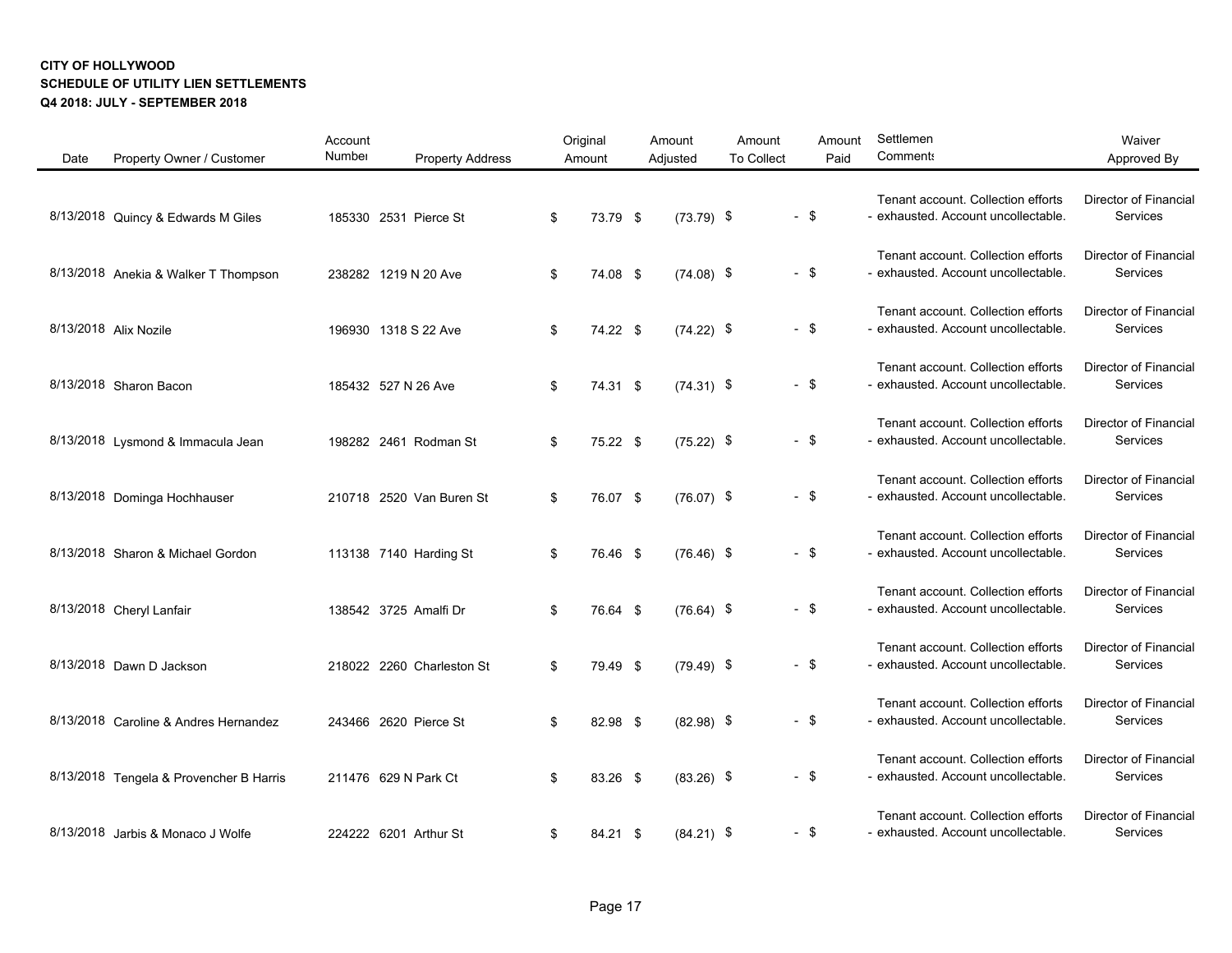| Date | Property Owner / Customer             | Account<br>Number         | <b>Property Address</b> | Original<br>Amount | Amount<br>Adjusted | Amount<br><b>To Collect</b> | Amount<br>Paid | Settlemen<br><b>Comments</b>                                              | Waiver<br>Approved By                    |
|------|---------------------------------------|---------------------------|-------------------------|--------------------|--------------------|-----------------------------|----------------|---------------------------------------------------------------------------|------------------------------------------|
|      | 8/13/2018 Nasrin Jafarmadar           | 155898 3631 Thomas St     |                         | \$<br>84.87 \$     | $(84.87)$ \$       |                             | $-$ \$         | Tenant account. Collection efforts<br>- exhausted. Account uncollectable. | Director of Financial<br>Services        |
|      | 8/13/2018 Nadia & Bourdeau Rony Assad | 211332 425 N 24 Ave       |                         | \$<br>85.30 \$     | $(85.30)$ \$       |                             | $-$ \$         | Tenant account. Collection efforts<br>- exhausted. Account uncollectable. | Director of Financial<br>Services        |
|      | 8/13/2018 Hipolito & Fernandez V Mena | 112670 6600 Thomas St     |                         | \$<br>89.44 \$     | $(89.44)$ \$       |                             | $-$ \$         | Tenant account. Collection efforts<br>- exhausted. Account uncollectable. | Director of Financial<br>Services        |
|      | 8/13/2018 SOUTH FLA ICE INC           | 213894 1090 N Federal Hwy |                         | \$<br>89.79 \$     | $(89.79)$ \$       |                             | $-$ \$         | Tenant account. Collection efforts<br>- exhausted. Account uncollectable. | <b>Director of Financial</b><br>Services |
|      | 8/13/2018 Eduardo & Gloria Heleno     | 237708 2115 Mckinley St   |                         | \$<br>91.07 \$     | $(91.07)$ \$       |                             | $-$ \$         | Tenant account. Collection efforts<br>- exhausted. Account uncollectable. | <b>Director of Financial</b><br>Services |
|      | 8/13/2018 DIGITONIK CORPORATION       | 178914 419 S 21 Ave       |                         | \$<br>91.85 \$     | $(91.85)$ \$       |                             | $-$ \$         | Tenant account. Collection efforts<br>- exhausted. Account uncollectable. | Director of Financial<br>Services        |
|      | 8/13/2018 Kelly Davis                 | 231280 950 N 66 Ter       |                         | \$<br>$92.27$ \$   | $(92.27)$ \$       |                             | $-$ \$         | Tenant account. Collection efforts<br>- exhausted. Account uncollectable. | Director of Financial<br>Services        |
|      | 8/13/2018 Verda Johnson               | 212184 2241 Liberty St    |                         | \$<br>92.48 \$     | $(92.48)$ \$       |                             | $-$ \$         | Tenant account. Collection efforts<br>- exhausted. Account uncollectable. | <b>Director of Financial</b><br>Services |
|      | 8/13/2018 Shandora M McCree           | 231058 1401 N 65 Ter      |                         | \$<br>93.98 \$     | $(93.98)$ \$       |                             | $-$ \$         | Tenant account. Collection efforts<br>- exhausted. Account uncollectable. | Director of Financial<br>Services        |
|      | 8/13/2018 Yulian V Garcia             | 151192 2111 N 51 Ave      |                         | \$<br>94.06 \$     | $(94.06)$ \$       |                             | $-$ \$         | Tenant account. Collection efforts<br>- exhausted. Account uncollectable. | Director of Financial<br>Services        |
|      | 8/13/2018 Kemeletha Fergguson         | 212156 2329 Scott St      |                         | \$<br>99.73 \$     | $(99.73)$ \$       |                             | $-$ \$         | Tenant account. Collection efforts<br>- exhausted. Account uncollectable. | <b>Director of Financial</b><br>Services |
|      | 8/13/2018 Guyrla T Larsen             | 189414 615 N 31 Ave       |                         | \$<br>$101.41$ \$  | $(101.41)$ \$      |                             | $-$ \$         | Tenant account. Collection efforts<br>- exhausted. Account uncollectable. | Director of Financial<br>Services        |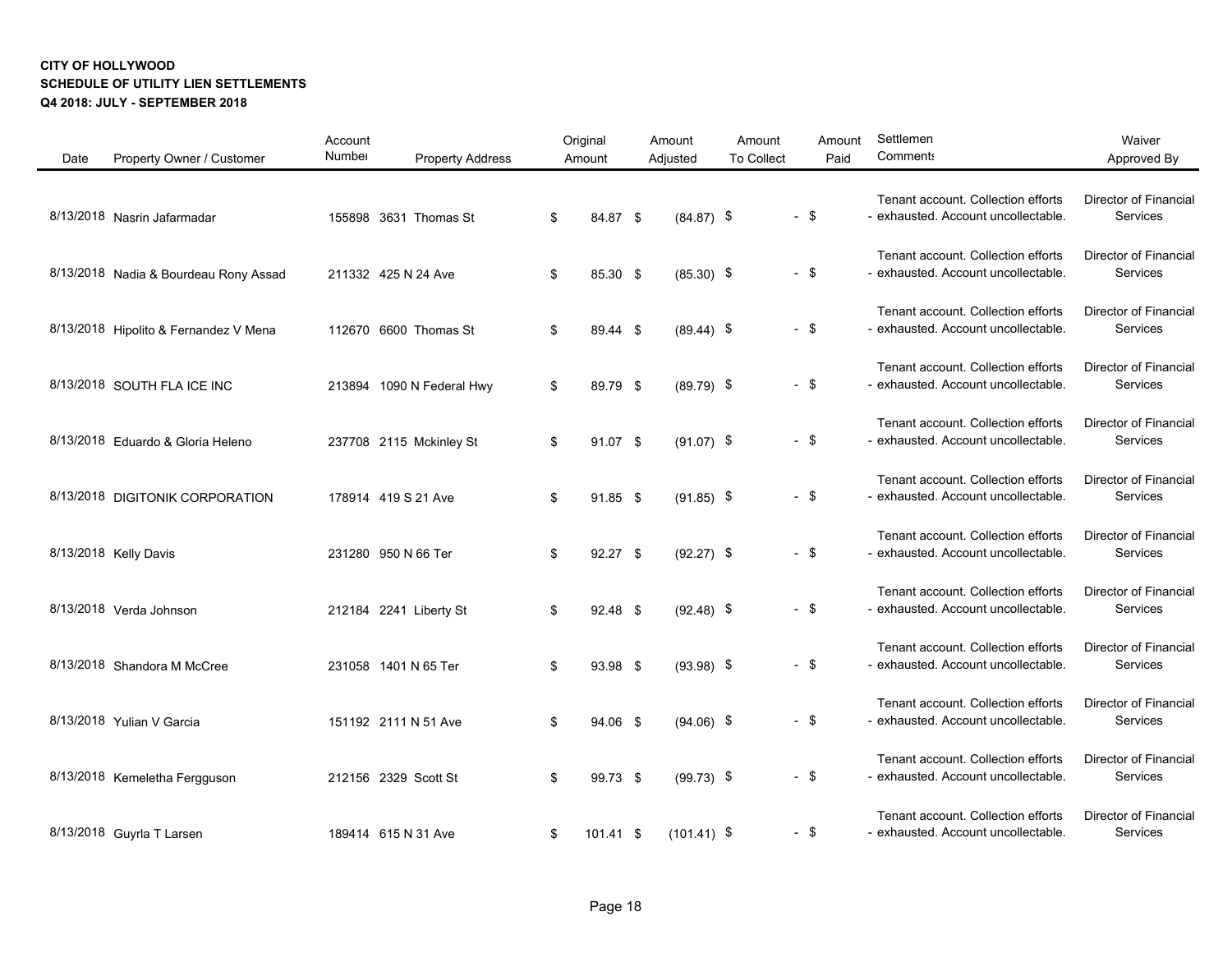| Date | Property Owner / Customer       | Account<br>Number | <b>Property Address</b>    | Original<br>Amount | Amount<br>Adjusted | Amount<br><b>To Collect</b> | Amount<br>Paid | Settlemen<br><b>Comment:</b>                                              | Waiver<br>Approved By                    |
|------|---------------------------------|-------------------|----------------------------|--------------------|--------------------|-----------------------------|----------------|---------------------------------------------------------------------------|------------------------------------------|
|      | 8/13/2018 Hlwd Munic Emp Union  |                   | 185622 2415 Hollywood Blvd | \$<br>102.44 \$    | $(102.44)$ \$      |                             | $-$ \$         | Tenant account. Collection efforts<br>- exhausted. Account uncollectable. | <b>Director of Financial</b><br>Services |
|      | 8/13/2018 Mary & Eric Kasmanian |                   | 159722 2434 Mckinley St    | \$<br>103.02 \$    | $(103.02)$ \$      |                             | $-$ \$         | Tenant account. Collection efforts<br>- exhausted. Account uncollectable. | Director of Financial<br>Services        |
|      | 8/13/2018 Broward Liquors       |                   | 221452 691 N State Road 7  | \$<br>103.11 \$    | $(103.11)$ \$      |                             | $-$ \$         | Tenant account. Collection efforts<br>- exhausted. Account uncollectable. | Director of Financial<br>Services        |
|      | 8/13/2018 Marvain Cadet         |                   | 123380 6203 Eaton St       | \$<br>103.11 \$    | $(103.11)$ \$      |                             | $-$ \$         | Tenant account. Collection efforts<br>- exhausted. Account uncollectable. | <b>Director of Financial</b><br>Services |
|      | 8/13/2018 Zulima Alfaro         |                   | 225608 5310 Sw 57 St       | \$<br>103.71 \$    | $(103.71)$ \$      |                             | $-$ \$         | Tenant account. Collection efforts<br>- exhausted. Account uncollectable. | <b>Director of Financial</b><br>Services |
|      | 8/13/2018 Eduardo Rodriquez     |                   | 118280 5944 Mckinley St    | \$<br>103.94 \$    | $(103.94)$ \$      |                             | $-$ \$         | Tenant account. Collection efforts<br>- exhausted. Account uncollectable. | Director of Financial<br>Services        |
|      | 8/13/2018 Raul Saldana          |                   | 213034 1920 Van Buren St   | \$<br>104.12 \$    | $(104.12)$ \$      |                             | $-$ \$         | Tenant account. Collection efforts<br>- exhausted. Account uncollectable. | <b>Director of Financial</b><br>Services |
|      | 8/13/2018 Sara Rivas            |                   | 187434 320 S 28 Ave        | \$<br>106.40 \$    | $(106.40)$ \$      |                             | $-$ \$         | Tenant account. Collection efforts<br>- exhausted. Account uncollectable. | <b>Director of Financial</b><br>Services |
|      | 8/13/2018 Erick Beaubrun        |                   | 231126 2240 N 61 Ter       | \$<br>107.55 \$    | $(107.55)$ \$      |                             | $-$ \$         | Tenant account. Collection efforts<br>- exhausted. Account uncollectable. | Director of Financial<br>Services        |
|      | 8/13/2018 Hector S Duverge      |                   | 109620 7501 Raleigh St     | \$<br>108.13 \$    | $(108.13)$ \$      |                             | $-$ \$         | Tenant account. Collection efforts<br>- exhausted. Account uncollectable. | Director of Financial<br>Services        |
|      | 8/13/2018 Viony Merilia         |                   | 121436 5607 Lincoln St     | \$<br>108.67 \$    | $(108.67)$ \$      |                             | $-$ \$         | Tenant account. Collection efforts<br>- exhausted. Account uncollectable. | <b>Director of Financial</b><br>Services |
|      | 8/13/2018 James Romaris         |                   | 144204 1400 N Park Rd      | \$<br>111.38 \$    | $(111.38)$ \$      |                             | $-$ \$         | Tenant account. Collection efforts<br>- exhausted. Account uncollectable. | Director of Financial<br>Services        |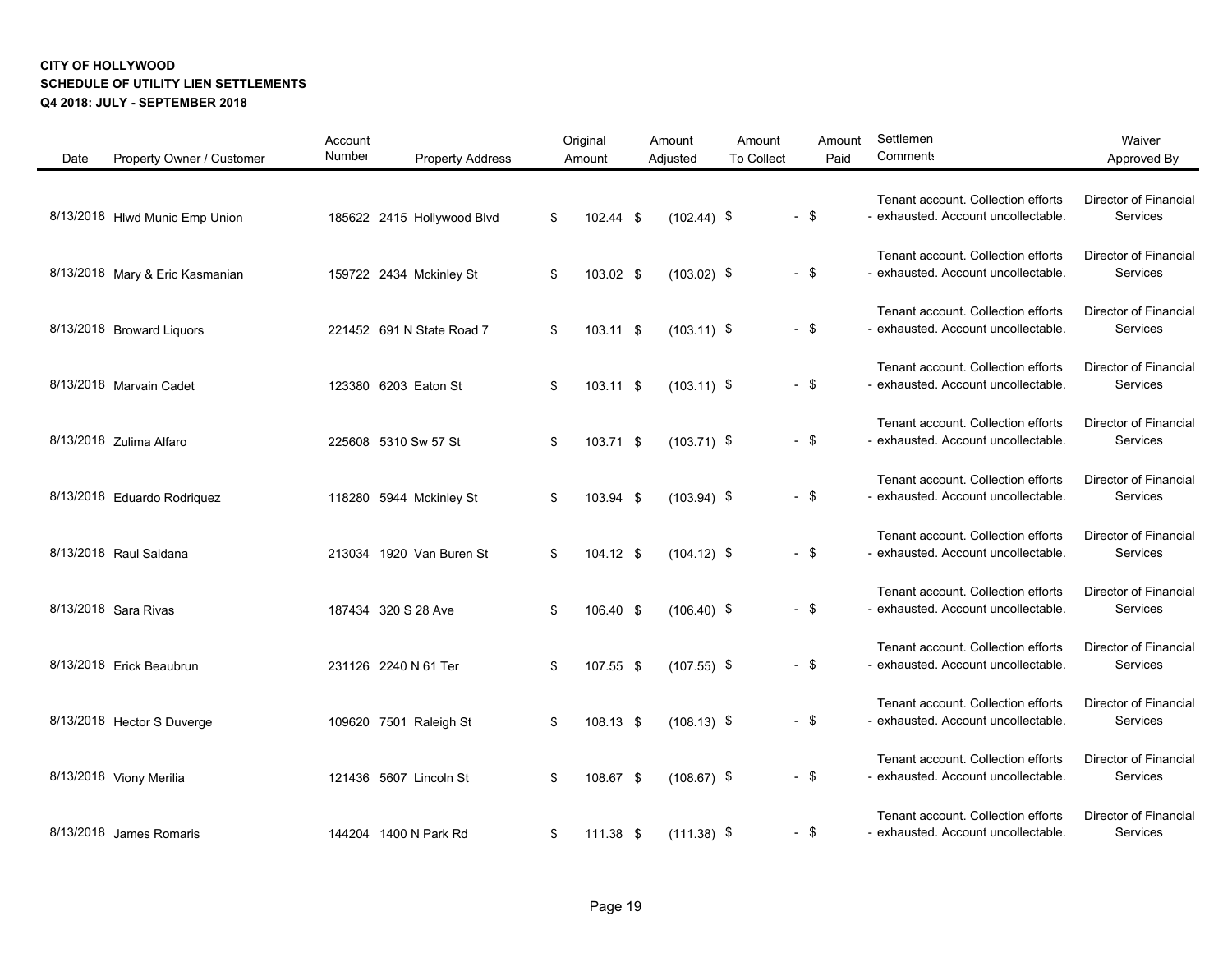| Date | Property Owner / Customer              | Account<br>Number | <b>Property Address</b>    | Original<br>Amount | Amount<br>Adjusted | Amount<br><b>To Collect</b> | Amount<br>Paid | Settlemen<br><b>Comment:</b>                                              | Waiver<br>Approved By                    |
|------|----------------------------------------|-------------------|----------------------------|--------------------|--------------------|-----------------------------|----------------|---------------------------------------------------------------------------|------------------------------------------|
|      | 8/13/2018 Eden Truck World Inc         |                   | 117554 1108 N State Road 7 | \$<br>111.89 \$    | $(111.89)$ \$      |                             | $-$ \$         | Tenant account. Collection efforts<br>- exhausted. Account uncollectable. | Director of Financial<br>Services        |
|      | 8/13/2018 Miguel Tirado                |                   | 211474 631 N Park Ct       | \$<br>112.65 \$    | $(112.65)$ \$      |                             | $-$ \$         | Tenant account. Collection efforts<br>- exhausted. Account uncollectable. | Director of Financial<br>Services        |
|      | 8/13/2018 Rochelle Taylor              |                   | 231462 960 N 66 Ter        | \$<br>113.98 \$    | $(113.98)$ \$      |                             | $-$ \$         | Tenant account. Collection efforts<br>- exhausted. Account uncollectable. | <b>Director of Financial</b><br>Services |
|      | 8/13/2018 Sheena & Racki T Elliott     |                   | 144294 1600 N Park Rd      | \$<br>$114.51$ \$  | $(114.51)$ \$      |                             | $-$ \$         | Tenant account. Collection efforts<br>- exhausted. Account uncollectable. | <b>Director of Financial</b><br>Services |
|      | 8/13/2018 Angel Gonzalez               |                   | 232200 1130 N 70 Ter       | \$<br>114.81 \$    | $(114.81)$ \$      |                             | $-$ \$         | Tenant account. Collection efforts<br>- exhausted. Account uncollectable. | Director of Financial<br>Services        |
|      | 8/13/2018 Geronima R Hernandez         |                   | 109470 7531 Farragut St    | \$<br>116.30 \$    | $(116.30)$ \$      |                             | $-$ \$         | Tenant account. Collection efforts<br>- exhausted. Account uncollectable. | <b>Director of Financial</b><br>Services |
|      | 8/13/2018 John & Danielle Green        |                   | 127964 7580 Johnson St     | \$<br>116.39 \$    | $(116.39)$ \$      |                             | $-$ \$         | Tenant account. Collection efforts<br>- exhausted. Account uncollectable. | Director of Financial<br>Services        |
|      | 8/13/2018 Cindy Escoban                |                   | 112948 7141 Scott St       | \$<br>118.92 \$    | $(118.92)$ \$      |                             | $-$ \$         | Tenant account. Collection efforts<br>- exhausted. Account uncollectable. | Director of Financial<br>Services        |
|      | 8/13/2018 Gina Howard                  |                   | 256550 2217 Arthur St      | \$<br>123.22 \$    | $(123.22)$ \$      |                             | $-$ \$         | Tenant account. Collection efforts<br>- exhausted. Account uncollectable. | <b>Director of Financial</b><br>Services |
|      | 8/13/2018 National Car Cal             |                   | 200876 2001 Pembroke Rd    | \$<br>124.37 \$    | $(124.37)$ \$      |                             | $-$ \$         | Tenant account. Collection efforts<br>- exhausted. Account uncollectable. | Director of Financial<br>Services        |
|      | 8/13/2018 Marie Allen                  |                   | 125662 521 N 65 Ave        | \$<br>129.27 \$    | $(129.27)$ \$      |                             | $-$ \$         | Tenant account. Collection efforts<br>- exhausted. Account uncollectable. | Director of Financial<br>Services        |
|      | 8/13/2018 Forence & Ethridge M McGrath |                   | 222316 5902 Thomas St      | \$<br>130.41 \$    | $(130.41)$ \$      |                             | $-$ \$         | Tenant account. Collection efforts<br>- exhausted. Account uncollectable. | <b>Director of Financial</b><br>Services |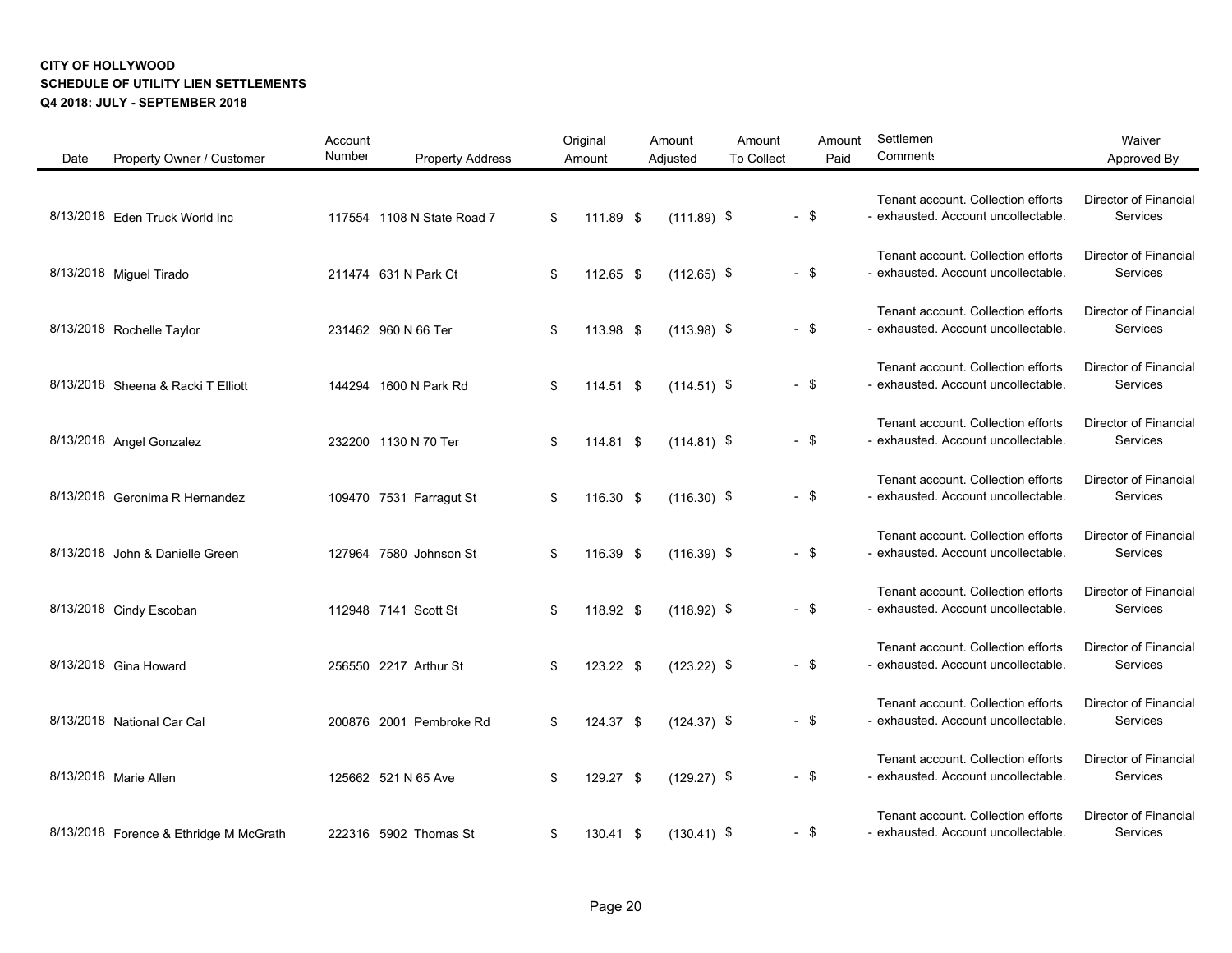| Date | Property Owner / Customer             | Account<br>Number    | <b>Property Address</b> | Original<br>Amount | Amount<br>Adjusted | Amount<br><b>To Collect</b> |        | Amount<br>Paid | Settlemen<br>Comment:                                                     | Waiver<br>Approved By                    |
|------|---------------------------------------|----------------------|-------------------------|--------------------|--------------------|-----------------------------|--------|----------------|---------------------------------------------------------------------------|------------------------------------------|
|      | 8/13/2018 Aubrena A Tucker            |                      | 256302 3190 Stirling Rd | \$<br>130.71 \$    | $(130.71)$ \$      |                             | $-$ \$ |                | Tenant account. Collection efforts<br>- exhausted. Account uncollectable. | Director of Financial<br>Services        |
|      | 8/13/2018 Renee F Aguilar             |                      | 224076 6111 Pierce St   | \$<br>134.42 \$    | $(134.42)$ \$      |                             | $-$ \$ |                | Tenant account. Collection efforts<br>- exhausted. Account uncollectable. | Director of Financial<br>Services        |
|      | 8/13/2018 Didie Marcelin              |                      | 196542 2414 Mayo St     | \$<br>134.91 \$    | $(134.91)$ \$      |                             | $-$ \$ |                | Tenant account. Collection efforts<br>- exhausted. Account uncollectable. | Director of Financial<br>Services        |
|      | 8/13/2018 Katherine Vyn               | 127770 7361 Polk St  |                         | \$<br>135.53 \$    | $(135.53)$ \$      |                             | $-$ \$ |                | Tenant account. Collection efforts<br>- exhausted. Account uncollectable. | Director of Financial<br>Services        |
|      | 8/13/2018 Julissa Tejeda              | 150648 5300 Tyler St |                         | \$<br>135.66 \$    | $(135.66)$ \$      |                             | $-$ \$ |                | Tenant account. Collection efforts<br>- exhausted. Account uncollectable. | Director of Financial<br>Services        |
|      | 8/13/2018 Tamara G Cohen              |                      | 210468 2434 Adams St    | \$<br>136.34 \$    | $(136.34)$ \$      |                             | - \$   |                | Tenant account. Collection efforts<br>- exhausted. Account uncollectable. | <b>Director of Financial</b><br>Services |
|      | 8/13/2018 Andreas & Centeno M. Alicea |                      | 119448 1921 N 61 Ave    | \$<br>136.38 \$    | $(136.38)$ \$      |                             | $-$ \$ |                | Tenant account. Collection efforts<br>- exhausted. Account uncollectable. | <b>Director of Financial</b><br>Services |
|      | 8/13/2018 Mark Pinault                |                      | 256240 3178 Stirling Rd | \$<br>137.43 \$    | $(137.43)$ \$      |                             | $-$ \$ |                | Tenant account. Collection efforts<br>- exhausted. Account uncollectable. | Director of Financial<br>Services        |
|      | 8/13/2018 Shenegua Wood               |                      | 211820 2319 Arthur St   | \$<br>137.44 \$    | $(137.44)$ \$      |                             | - \$   |                | Tenant account. Collection efforts<br>- exhausted. Account uncollectable. | Director of Financial<br>Services        |
|      | 8/13/2018 Daylit Ofarrill             | 125896 550 N 67 Ave  |                         | \$<br>138.55 \$    | $(138.55)$ \$      |                             | $-$ \$ |                | Tenant account. Collection efforts<br>- exhausted. Account uncollectable. | <b>Director of Financial</b><br>Services |
|      | 8/13/2018 Joshua R Warner             |                      | 127286 7501 Fillmore St | \$<br>139.25 \$    | $(139.25)$ \$      |                             | $-$ \$ |                | Tenant account. Collection efforts<br>- exhausted. Account uncollectable. | Director of Financial<br>Services        |
|      | 8/13/2018 Eladio Gonzalez             |                      | 110274 7230 Arthur St   | \$<br>143.09 \$    | $(143.09)$ \$      |                             | - \$   |                | Tenant account. Collection efforts<br>- exhausted. Account uncollectable. | Director of Financial<br>Services        |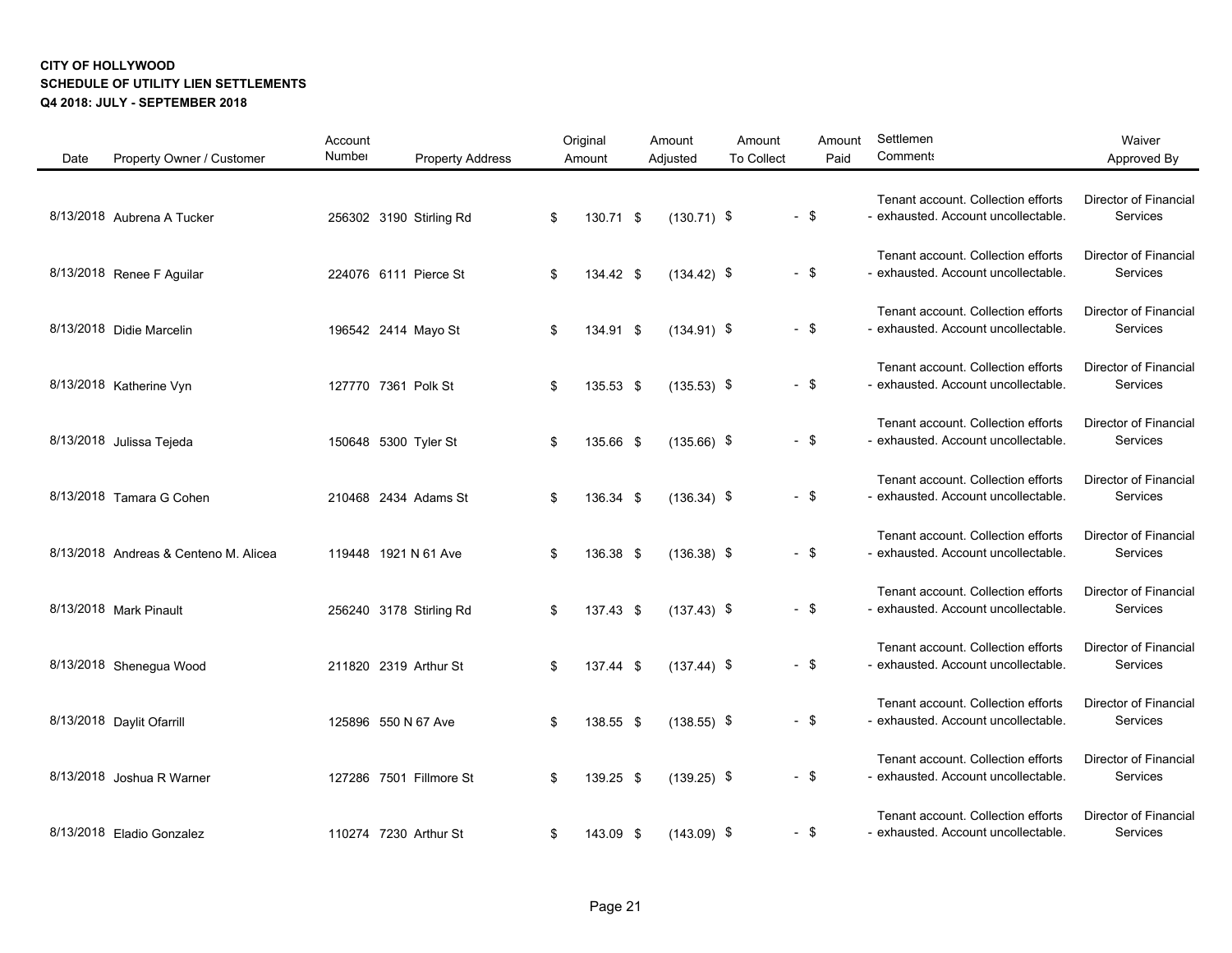| Date | Property Owner / Customer             | Account<br>Number | <b>Property Address</b> | Original<br>Amount | Amount<br>Adjusted | Amount<br><b>To Collect</b> | Amount<br>Paid | Settlemen<br><b>Comment:</b>                                              | Waiver<br>Approved By                    |
|------|---------------------------------------|-------------------|-------------------------|--------------------|--------------------|-----------------------------|----------------|---------------------------------------------------------------------------|------------------------------------------|
|      | 8/13/2018 Dominic C Randall           |                   | 257030 5928 Fillmore St | \$<br>143.39 \$    | $(143.39)$ \$      |                             | $-$ \$         | Tenant account. Collection efforts<br>- exhausted. Account uncollectable. | <b>Director of Financial</b><br>Services |
|      | 8/13/2018 Anthony & Valle F. Germana  |                   | 122688 6137 Pierce St   | \$<br>145.17 \$    | $(145.17)$ \$      |                             | $-$ \$         | Tenant account. Collection efforts<br>- exhausted. Account uncollectable. | <b>Director of Financial</b><br>Services |
|      | 8/13/2018 Lindsay & Raborn P. Swentor |                   | 256228 3176 Stirling Rd | \$<br>145.32 \$    | $(145.32)$ \$      |                             | $-$ \$         | Tenant account. Collection efforts<br>- exhausted. Account uncollectable. | Director of Financial<br>Services        |
|      | 8/13/2018 Sherill Johnson             |                   | 121790 5728 Buchanan St | \$<br>147.26 \$    | $(147.26)$ \$      |                             | $-$ \$         | Tenant account. Collection efforts<br>- exhausted. Account uncollectable. | Director of Financial<br>Services        |
|      | 8/13/2018 Zuleika Gomez               |                   | 166786 1101 N 13 Ave    | \$<br>147.75 \$    | $(147.75)$ \$      |                             | $-$ \$         | Tenant account. Collection efforts<br>- exhausted. Account uncollectable. | Director of Financial<br>Services        |
|      | 8/13/2018 Marice Samuels              |                   | 129812 5201 Fletcher St | \$<br>149.06 \$    | $(149.06)$ \$      |                             | $-$ \$         | Tenant account. Collection efforts<br>- exhausted. Account uncollectable. | <b>Director of Financial</b><br>Services |
|      | 8/13/2018 Ena & Sammie Williams       |                   | 210404 2119 Plunkett Ct | \$<br>151.31 \$    | $(151.31)$ \$      |                             | $-$ \$         | Tenant account. Collection efforts<br>- exhausted. Account uncollectable. | <b>Director of Financial</b><br>Services |
|      | 8/13/2018 James D & Maura Bravo       |                   | 196844 1210 S 22 Ct     | \$<br>153.26 \$    | $(153.26)$ \$      |                             | $-$ \$         | Tenant account. Collection efforts<br>- exhausted. Account uncollectable. | Director of Financial<br>Services        |
|      | 8/13/2018 Wayne & Clark V Harris      |                   | 157416 2303 Garfield St | \$<br>153.90 \$    | $(153.90)$ \$      |                             | $-$ \$         | Tenant account. Collection efforts<br>- exhausted. Account uncollectable. | Director of Financial<br>Services        |
|      | 8/13/2018 Whitney Drake               |                   | 158292 2243 N 22 Ave    | \$<br>155.62 \$    | $(155.62)$ \$      |                             | $-$ \$         | Tenant account. Collection efforts<br>- exhausted. Account uncollectable. | <b>Director of Financial</b><br>Services |
|      | 8/13/2018 Tammara Thomas              |                   | 257622 5819 Siena Ln    | \$<br>155.76 \$    | $(155.76)$ \$      |                             | $-$ \$         | Tenant account. Collection efforts<br>- exhausted. Account uncollectable. | <b>Director of Financial</b><br>Services |
|      | 8/13/2018 Mihai Simionescu            |                   | 200824 2023 Wiley St    | \$<br>156.62 \$    | $(156.62)$ \$      |                             | $-$ \$         | Tenant account. Collection efforts<br>- exhausted. Account uncollectable. | Director of Financial<br>Services        |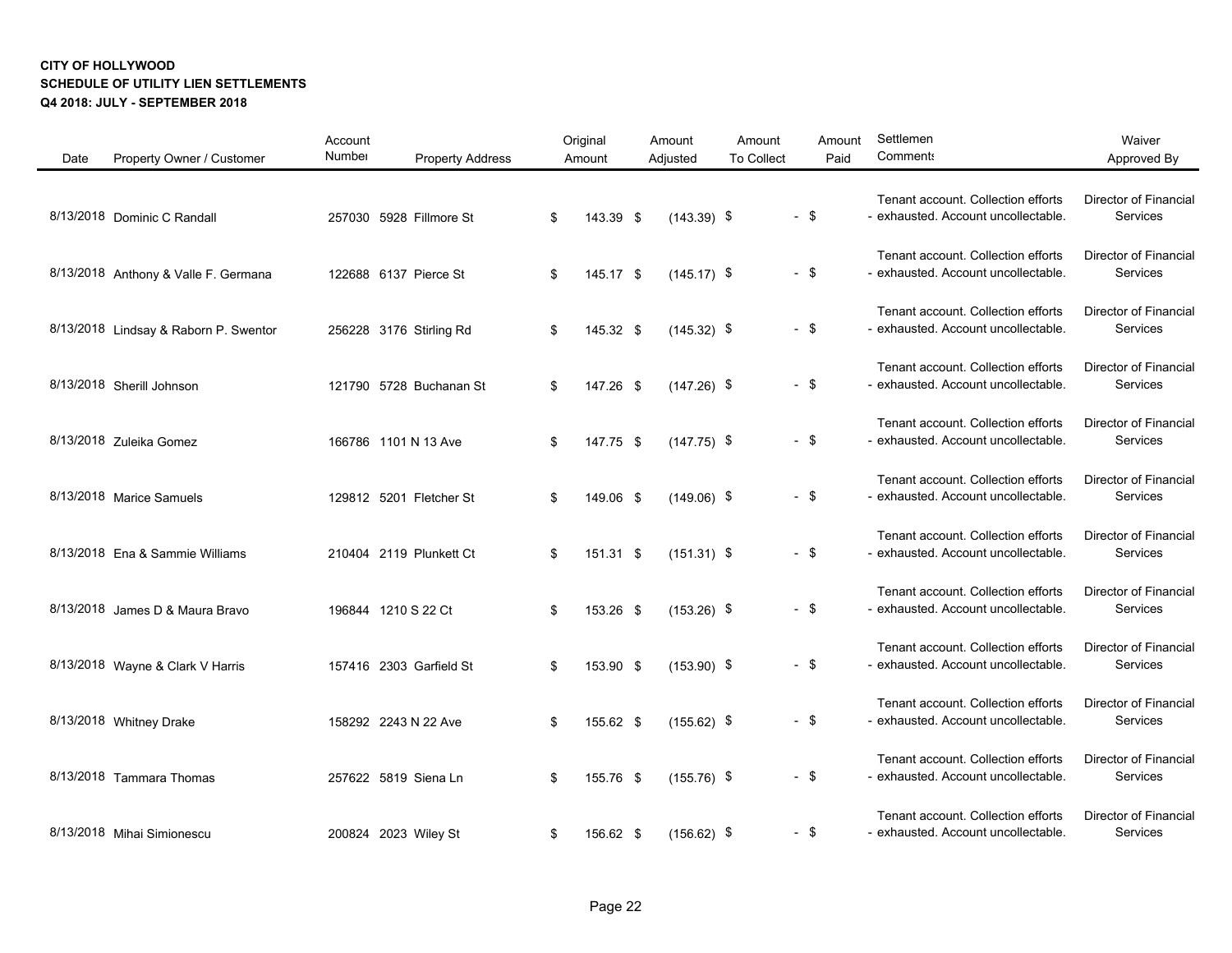| Date | Property Owner / Customer          | Account<br>Number | <b>Property Address</b> | Original<br>Amount | Amount<br>Adjusted | Amount<br><b>To Collect</b> | Amount<br>Paid | Settlemen<br>Comment:                                                     | Waiver<br>Approved By                    |
|------|------------------------------------|-------------------|-------------------------|--------------------|--------------------|-----------------------------|----------------|---------------------------------------------------------------------------|------------------------------------------|
|      | 8/13/2018 Claudia R Gonzalez       |                   | 163260 1916 Liberty St  | \$<br>156.71 \$    | $(156.71)$ \$      |                             | $-$ \$         | Tenant account. Collection efforts<br>- exhausted. Account uncollectable. | Director of Financial<br>Services        |
|      | 8/13/2018 Laura Miller             |                   | 123002 6230 Fillmore St | \$<br>157.02 \$    | $(157.02)$ \$      |                             | $-$ \$         | Tenant account. Collection efforts<br>- exhausted. Account uncollectable. | Director of Financial<br>Services        |
|      | 8/13/2018 Ernesto Corral           |                   | 230720 220 N 73 Ter     | \$<br>157.26 \$    | $(157.26)$ \$      |                             | $-$ \$         | Tenant account. Collection efforts<br>- exhausted. Account uncollectable. | Director of Financial<br>Services        |
|      | 8/13/2018 Carla & Dean S Rodriquez |                   | 224356 6319 Pierce St   | \$<br>158.28 \$    | $(158.28)$ \$      |                             | $-$ \$         | Tenant account. Collection efforts<br>- exhausted. Account uncollectable. | Director of Financial<br>Services        |
|      | 8/13/2018 Syd Chenoy               |                   | 137268 3901 Farragut St | \$<br>158.75 \$    | $(158.75)$ \$      |                             | $-$ \$         | Tenant account. Collection efforts<br>- exhausted. Account uncollectable. | Director of Financial<br>Services        |
|      | 8/13/2018 Alnif Yanez              |                   | 111934 6750 Coolidge St | \$<br>159.89 \$    | $(159.89)$ \$      |                             | - \$           | Tenant account. Collection efforts<br>- exhausted. Account uncollectable. | <b>Director of Financial</b><br>Services |
|      | 8/13/2018 Shaw Russell             |                   | 127646 531 N 74 Ave     | \$<br>159.96 \$    | $(159.96)$ \$      |                             | $-$ \$         | Tenant account. Collection efforts<br>- exhausted. Account uncollectable. | <b>Director of Financial</b><br>Services |
|      | 8/13/2018 Carlos A Lopez           |                   | 109268 7881 Sheridan St | \$<br>161.02 \$    | $(161.02)$ \$      |                             | $-$ \$         | Tenant account. Collection efforts<br>- exhausted. Account uncollectable. | Director of Financial<br>Services        |
|      | 8/13/2018 Food Shoppe              |                   | 212214 2348 N Dixie Hwy | \$<br>162.63 \$    | $(162.63)$ \$      |                             | - \$           | Tenant account. Collection efforts<br>- exhausted. Account uncollectable. | Director of Financial<br>Services        |
|      | 8/13/2018 Domingo Diaz             |                   | 224138 6137 Lincoln St  | \$<br>162.67 \$    | $(162.67)$ \$      |                             | $-$ \$         | Tenant account. Collection efforts<br>- exhausted. Account uncollectable. | <b>Director of Financial</b><br>Services |
|      | 8/13/2018 Cherl L Deviney          |                   | 214424 1690 Harding St  | \$<br>163.07 \$    | $(163.07)$ \$      |                             | $-$ \$         | Tenant account. Collection efforts<br>- exhausted. Account uncollectable. | Director of Financial<br>Services        |
|      | 8/13/2018 Robert & Peggy Strong    |                   | 142512 5231 N 37 St     | \$<br>163.55 \$    | $(163.55)$ \$      |                             | - \$           | Tenant account. Collection efforts<br>- exhausted. Account uncollectable. | Director of Financial<br>Services        |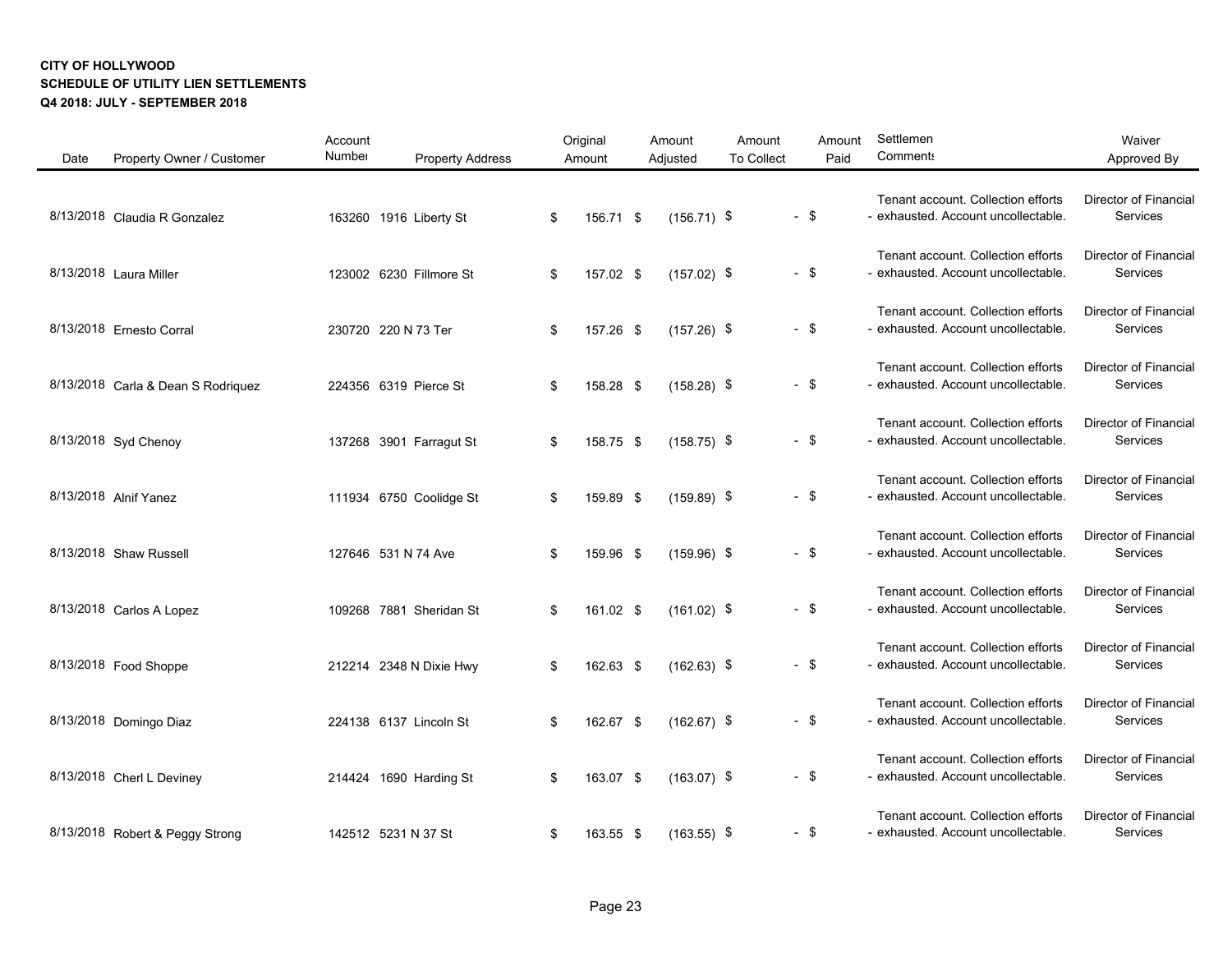| Date | Property Owner / Customer               | Account<br>Number | <b>Property Address</b> | Original<br>Amount | Amount<br>Adjusted | Amount<br><b>To Collect</b> | Amount<br>Paid | Settlemen<br>Comment:                                                     | Waiver<br>Approved By                    |
|------|-----------------------------------------|-------------------|-------------------------|--------------------|--------------------|-----------------------------|----------------|---------------------------------------------------------------------------|------------------------------------------|
|      | 8/13/2018 Anita B Johnson               |                   | 121696 708 N 56 Ave     | \$<br>166.88 \$    | $(166.88)$ \$      |                             | $-$ \$         | Tenant account. Collection efforts<br>- exhausted. Account uncollectable. | Director of Financial<br>Services        |
|      | 8/13/2018 Jera Burton & Nelson Figueroa |                   | 230148 621 N 66 Ter     | \$<br>168.44 \$    | $(168.44)$ \$      |                             | $-$ \$         | Tenant account. Collection efforts<br>- exhausted. Account uncollectable. | Director of Financial<br>Services        |
|      | 8/13/2018 Jimmy F Salcedo               |                   | 222040 5940 Mckinley St | \$<br>169.81 \$    | $(169.81)$ \$      |                             | $-$ \$         | Tenant account. Collection efforts<br>- exhausted. Account uncollectable. | Director of Financial<br>Services        |
|      | 8/13/2018 Sarah & Justin Lantz          |                   | 184612 2119 Adams St    | \$<br>170.31 \$    | $(170.31)$ \$      |                             | $-$ \$         | Tenant account. Collection efforts<br>- exhausted. Account uncollectable. | Director of Financial<br>Services        |
|      | 8/13/2018 Catherine L Macaione          |                   | 176476 923 Harrison St  | \$<br>171.31 \$    | $(171.31)$ \$      |                             | $-$ \$         | Tenant account. Collection efforts<br>- exhausted. Account uncollectable. | Director of Financial<br>Services        |
|      | 8/13/2018 Najeebah Whyte                |                   | 251824 1705 Johnson St  | \$<br>172.03 \$    | $(172.03)$ \$      |                             | - \$           | Tenant account. Collection efforts<br>- exhausted. Account uncollectable. | <b>Director of Financial</b><br>Services |
|      | 8/13/2018 Nick A Demetro                |                   | 159382 2419 Scott St    | \$<br>173.19 \$    | $(173.19)$ \$      |                             | $-$ \$         | Tenant account. Collection efforts<br>- exhausted. Account uncollectable. | <b>Director of Financial</b><br>Services |
|      | 8/13/2018 John M Armstrong              |                   | 114712 6550 Harding St  | \$<br>173.71 \$    | $(173.71)$ \$      |                             | $-$ \$         | Tenant account. Collection efforts<br>- exhausted. Account uncollectable. | Director of Financial<br>Services        |
|      | 8/13/2018 Daniel & Ambo N Kimble        |                   | 158678 2237 Mckinley St | \$<br>174.67 \$    | $(174.67)$ \$      |                             | $-$ \$         | Tenant account. Collection efforts<br>- exhausted. Account uncollectable. | Director of Financial<br>Services        |
|      | 8/13/2018 Mellisa Cross                 |                   | 161184 2733 Harding St  | \$<br>175.73 \$    | $(175.73)$ \$      |                             | $-$ \$         | Tenant account. Collection efforts<br>- exhausted. Account uncollectable. | <b>Director of Financial</b><br>Services |
|      | 8/13/2018 Audra & Delcielo S Evans      |                   | 166874 1158 Arthur St   | \$<br>175.97 \$    | $(175.97)$ \$      |                             | - \$           | Tenant account. Collection efforts<br>- exhausted. Account uncollectable. | Director of Financial<br>Services        |
|      | 8/13/2018 Robert Gulino                 |                   | 221308 523 Glenn Pkwy   | \$<br>176.07 \$    | $(176.07)$ \$      |                             | - \$           | Tenant account. Collection efforts<br>- exhausted. Account uncollectable. | Director of Financial<br>Services        |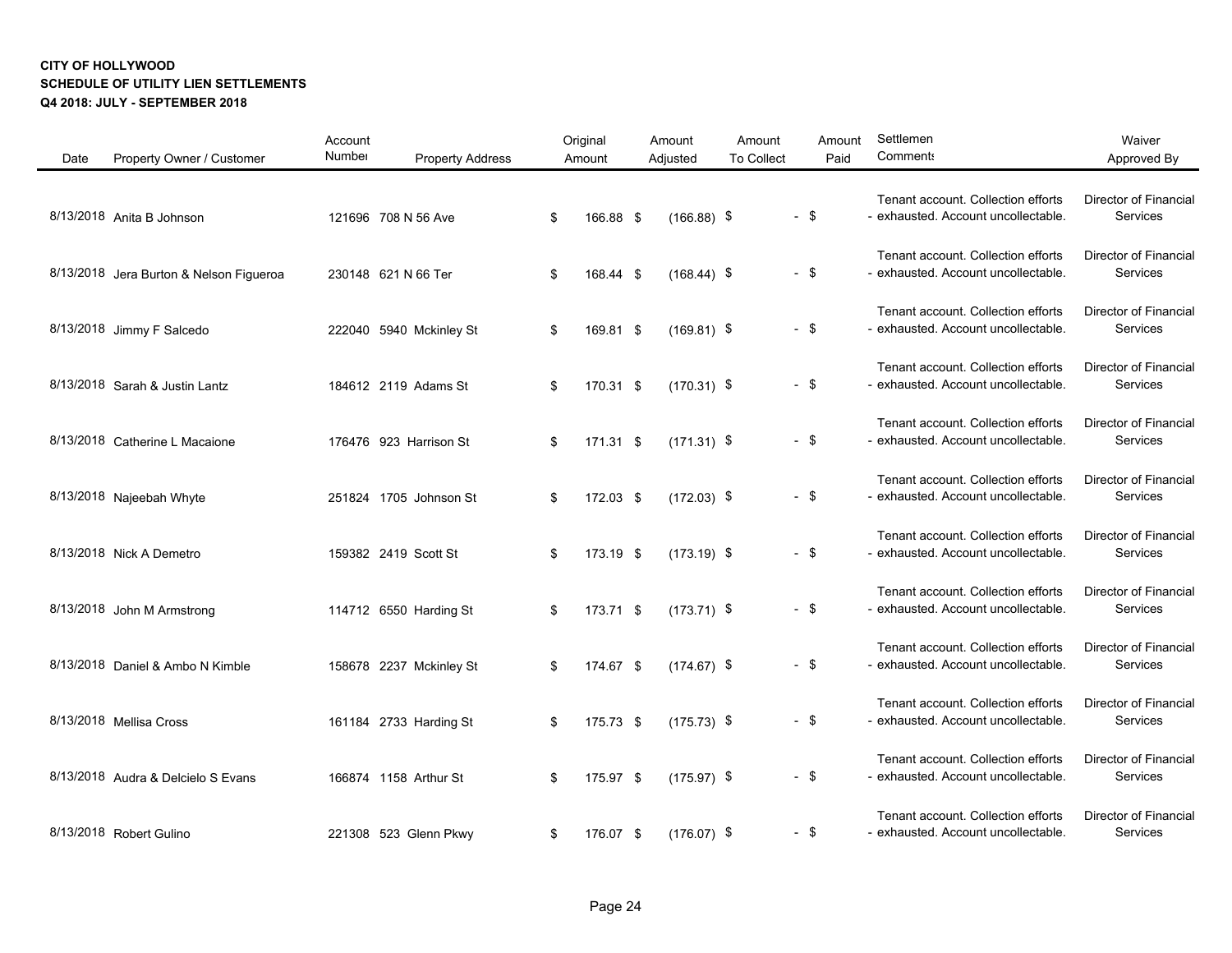| Date | Property Owner / Customer               | Account<br>Number | <b>Property Address</b> | Original<br>Amount | Amount<br>Adjusted | Amount<br><b>To Collect</b> | Amount<br>Paid | Settlemen<br>Comment:                                                     | Waiver<br>Approved By                    |
|------|-----------------------------------------|-------------------|-------------------------|--------------------|--------------------|-----------------------------|----------------|---------------------------------------------------------------------------|------------------------------------------|
|      | 8/13/2018 Ivonne & Victor Rosales       |                   | 105860 6761 Hood St     | \$<br>177.00 \$    | $(177.00)$ \$      |                             | $-$ \$         | Tenant account. Collection efforts<br>- exhausted. Account uncollectable. | Director of Financial<br>Services        |
|      | 8/13/2018 Osho J Simpson                |                   | 135154 2350 Raleigh St  | \$<br>177.49 \$    | $(177.49)$ \$      |                             | $-$ \$         | Tenant account. Collection efforts<br>- exhausted. Account uncollectable. | Director of Financial<br>Services        |
|      | 8/13/2018 Mia Tosca                     |                   | 107804 6412 Meade St    | \$<br>178.22 \$    | $(178.22)$ \$      |                             | $-$ \$         | Tenant account. Collection efforts<br>- exhausted. Account uncollectable. | Director of Financial<br>Services        |
|      | 8/13/2018 Thomas & Sorrentino E Phaneuf |                   | 158750 2214 Mckinley St | \$<br>178.40 \$    | $(178.40)$ \$      |                             | $-$ \$         | Tenant account. Collection efforts<br>- exhausted. Account uncollectable. | Director of Financial<br>Services        |
|      | 8/13/2018 Fabian & Evelin Caro          |                   | 148046 1312 Yale Dr     | \$<br>178.55 \$    | $(178.55)$ \$      |                             | $-$ \$         | Tenant account. Collection efforts<br>- exhausted. Account uncollectable. | Director of Financial<br>Services        |
|      | 8/13/2018 Latory D Merone               |                   | 158016 2131 Arthur St   | \$<br>178.62 \$    | $(178.62)$ \$      |                             | - \$           | Tenant account. Collection efforts<br>- exhausted. Account uncollectable. | <b>Director of Financial</b><br>Services |
|      | 8/13/2018 Manuel Sanchez                |                   | 115400 6410 Sheridan St | \$<br>179.81 \$    | $(179.81)$ \$      |                             | $-$ \$         | Tenant account. Collection efforts<br>- exhausted. Account uncollectable. | <b>Director of Financial</b><br>Services |
|      | 8/13/2018 Gloria Martinez               |                   | 237124 3716 Sw 50 St    | \$<br>185.24 \$    | $(185.24)$ \$      |                             | $-$ \$         | Tenant account. Collection efforts<br>- exhausted. Account uncollectable. | Director of Financial<br>Services        |
|      | 8/13/2018 Kathy Gedeus-Casseus          |                   | 134452 2229 Raleigh St  | \$<br>185.95 \$    | $(185.95)$ \$      |                             | $-$ \$         | Tenant account. Collection efforts<br>- exhausted. Account uncollectable. | Director of Financial<br>Services        |
|      | 8/13/2018 T & B Unique Auto             |                   | 223316 5648 Funston St  | \$<br>186.05 \$    | $(186.05)$ \$      |                             | $-$ \$         | Tenant account. Collection efforts<br>- exhausted. Account uncollectable. | <b>Director of Financial</b><br>Services |
|      | 8/13/2018 Chawich & Emerton Yee-White   |                   | 256262 3180 Stirling Rd | \$<br>190.04 \$    | $(190.04)$ \$      |                             | $-$ \$         | Tenant account. Collection efforts<br>- exhausted. Account uncollectable. | Director of Financial<br>Services        |
|      | 8/13/2018 Claudette F Smith             |                   | 198712 2901 Dewey St    | \$<br>190.25 \$    | $(190.25)$ \$      |                             | - \$           | Tenant account. Collection efforts<br>- exhausted. Account uncollectable. | Director of Financial<br>Services        |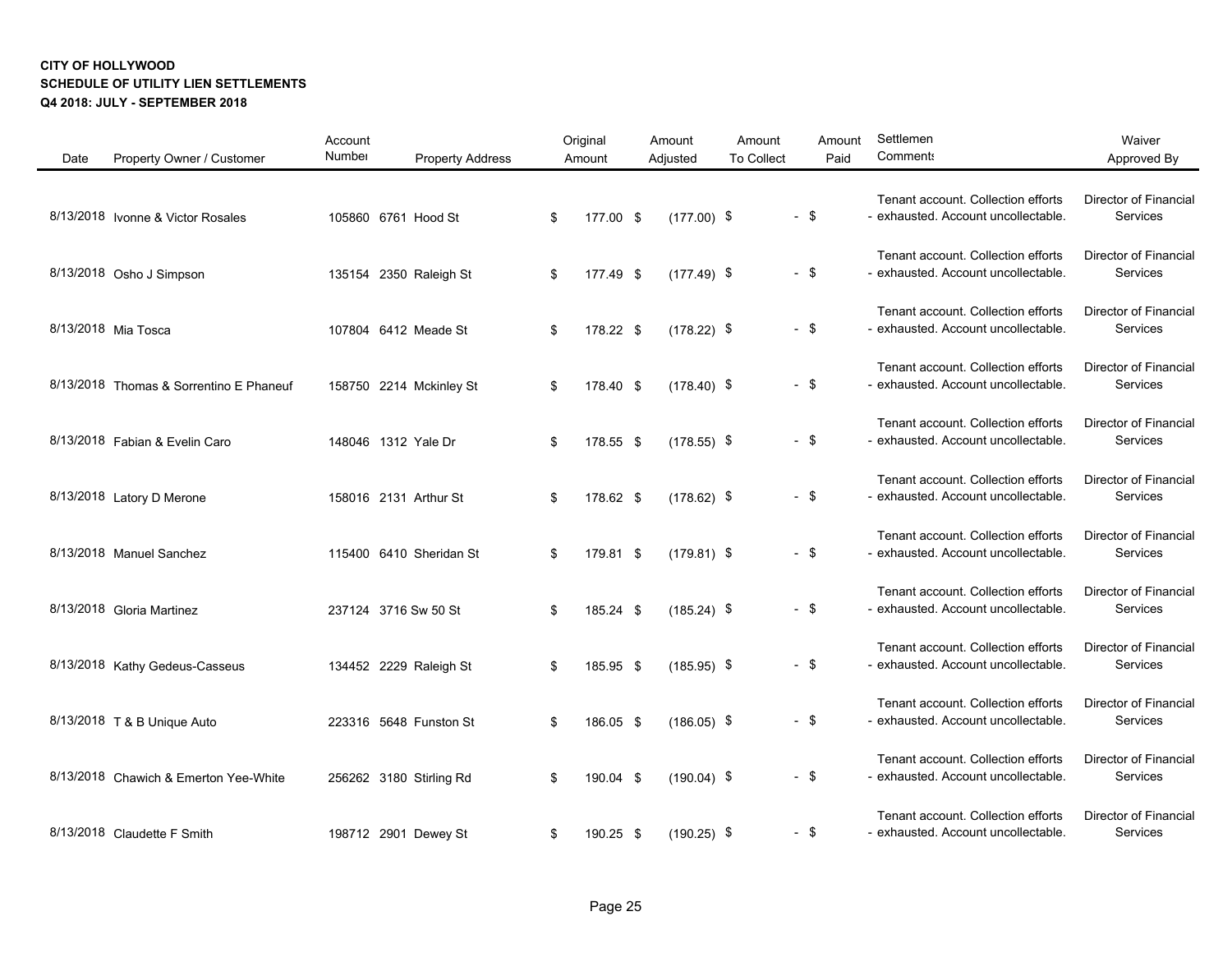| Date | Property Owner / Customer            | Account<br>Number | <b>Property Address</b>  | Original<br>Amount | Amount<br>Adjusted | Amount<br><b>To Collect</b> | Amount<br>Paid | Settlemen<br><b>Comment:</b>                                              | Waiver<br>Approved By                    |
|------|--------------------------------------|-------------------|--------------------------|--------------------|--------------------|-----------------------------|----------------|---------------------------------------------------------------------------|------------------------------------------|
|      | 8/13/2018 Tamara & Rodriquez O Lapco |                   | 232592 997 Harbor View N | \$<br>192.19 \$    | $(192.19)$ \$      |                             | $-$ \$         | Tenant account. Collection efforts<br>- exhausted. Account uncollectable. | <b>Director of Financial</b><br>Services |
|      | 8/13/2018 Marta Mori                 |                   | 108912 7741 Farragut St  | \$<br>193.15 \$    | $(193.15)$ \$      |                             | $-$ \$         | Tenant account. Collection efforts<br>- exhausted. Account uncollectable. | Director of Financial<br>Services        |
|      | 8/13/2018 Jacquelyn Hinds            |                   | 217846 2349 Farragut St  | \$<br>194.58 \$    | $(194.58)$ \$      |                             | $-$ \$         | Tenant account. Collection efforts<br>- exhausted. Account uncollectable. | Director of Financial<br>Services        |
|      | 8/13/2018 Rosemary & Bryana Joseph   |                   | 214198 1640 Mckinley St  | \$<br>194.69 \$    | $(194.69)$ \$      |                             | $-$ \$         | Tenant account. Collection efforts<br>- exhausted. Account uncollectable. | <b>Director of Financial</b><br>Services |
|      | 8/13/2018 Joseph Bianco              |                   | 227992 3008 Willow Ln    | \$<br>195.64 \$    | $(195.64)$ \$      |                             | $-$ \$         | Tenant account. Collection efforts<br>- exhausted. Account uncollectable. | <b>Director of Financial</b><br>Services |
|      | 8/13/2018 Michael Megel              |                   | 159564 2413 Taft St      | \$<br>197.02 \$    | $(197.02)$ \$      |                             | $-$ \$         | Tenant account. Collection efforts<br>- exhausted. Account uncollectable. | Director of Financial<br>Services        |
|      | 8/13/2018 Madelaine & Rafel Cordero  |                   | 221566 5611 Lincoln St   | \$<br>197.96 \$    | $(197.96)$ \$      |                             | $-$ \$         | Tenant account. Collection efforts<br>- exhausted. Account uncollectable. | <b>Director of Financial</b><br>Services |
|      | 8/13/2018 Kelly Marks                |                   | 105818 6727 Sheridan St  | \$<br>198.06 \$    | $(198.06)$ \$      |                             | $-$ \$         | Tenant account. Collection efforts<br>- exhausted. Account uncollectable. | Director of Financial<br>Services        |
|      | 8/13/2018 Ethel Suarez               |                   | 121812 628 N 58 Ave      | \$<br>198.18 \$    | $(198.18)$ \$      |                             | $-$ \$         | Tenant account. Collection efforts<br>- exhausted. Account uncollectable. | Director of Financial<br>Services        |
|      | 8/13/2018 Tramaine D Holland         |                   | 221032 5606 Polk St      | \$<br>199.52 \$    | $(199.52)$ \$      |                             | $-$ \$         | Tenant account. Collection efforts<br>- exhausted. Account uncollectable. | Director of Financial<br>Services        |
|      | 8/13/2018 Shlomy Peretz              |                   | 142008 3311 N 41 Ct      | \$<br>199.84 \$    | $(199.84)$ \$      |                             | $-$ \$         | Tenant account. Collection efforts<br>- exhausted. Account uncollectable. | <b>Director of Financial</b><br>Services |
|      | 8/13/2018 Ary Celestin               |                   | 221382 706 Columbus Pkwy | \$<br>201.80 \$    | $(201.80)$ \$      |                             | $-$ \$         | Tenant account. Collection efforts<br>- exhausted. Account uncollectable. | Director of Financial<br>Services        |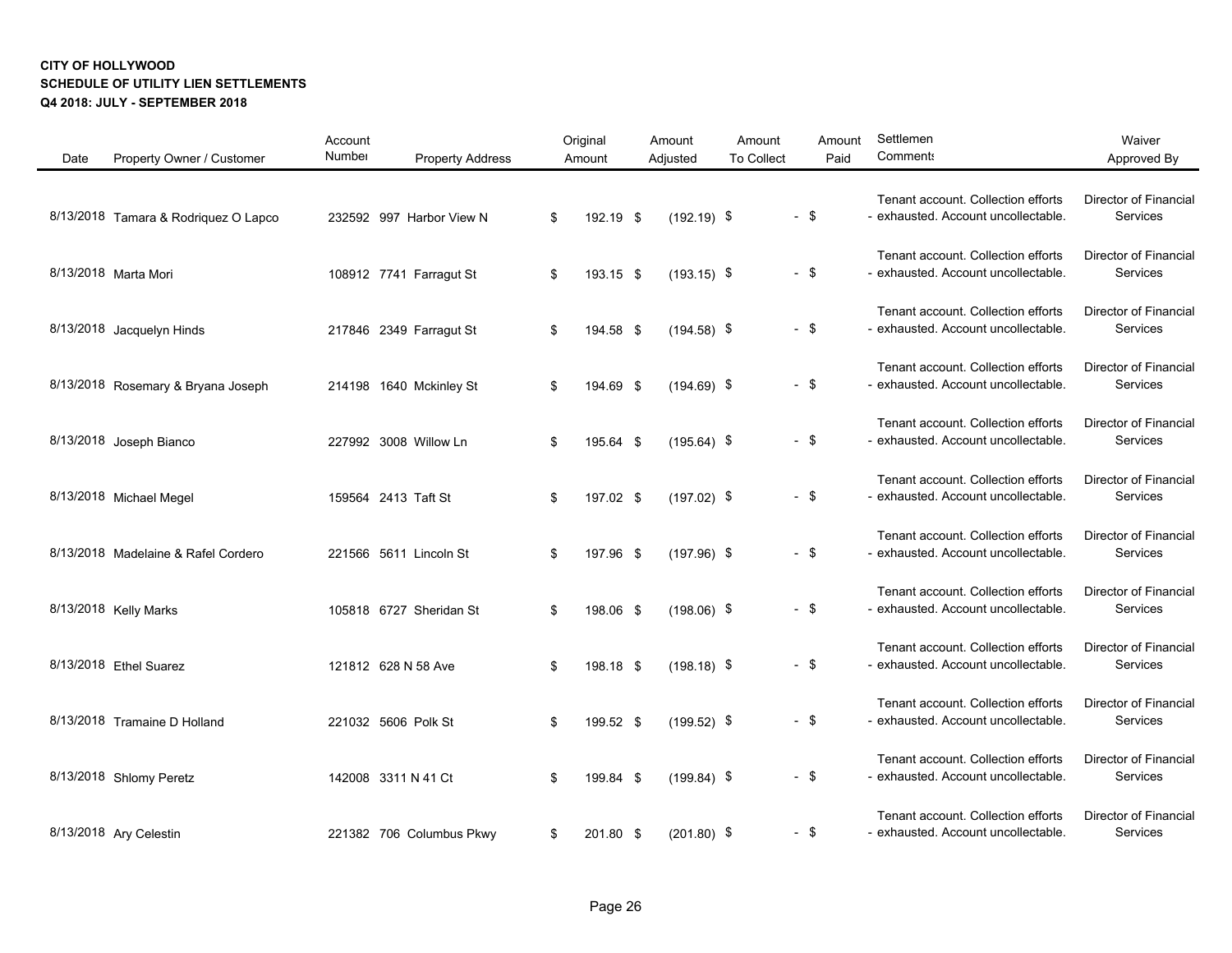| Date | Property Owner / Customer         | Account<br>Number | <b>Property Address</b> | Original<br>Amount | Amount<br>Adjusted | Amount<br><b>To Collect</b> |        | Amount<br>Paid | Settlemen<br>Comment:                                                     | Waiver<br>Approved By                    |
|------|-----------------------------------|-------------------|-------------------------|--------------------|--------------------|-----------------------------|--------|----------------|---------------------------------------------------------------------------|------------------------------------------|
|      | 8/13/2018 Angelita Gonzalez       |                   | 117640 6104 Call St     | \$<br>202.65 \$    | $(202.65)$ \$      |                             | $-$ \$ |                | Tenant account. Collection efforts<br>- exhausted. Account uncollectable. | <b>Director of Financial</b><br>Services |
|      | 8/13/2018 Denielle Pearson        |                   | 231518 980 N 66 Ter     | \$<br>204.20 \$    | $(204.20)$ \$      |                             | $-$ \$ |                | Tenant account. Collection efforts<br>- exhausted. Account uncollectable. | Director of Financial<br>Services        |
|      | 8/13/2018 Angela & Juan Cardenas  |                   | 110620 7516 Grant St    | \$<br>204.49 \$    | $(204.49)$ \$      |                             | $-$ \$ |                | Tenant account. Collection efforts<br>- exhausted. Account uncollectable. | Director of Financial<br>Services        |
|      | 8/13/2018 Shawn Warrington        |                   | 119110 2231 N 58 Ave    | \$<br>207.45 \$    | $(207.45)$ \$      |                             | $-$ \$ |                | Tenant account. Collection efforts<br>- exhausted. Account uncollectable. | <b>Director of Financial</b><br>Services |
|      | 8/13/2018 Moinca Ray              |                   | 105570 6610 Atlanta St  | \$<br>207.94 \$    | $(207.94)$ \$      |                             | $-$ \$ |                | Tenant account. Collection efforts<br>- exhausted. Account uncollectable. | <b>Director of Financial</b><br>Services |
|      | 8/13/2018 Lillian Holmes          |                   | 121656 5748 Lincoln St  | \$<br>209.23 \$    | $(209.23)$ \$      |                             | $-$ \$ |                | Tenant account. Collection efforts<br>- exhausted. Account uncollectable. | Director of Financial<br>Services        |
|      | 8/13/2018 Meshell Benjamin        |                   | 114930 6650 Mckinley St | \$<br>211.34 \$    | $(211.34)$ \$      |                             | $-$ \$ |                | Tenant account. Collection efforts<br>- exhausted. Account uncollectable. | <b>Director of Financial</b><br>Services |
|      | 8/13/2018 Luis Rivera             |                   | 222562 5951 Sw 45 Way   | \$<br>213.25 \$    | $(213.25)$ \$      |                             | $-$ \$ |                | Tenant account. Collection efforts<br>- exhausted. Account uncollectable. | Director of Financial<br>Services        |
|      | 8/13/2018 Jason & Ashlyn Meeks    |                   | 232008 1331 N 71 Ter    | \$<br>214.07 \$    | $(214.07)$ \$      |                             | $-$ \$ |                | Tenant account. Collection efforts<br>- exhausted. Account uncollectable. | Director of Financial<br>Services        |
|      | 8/13/2018 Darline Joseph          |                   | 134422 2228 Raleigh St  | \$<br>215.25 \$    | $(215.25)$ \$      |                             | $-$ \$ |                | Tenant account. Collection efforts<br>- exhausted. Account uncollectable. | Director of Financial<br>Services        |
|      | 8/13/2018 Sandar & Keishana Brown |                   | 232270 1020 N 69 Way    | \$<br>217.61 \$    | $(217.61)$ \$      |                             | $-$ \$ |                | Tenant account. Collection efforts<br>- exhausted. Account uncollectable. | <b>Director of Financial</b><br>Services |
|      | 8/13/2018 Sherry A Cobian         |                   | 224874 7541 Atlanta St  | \$<br>219.12 \$    | $(219.12)$ \$      |                             | - \$   |                | Tenant account. Collection efforts<br>- exhausted. Account uncollectable. | Director of Financial<br>Services        |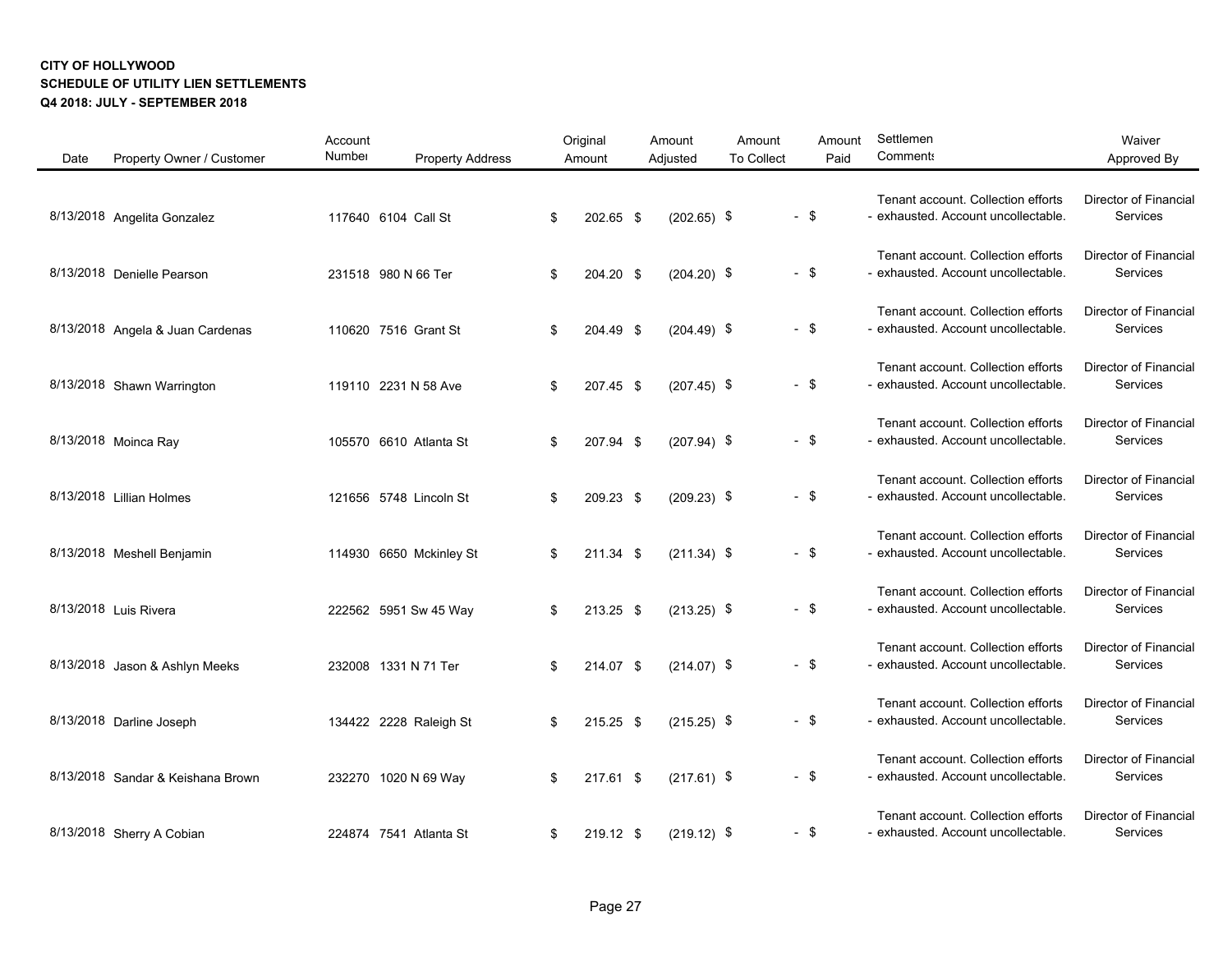| Date | Property Owner / Customer                | Account<br>Number | <b>Property Address</b>   | Original<br>Amount | Amount<br>Adjusted | Amount<br><b>To Collect</b> | Amount<br>Paid | Settlemen<br><b>Comment:</b>                                              | Waiver<br>Approved By                    |
|------|------------------------------------------|-------------------|---------------------------|--------------------|--------------------|-----------------------------|----------------|---------------------------------------------------------------------------|------------------------------------------|
|      | 8/13/2018 Wiley St Tavern                |                   | 212452 1819 Wiley St      | \$<br>219.68 \$    | $(219.68)$ \$      |                             | $-$ \$         | Tenant account. Collection efforts<br>- exhausted. Account uncollectable. | Director of Financial<br>Services        |
|      | 8/13/2018 Goal Line Sports Bar And Grill |                   | 232808 6969 Taft St       | \$<br>222.61 \$    | $(222.61)$ \$      |                             | $-$ \$         | Tenant account. Collection efforts<br>- exhausted. Account uncollectable. | Director of Financial<br>Services        |
|      | 8/13/2018 Chrystallo Aresti              |                   | 184754 2241 Madison St    | \$<br>224.46 \$    | $(224.46)$ \$      |                             | $-$ \$         | Tenant account. Collection efforts<br>- exhausted. Account uncollectable. | Director of Financial<br>Services        |
|      | 8/13/2018 Yolanda & Juan Vargas          |                   | 163710 1508 N 17 Ave      | \$<br>230.81 \$    | $(230.81)$ \$      |                             | $-$ \$         | Tenant account. Collection efforts<br>- exhausted. Account uncollectable. | <b>Director of Financial</b><br>Services |
|      | 8/13/2018 Tony Wilson                    |                   | 200190 1924 Funston St    | \$<br>231.69 \$    | $(231.69)$ \$      |                             | $-$ \$         | Tenant account. Collection efforts<br>- exhausted. Account uncollectable. | <b>Director of Financial</b><br>Services |
|      | 8/13/2018 Silvina Desiato                |                   | 110036 1140 N 74 Way      | \$<br>233.22 \$    | $(233.22)$ \$      |                             | $-$ \$         | Tenant account. Collection efforts<br>- exhausted. Account uncollectable. | Director of Financial<br>Services        |
|      | 8/13/2018 ALTA'S BAR RESTAURANT, LLC     |                   | 224042 508 N State Road 7 | \$<br>238.50 \$    | $(238.50)$ \$      |                             | $-$ \$         | Tenant account. Collection efforts<br>- exhausted. Account uncollectable. | <b>Director of Financial</b><br>Services |
|      | 8/13/2018 Kenia & Rodriguez N Deulofeu   |                   | 214048 1715 Hayes St      | \$<br>239.64 \$    | $(239.64)$ \$      |                             | $-$ \$         | Tenant account. Collection efforts<br>- exhausted. Account uncollectable. | Director of Financial<br>Services        |
|      | 8/13/2018 Ava Marks                      |                   | 158764 2217 Arthur St     | \$<br>242.97 \$    | $(242.97)$ \$      |                             | $-$ \$         | Tenant account. Collection efforts<br>- exhausted. Account uncollectable. | Director of Financial<br>Services        |
|      | 8/13/2018 South Auto Care Inc            |                   | 158160 2110 Harding St    | \$<br>245.57 \$    | $(245.57)$ \$      |                             | $-$ \$         | Tenant account. Collection efforts<br>- exhausted. Account uncollectable. | Director of Financial<br>Services        |
|      | 8/13/2018 Jessica & Carmona A Landa      |                   | 185294 2442 Johnson St    | \$<br>247.23 \$    | $(247.23)$ \$      |                             | $-$ \$         | Tenant account. Collection efforts<br>- exhausted. Account uncollectable. | <b>Director of Financial</b><br>Services |
|      | 8/13/2018 Christy B Adkins               |                   | 221516 5848 Lincoln St    | \$<br>250.77 \$    | $(250.77)$ \$      |                             | $-$ \$         | Tenant account. Collection efforts<br>- exhausted. Account uncollectable. | Director of Financial<br>Services        |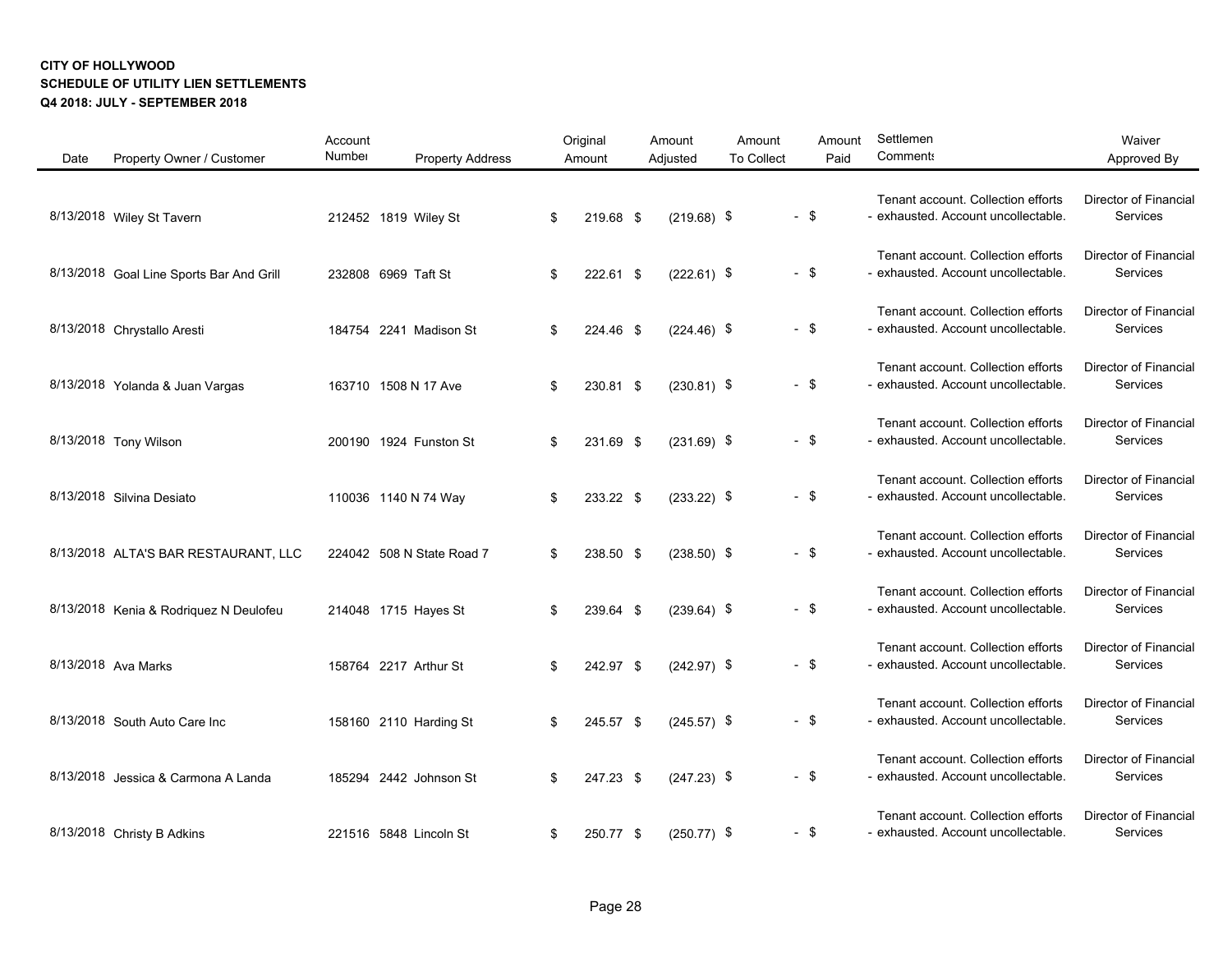| Date | Property Owner / Customer             | Account<br>Number | <b>Property Address</b>   | Original<br>Amount | Amount<br>Adjusted | Amount<br><b>To Collect</b> |        | Amount<br>Paid | Settlemen<br>Comment:                                                     | Waiver<br>Approved By                    |
|------|---------------------------------------|-------------------|---------------------------|--------------------|--------------------|-----------------------------|--------|----------------|---------------------------------------------------------------------------|------------------------------------------|
|      | 8/13/2018 Lesley M Perez              |                   | 109588 7706 Hope St       | \$<br>253.27 \$    | $(253.27)$ \$      |                             | $-$ \$ |                | Tenant account. Collection efforts<br>- exhausted. Account uncollectable. | Director of Financial<br>Services        |
|      | 8/13/2018 Deborah Plana               |                   | 111422 2150 N 66 Ave      | \$<br>255.25 \$    | $(255.25)$ \$      |                             | $-$ \$ |                | Tenant account. Collection efforts<br>- exhausted. Account uncollectable. | Director of Financial<br>Services        |
|      | 8/13/2018 Jonelle Paul-Jean           |                   | 238282 1219 N 20 Ave      | \$<br>255.31 \$    | $(255.31)$ \$      |                             | $-$ \$ |                | Tenant account. Collection efforts<br>- exhausted. Account uncollectable. | <b>Director of Financial</b><br>Services |
|      | 8/13/2018 Paulet Harris               |                   | 198474 2552 Wiley St      | \$<br>256.65 \$    | $(256.65)$ \$      |                             | $-$ \$ |                | Tenant account. Collection efforts<br>- exhausted. Account uncollectable. | <b>Director of Financial</b><br>Services |
|      | 8/13/2018 Robert Loughlin             |                   | 113848 1311 N 68 Ave      | \$<br>258.78 \$    | $(258.78)$ \$      |                             | $-$ \$ |                | Tenant account. Collection efforts<br>- exhausted. Account uncollectable. | Director of Financial<br>Services        |
|      | 8/13/2018 Luis A Valle                |                   | 154578 3218 Taft St       | \$<br>259.54 \$    | $(259.54)$ \$      |                             | $-$ \$ |                | Tenant account. Collection efforts<br>- exhausted. Account uncollectable. | <b>Director of Financial</b><br>Services |
|      | 8/13/2018 April Brock & Seth Pleskach |                   | 160062 2514 Harding St    | \$<br>265.55 \$    | $(265.55)$ \$      |                             | $-$ \$ |                | Tenant account. Collection efforts<br>- exhausted. Account uncollectable. | <b>Director of Financial</b><br>Services |
|      | 8/13/2018 Daniel Ruiz                 |                   | 228504 96 Juniper Rd      | \$<br>267.07 \$    | $(267.07)$ \$      |                             | $-$ \$ |                | Tenant account. Collection efforts<br>- exhausted. Account uncollectable. | Director of Financial<br>Services        |
|      | 8/13/2018 Janet & Ray Cooper          |                   | 125192 630 N 69 Ave       | \$<br>275.64 \$    | $(275.64)$ \$      |                             | $-$ \$ |                | Tenant account. Collection efforts<br>- exhausted. Account uncollectable. | <b>Director of Financial</b><br>Services |
|      | 8/13/2018 Wilver Q Rojas              |                   | 232666 805 N State Road 7 | \$<br>277.06 \$    | $(277.06)$ \$      |                             | $-$ \$ |                | Tenant account. Collection efforts<br>- exhausted. Account uncollectable. | Director of Financial<br>Services        |
|      | 8/13/2018 Adam E Rand                 |                   | 198728 2919 Funston St    | \$<br>281.44 \$    | $(281.44)$ \$      |                             | $-$ \$ |                | Tenant account. Collection efforts<br>- exhausted. Account uncollectable. | <b>Director of Financial</b><br>Services |
|      | 8/13/2018 Molina Geovanni             |                   | 200828 2026 Wiley St      | \$<br>283.20 \$    | $(283.20)$ \$      |                             | $-$ \$ |                | Tenant account. Collection efforts<br>- exhausted. Account uncollectable. | Director of Financial<br>Services        |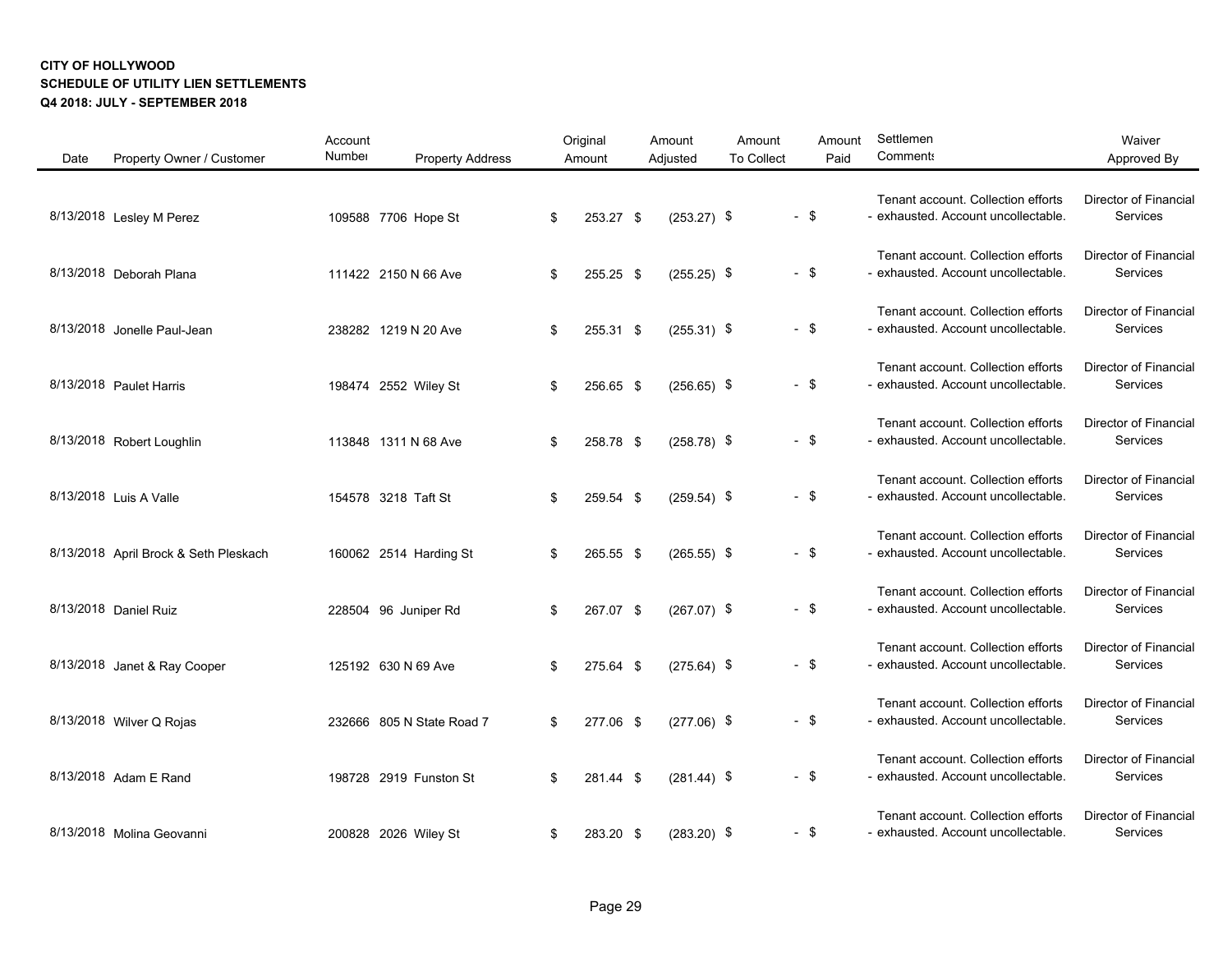| Date | Property Owner / Customer            | Account<br>Number | <b>Property Address</b> | Original<br>Amount | Amount<br>Adjusted | Amount<br><b>To Collect</b> | Amount<br>Paid | Settlemen<br><b>Comment:</b>                                              | Waiver<br>Approved By                    |
|------|--------------------------------------|-------------------|-------------------------|--------------------|--------------------|-----------------------------|----------------|---------------------------------------------------------------------------|------------------------------------------|
|      | 8/13/2018 Jaime & Jacqueline Arteta  |                   | 118926 5905 Taft St     | \$<br>283.86 \$    | $(283.86)$ \$      |                             | $-$ \$         | Tenant account. Collection efforts<br>- exhausted. Account uncollectable. | <b>Director of Financial</b><br>Services |
|      | 8/13/2018 Ronald L Halpern           |                   | 210600 2111 Monroe Ter  | \$<br>286.27 \$    | $(286.27)$ \$      |                             | $-$ \$         | Tenant account. Collection efforts<br>- exhausted. Account uncollectable. | Director of Financial<br>Services        |
|      | 8/13/2018 Team Kung Fu & Kickboxing  |                   | 228660 4943 Sheridan St | \$<br>286.61 \$    | $(286.61)$ \$      |                             | $-$ \$         | Tenant account. Collection efforts<br>- exhausted. Account uncollectable. | Director of Financial<br>Services        |
|      | 8/13/2018 Marcianno S Smith          |                   | 211996 2342 Wilson St   | \$<br>287.63 \$    | $(287.63)$ \$      |                             | $-$ \$         | Tenant account. Collection efforts<br>- exhausted. Account uncollectable. | <b>Director of Financial</b><br>Services |
|      | 8/13/2018 Walter Lopez               |                   | 111698 6660 Park St     | \$<br>290.26 \$    | $(290.26)$ \$      |                             | $-$ \$         | Tenant account. Collection efforts<br>- exhausted. Account uncollectable. | <b>Director of Financial</b><br>Services |
|      | 8/13/2018 Levon & Martinez S Mack    |                   | 186216 802 S 24 Ave     | \$<br>291.59 \$    | $(291.59)$ \$      |                             | $-$ \$         | Tenant account. Collection efforts<br>- exhausted. Account uncollectable. | Director of Financial<br>Services        |
|      | 8/13/2018 Kerry & Melissa Greenwood  |                   | 126282 221 N 65 Way     | \$<br>292.14 \$    | $(292.14)$ \$      |                             | $-$ \$         | Tenant account. Collection efforts<br>- exhausted. Account uncollectable. | <b>Director of Financial</b><br>Services |
|      | 8/13/2018 Roman C Means              |                   | 130820 5725 Mayo St     | \$<br>293.44 \$    | $(293.44)$ \$      |                             | $-$ \$         | Tenant account. Collection efforts<br>- exhausted. Account uncollectable. | <b>Director of Financial</b><br>Services |
|      | 8/13/2018 Jennifer & Setien S Briggs |                   | 151942 5001 Mckinley St | \$<br>294.90 \$    | $(294.90)$ \$      |                             | $-$ \$         | Tenant account. Collection efforts<br>- exhausted. Account uncollectable. | Director of Financial<br>Services        |
|      | 8/13/2018 Cassandra Hernandez        |                   | 231258 1520 N 71 Ter    | \$<br>295.55 \$    | $(295.55)$ \$      |                             | $-$ \$         | Tenant account. Collection efforts<br>- exhausted. Account uncollectable. | Director of Financial<br>Services        |
|      | 8/13/2018 Amparo M Dieking           |                   | 161500 2820 Taft St     | \$<br>297.12 \$    | $(297.12)$ \$      |                             | $-$ \$         | Tenant account. Collection efforts<br>- exhausted. Account uncollectable. | <b>Director of Financial</b><br>Services |
|      | 8/13/2018 Nikki Laychaypha           |                   | 251832 1705 Johnson St  | \$<br>297.20 \$    | $(297.20)$ \$      |                             | $-$ \$         | Tenant account. Collection efforts<br>- exhausted. Account uncollectable. | <b>Director of Financial</b><br>Services |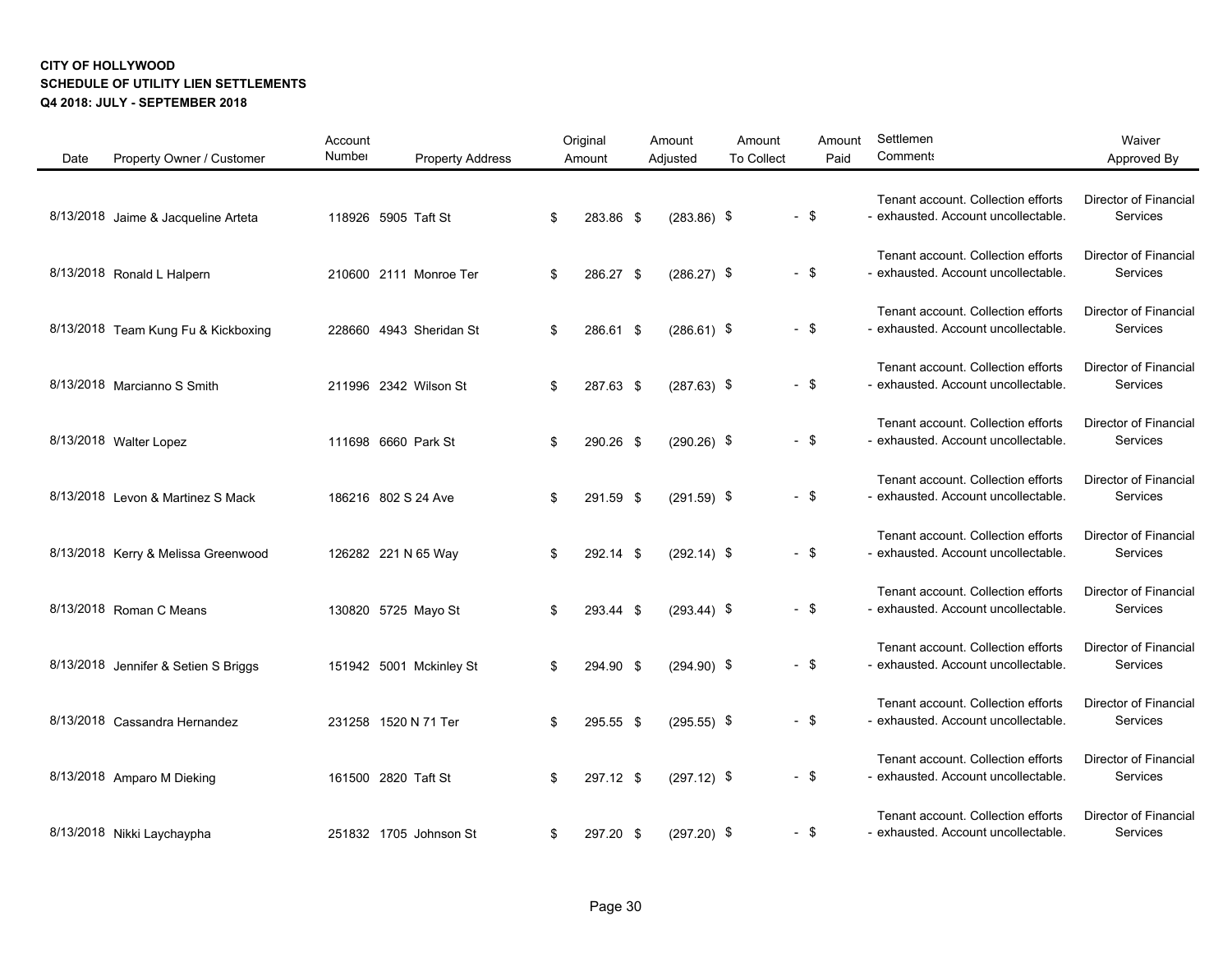| Date | Property Owner / Customer             | Account<br>Number | <b>Property Address</b> | Original<br>Amount | Amount<br>Adjusted | Amount<br><b>To Collect</b> |        | Amount<br>Paid | Settlemen<br><b>Comment:</b>                                              | Waiver<br>Approved By                           |
|------|---------------------------------------|-------------------|-------------------------|--------------------|--------------------|-----------------------------|--------|----------------|---------------------------------------------------------------------------|-------------------------------------------------|
|      | 8/13/2018 Mildred Baker               |                   | 240328 2334 Simms St    | \$<br>299.07 \$    | $(299.07)$ \$      |                             | $-$ \$ |                | Tenant account. Collection efforts<br>- exhausted. Account uncollectable. | <b>Director of Financial</b><br>Services        |
|      | 8/13/2018 Robert Arnold Jr.           |                   | 199950 1205 S 21 Ave    | \$<br>302.06 \$    | $(302.06)$ \$      |                             | $-$ \$ |                | Tenant account. Collection efforts<br>- exhausted. Account uncollectable. | <b>Director of Financial</b><br><b>Services</b> |
|      | 8/13/2018 Brenda Orenbuch             |                   | 108932 7751 Raleigh St  | \$<br>302.25 \$    | $(302.25)$ \$      |                             | $-$ \$ |                | Tenant account. Collection efforts<br>- exhausted. Account uncollectable. | Director of Financial<br>Services               |
|      | 8/13/2018 Natan & Evelyn Goldfischer  |                   | 156032 2300 N 37 Ave    | \$<br>302.42 \$    | $(302.42)$ \$      |                             | $-$ \$ |                | Tenant account. Collection efforts<br>- exhausted. Account uncollectable. | Director of Financial<br>Services               |
|      | 8/13/2018 Anna & Ernie Alprecht       |                   | 179154 2038 Fillmore St | \$<br>308.97 \$    | $(308.97)$ \$      |                             | $-$ \$ |                | Tenant account. Collection efforts<br>- exhausted. Account uncollectable. | Director of Financial<br>Services               |
|      | 8/13/2018 Krystle D'Meza              |                   | 226024 7760 Nw 31 St    | \$<br>$315.23$ \$  | $(315.23)$ \$      |                             | $-$ \$ |                | Tenant account. Collection efforts<br>- exhausted. Account uncollectable. | <b>Director of Financial</b><br>Services        |
|      | 8/13/2018 Christian & Wendy Viloria   |                   | 185450 2426 Pierce St   | \$<br>320.99 \$    | $(320.99)$ \$      |                             | $-$ \$ |                | Tenant account. Collection efforts<br>- exhausted. Account uncollectable. | <b>Director of Financial</b><br>Services        |
|      | 8/13/2018 Linda McGill                |                   | 187406 202 S 28 Ave     | \$<br>323.89 \$    | $(323.89)$ \$      |                             | $-$ \$ |                | Tenant account. Collection efforts<br>- exhausted. Account uncollectable. | Director of Financial<br>Services               |
|      | 8/13/2018 Yanelis & Barbieri JL Roque |                   | 201694 1841 Mayo St     | \$<br>325.91 \$    | $(325.91)$ \$      |                             | $-$ \$ |                | Tenant account. Collection efforts<br>- exhausted. Account uncollectable. | Director of Financial<br>Services               |
|      | 8/13/2018 Food Shoppe                 |                   | 212202 2344 N Dixie Hwy | \$<br>331.16 \$    | $(331.16)$ \$      |                             | $-$ \$ |                | Tenant account. Collection efforts<br>- exhausted. Account uncollectable. | Director of Financial<br>Services               |
|      | 8/13/2018 Brenda McWilliams           |                   | 212116 2025 N 22 Ave    | \$<br>332.84 \$    | $(332.84)$ \$      |                             | $-$ \$ |                | Tenant account. Collection efforts<br>- exhausted. Account uncollectable. | <b>Director of Financial</b><br>Services        |
|      | 8/13/2018 Natasha Osborne             |                   | 111770 6880 Park St     | \$<br>333.31 \$    | $(333.31)$ \$      |                             | $-$ \$ |                | Tenant account. Collection efforts<br>- exhausted. Account uncollectable. | Director of Financial<br>Services               |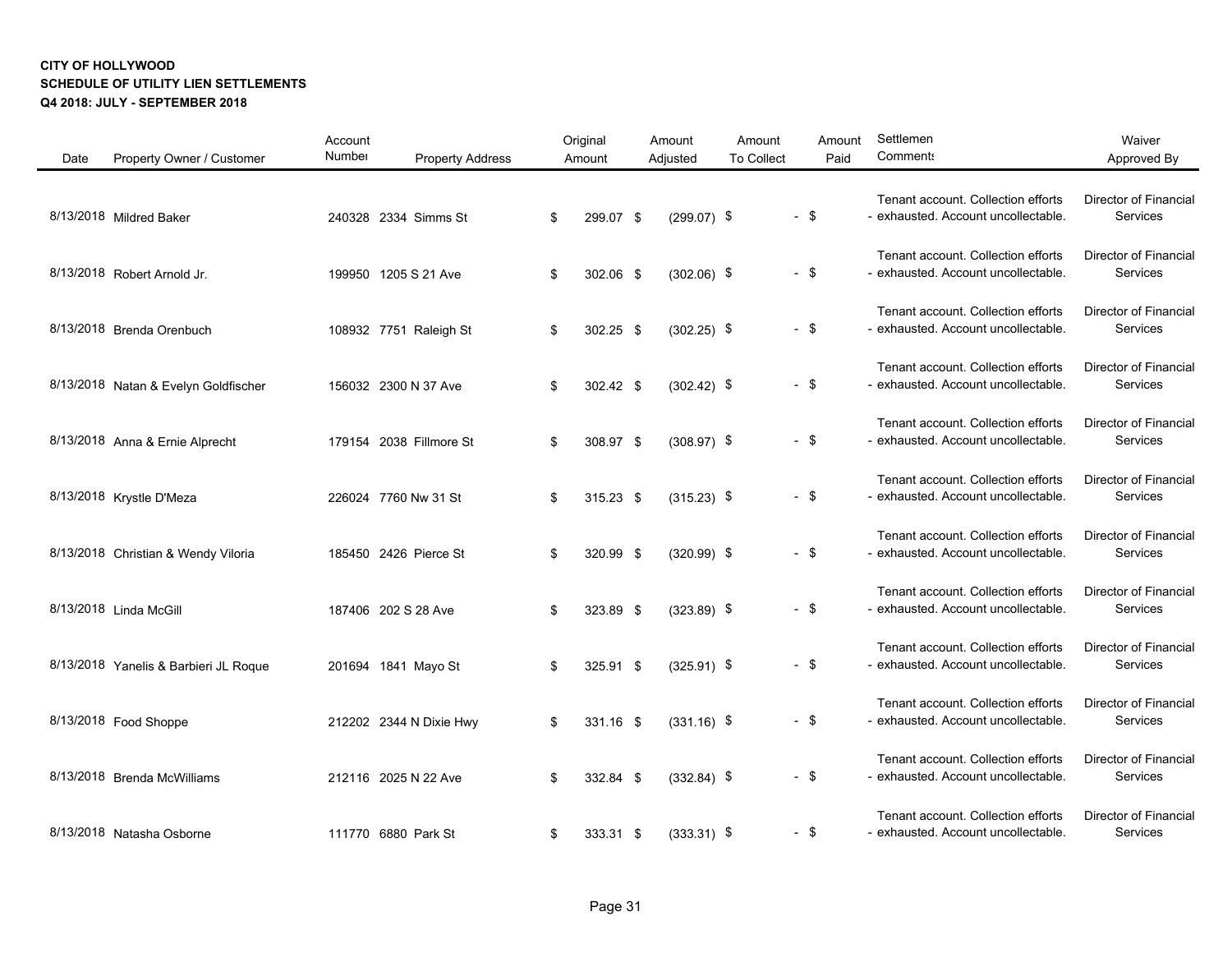| Date | Property Owner / Customer        | Account<br>Number | <b>Property Address</b>    | Original<br>Amount | Amount<br>Adjusted | Amount<br><b>To Collect</b> |        | Amount<br>Paid | Settlemen<br>Comment:                                                     | Waiver<br>Approved By                    |
|------|----------------------------------|-------------------|----------------------------|--------------------|--------------------|-----------------------------|--------|----------------|---------------------------------------------------------------------------|------------------------------------------|
|      | 8/13/2018 Janesa Whittaker       |                   | 231500 950 N 66 Ter        | \$<br>342.48 \$    | $(342.48)$ \$      |                             | $-$ \$ |                | Tenant account. Collection efforts<br>- exhausted. Account uncollectable. | <b>Director of Financial</b><br>Services |
|      | 8/13/2018 KOSHER ALF, LLC        |                   | 197340 2844 Funston St     | \$<br>353.05 \$    | $(353.05)$ \$      |                             | $-$ \$ |                | Tenant account. Collection efforts<br>- exhausted. Account uncollectable. | <b>Director of Financial</b><br>Services |
|      | 8/13/2018 Jose E Ugalde          |                   | 159344 2435 Liberty St     | \$<br>353.99 \$    | $(353.99)$ \$      |                             | $-$ \$ |                | Tenant account. Collection efforts<br>- exhausted. Account uncollectable. | <b>Director of Financial</b><br>Services |
|      | 8/13/2018 Jordon McCarty         |                   | 174796 1317 Pierce St      | \$<br>354.21 \$    | $(354.21)$ \$      |                             | $-$ \$ |                | Tenant account. Collection efforts<br>- exhausted. Account uncollectable. | <b>Director of Financial</b><br>Services |
|      | 8/13/2018 Ann Marcia Cypress     |                   | 202192 922 Washington St   | \$<br>360.34 \$    | $(360.34)$ \$      |                             | $-$ \$ |                | Tenant account. Collection efforts<br>- exhausted. Account uncollectable. | Director of Financial<br>Services        |
|      | 8/13/2018 Lillie & Juan Barreto  |                   | 231496 950 N 66 Ter        | \$<br>364.40 \$    | $(364.40)$ \$      |                             | $-$ \$ |                | Tenant account. Collection efforts<br>- exhausted. Account uncollectable. | <b>Director of Financial</b><br>Services |
|      | 8/13/2018 Manuel L Martin        |                   | 154552 911 N 31 Ave        | \$<br>370.93 \$    | $(370.93)$ \$      |                             | $-$ \$ |                | Tenant account. Collection efforts<br>- exhausted. Account uncollectable. | <b>Director of Financial</b><br>Services |
|      | 8/13/2018 Jennifer Williams      |                   | 164336 1417 Johnson St     | \$<br>371.22 \$    | $(371.22)$ \$      |                             | $-$ \$ |                | Tenant account. Collection efforts<br>- exhausted. Account uncollectable. | Director of Financial<br>Services        |
|      | 8/13/2018 Iko'S Design Furniture |                   | 213316 1916 Hollywood Blvd | \$<br>381.33 \$    | $(381.33)$ \$      |                             | $-$ \$ |                | Tenant account. Collection efforts<br>- exhausted. Account uncollectable. | <b>Director of Financial</b><br>Services |
|      | 8/13/2018 A Pedreros             |                   | 159836 2506 Cleveland St   | \$<br>382.50 \$    | $(382.50)$ \$      |                             | $-$ \$ |                | Tenant account. Collection efforts<br>- exhausted. Account uncollectable. | Director of Financial<br>Services        |
|      | 8/13/2018 Larry Webman           |                   | 153236 1124 N 46 Ave       | \$<br>388.50 \$    | $(388.50)$ \$      |                             | $-$ \$ |                | Tenant account. Collection efforts<br>- exhausted. Account uncollectable. | <b>Director of Financial</b><br>Services |
|      | 8/13/2018 Leonid Ivanenko        |                   | 142880 3570 N 55 Ave       | \$<br>389.22 \$    | $(389.22)$ \$      |                             | $-$ \$ |                | Tenant account. Collection efforts<br>- exhausted. Account uncollectable. | Director of Financial<br>Services        |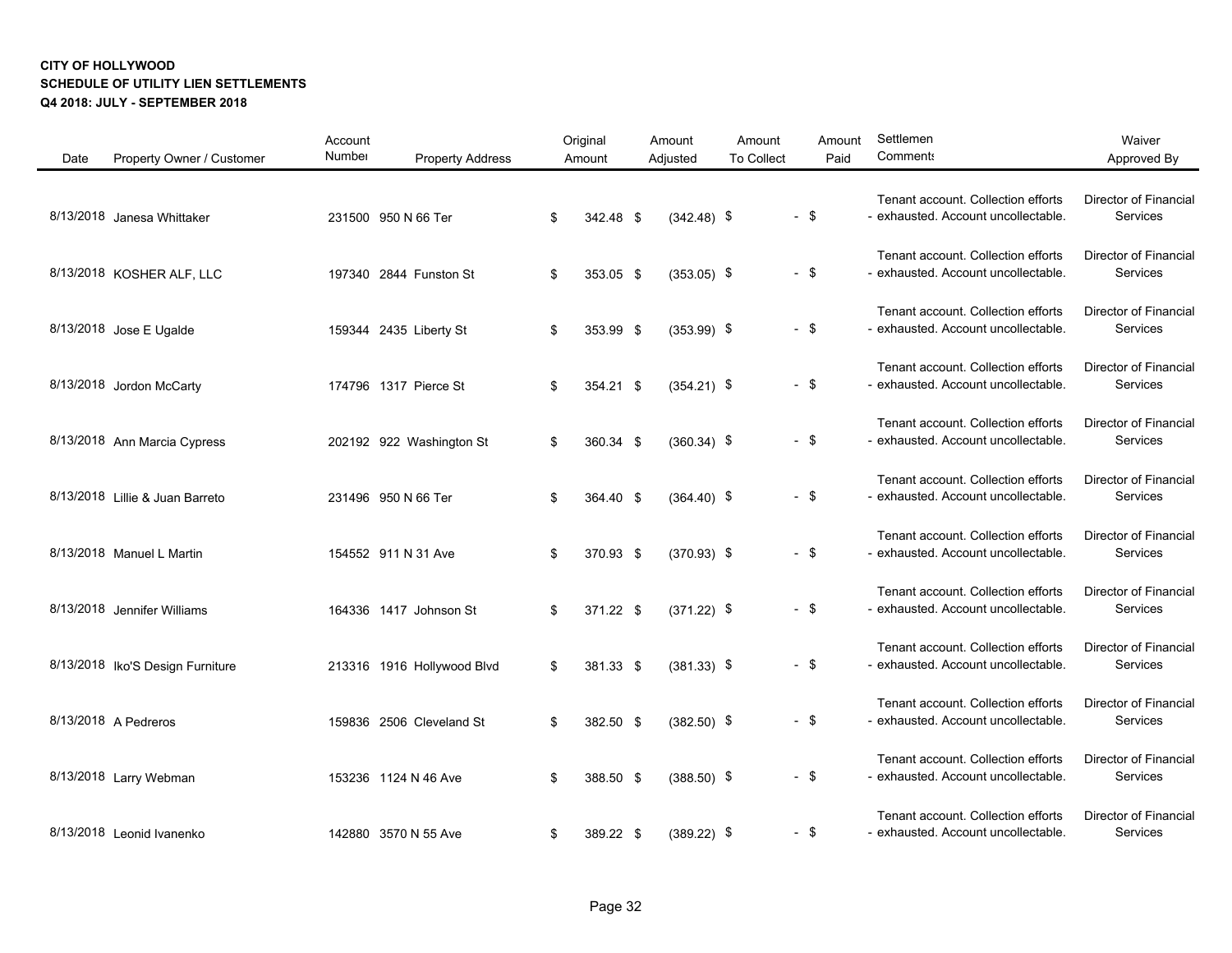| Date | Property Owner / Customer         | Account<br>Number    | <b>Property Address</b>   | Original<br>Amount | Amount<br>Adjusted | Amount<br><b>To Collect</b> |        | Amount<br>Paid | Settlemen<br><b>Comment:</b>                                              | Waiver<br>Approved By                    |
|------|-----------------------------------|----------------------|---------------------------|--------------------|--------------------|-----------------------------|--------|----------------|---------------------------------------------------------------------------|------------------------------------------|
|      | 8/13/2018 Trammell Crow Company   |                      | 210890 2439 Van Buren St  | \$<br>391.39 \$    | $(391.39)$ \$      |                             | $-$ \$ |                | Tenant account. Collection efforts<br>- exhausted. Account uncollectable. | <b>Director of Financial</b><br>Services |
|      | 8/13/2018 Carlos Dudley           |                      | 213234 2029 Harrison St   | \$<br>402.81 \$    | $(402.81)$ \$      |                             | $-$ \$ |                | Tenant account. Collection efforts<br>- exhausted. Account uncollectable. | Director of Financial<br>Services        |
|      | 8/13/2018 Noei Carbajal           |                      | 122174 5928 Fillmore St   | \$<br>402.94 \$    | $(402.94)$ \$      |                             | $-$ \$ |                | Tenant account. Collection efforts<br>- exhausted. Account uncollectable. | <b>Director of Financial</b><br>Services |
|      | 8/13/2018 Chenetria Bryant        |                      | 108862 7700 Simms St      | \$<br>403.12 \$    | $(403.12)$ \$      |                             | $-$ \$ |                | Tenant account. Collection efforts<br>- exhausted. Account uncollectable. | <b>Director of Financial</b><br>Services |
|      | 8/13/2018 James E Herrin          |                      | 200602 2114 Dewey St      | \$<br>403.19 \$    | $(403.19)$ \$      |                             | $-$ \$ |                | Tenant account. Collection efforts<br>- exhausted. Account uncollectable. | Director of Financial<br>Services        |
|      | 8/13/2018 Edith M Hood            | 231674 820 N 69 Ter  |                           | \$<br>411.18 \$    | $(411.18)$ \$      |                             | $-$ \$ |                | Tenant account. Collection efforts<br>- exhausted. Account uncollectable. | <b>Director of Financial</b><br>Services |
|      | 8/13/2018 Sammy Ramirez           |                      | 199940 1638 Fletcher St   | \$<br>414.82 \$    | $(414.82)$ \$      |                             | $-$ \$ |                | Tenant account. Collection efforts<br>- exhausted. Account uncollectable. | <b>Director of Financial</b><br>Services |
|      | 8/13/2018 Martha I Booker         | 230334 300 N 66 Ter  |                           | \$<br>422.93 \$    | $(422.93)$ \$      |                             | $-$ \$ |                | Tenant account. Collection efforts<br>- exhausted. Account uncollectable. | Director of Financial<br>Services        |
|      | 8/13/2018 Betty D Ramos           |                      | 223426 5740 Washington St | \$<br>425.98 \$    | $(425.98)$ \$      |                             | $-$ \$ |                | Tenant account. Collection efforts<br>- exhausted. Account uncollectable. | <b>Director of Financial</b><br>Services |
|      | 8/13/2018 Farah & Robert R Borden | 257178 1503 N 57 Ter |                           | \$<br>431.98 \$    | $(431.98)$ \$      |                             | $-$ \$ |                | Tenant account. Collection efforts<br>- exhausted. Account uncollectable. | Director of Financial<br>Services        |
|      | 8/13/2018 Paul Sparrow            |                      | 174906 1230 Johnson St    | \$<br>433.74 \$    | $(433.74)$ \$      |                             | $-$ \$ |                | Tenant account. Collection efforts<br>- exhausted. Account uncollectable. | Director of Financial<br>Services        |
|      | 8/13/2018 Maria L Taylor          | 122564 119 N 57 Ave  |                           | \$<br>433.88 \$    | $(433.88)$ \$      |                             | $-$ \$ |                | Tenant account. Collection efforts<br>- exhausted. Account uncollectable. | <b>Director of Financial</b><br>Services |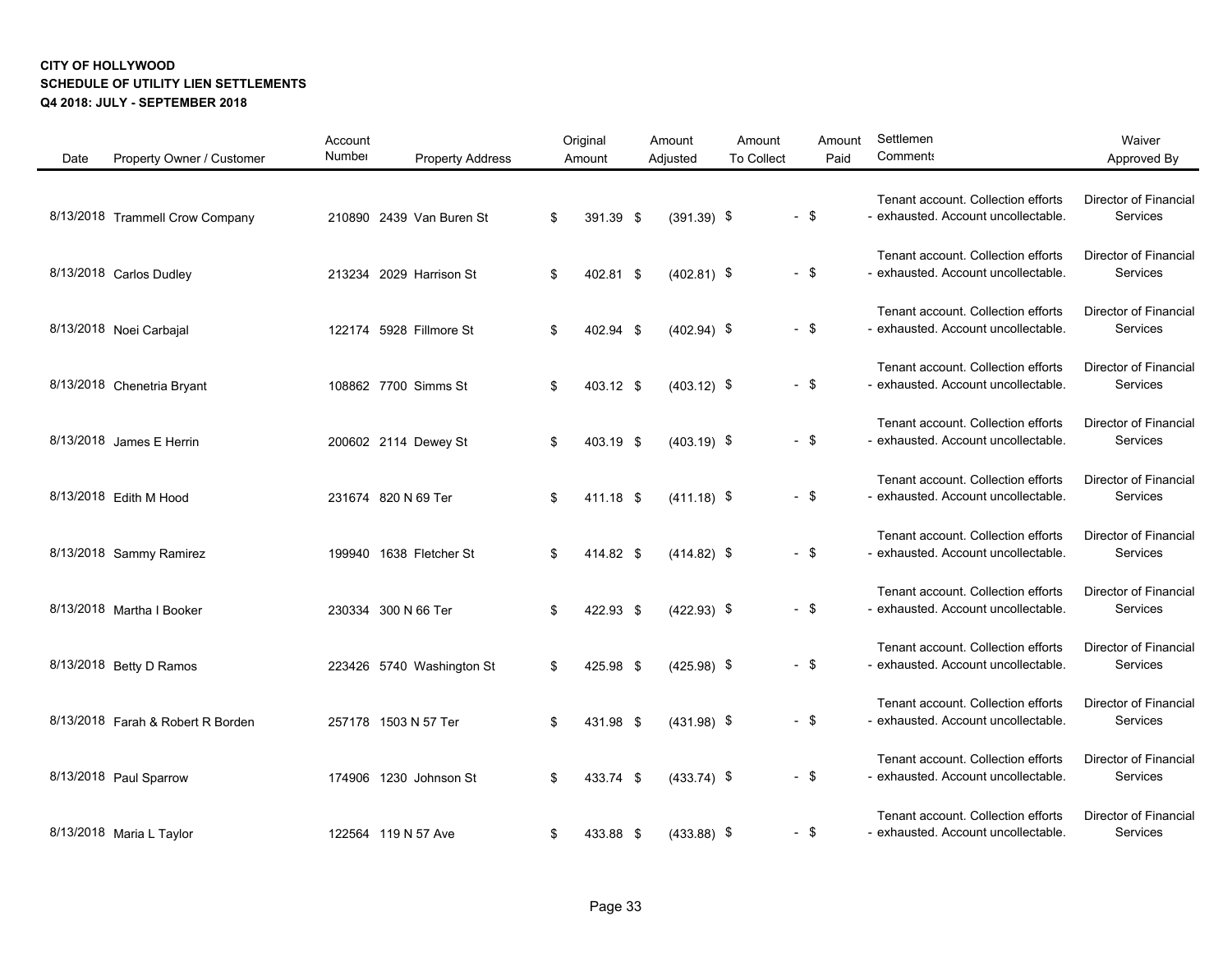| Date | Property Owner / Customer         | Account<br>Number | <b>Property Address</b>    | Original<br>Amount | Amount<br>Adjusted | Amount<br><b>To Collect</b> |        | Amount<br>Paid | Settlemen<br>Comment:                                                     | Waiver<br>Approved By                    |
|------|-----------------------------------|-------------------|----------------------------|--------------------|--------------------|-----------------------------|--------|----------------|---------------------------------------------------------------------------|------------------------------------------|
|      | 8/13/2018 Celest'E S Warner       |                   | 134472 2234 Farragut St    | \$<br>437.92 \$    | $(437.92)$ \$      |                             | $-$ \$ |                | Tenant account. Collection efforts<br>- exhausted. Account uncollectable. | Director of Financial<br>Services        |
|      | 8/13/2018 Dixie E Oberry          |                   | 231834 1321 N 69 Ter       | \$<br>441.70 \$    | $(441.70)$ \$      |                             | $-$ \$ |                | Tenant account. Collection efforts<br>- exhausted. Account uncollectable. | Director of Financial<br>Services        |
|      | 8/13/2018 Kiamesha & Marlon Brown |                   | 218382 3193 Arthur Ter     | \$<br>444.11 \$    | $(444.11)$ \$      |                             | $-$ \$ |                | Tenant account. Collection efforts<br>- exhausted. Account uncollectable. | <b>Director of Financial</b><br>Services |
|      | 8/13/2018 Dickinson Cadeau        |                   | 159158 2024 N 23 Ave       | \$<br>454.63 \$    | $(454.63)$ \$      |                             | $-$ \$ |                | Tenant account. Collection efforts<br>- exhausted. Account uncollectable. | <b>Director of Financial</b><br>Services |
|      | 8/13/2018 Meire Fernandes         |                   | 251826 1705 Johnson St     | \$<br>457.31 \$    | $(457.31)$ \$      |                             | $-$ \$ |                | Tenant account. Collection efforts<br>- exhausted. Account uncollectable. | Director of Financial<br>Services        |
|      | 8/13/2018 Donna L Young           |                   | 211794 2122 Arthur St      | \$<br>460.90 \$    | $(460.90)$ \$      |                             | $-$ \$ |                | Tenant account. Collection efforts<br>- exhausted. Account uncollectable. | <b>Director of Financial</b><br>Services |
|      | 8/13/2018 Mirelis Rivera          |                   | 232834 7841 Simms St       | \$<br>463.03 \$    | $(463.03)$ \$      |                             | $-$ \$ |                | Tenant account. Collection efforts<br>- exhausted. Account uncollectable. | <b>Director of Financial</b><br>Services |
|      | 8/13/2018 Dana Buster             |                   | 127192 7090 Tyler St       | \$<br>474.89 \$    | $(474.89)$ \$      |                             | $-$ \$ |                | Tenant account. Collection efforts<br>- exhausted. Account uncollectable. | Director of Financial<br>Services        |
|      | 8/13/2018 H & R Block             |                   | 121572 701 N State Road 7  | \$<br>476.59 \$    | $(476.59)$ \$      |                             | $-$ \$ |                | Tenant account. Collection efforts<br>- exhausted. Account uncollectable. | Director of Financial<br>Services        |
|      | 8/13/2018 Eliecer A Munoz         |                   | 134088 1943 Garfield St    | \$<br>478.27 \$    | $(478.27)$ \$      |                             | $-$ \$ |                | Tenant account. Collection efforts<br>- exhausted. Account uncollectable. | Director of Financial<br>Services        |
|      | 8/13/2018 Cafe Italia Corp        |                   | 213464 2025 Hollywood Blvd | \$<br>479.71 \$    | $(479.71)$ \$      |                             | - \$   |                | Tenant account. Collection efforts<br>- exhausted. Account uncollectable. | <b>Director of Financial</b><br>Services |
|      | 8/13/2018 Nadrieam Scott          |                   | 196790 2231 Mayo St        | \$<br>491.75 \$    | $(491.75)$ \$      |                             | - \$   |                | Tenant account. Collection efforts<br>- exhausted. Account uncollectable. | Director of Financial<br>Services        |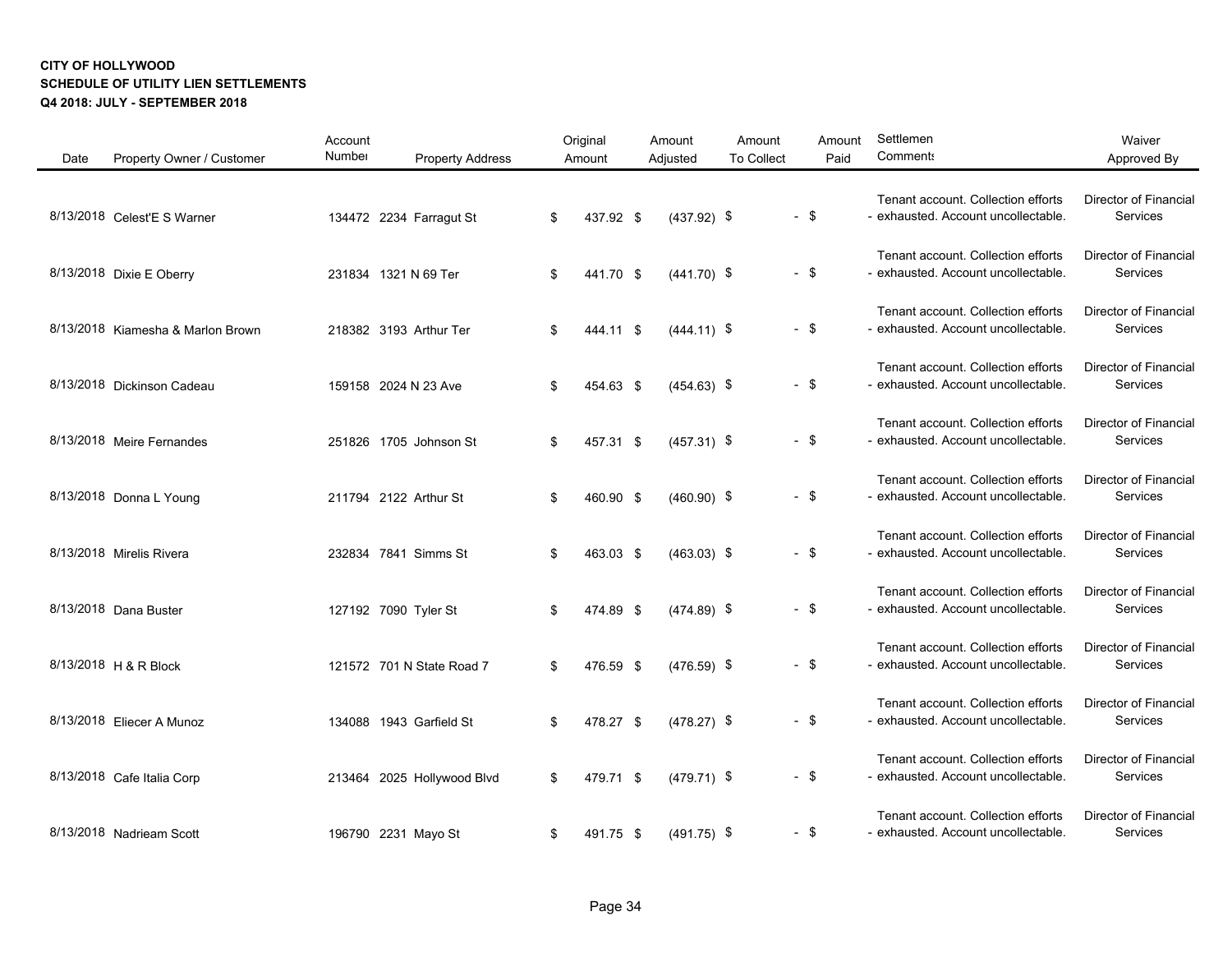| Date<br>Property Owner / Customer      | Account<br>Number<br><b>Property Address</b> | Original<br>Amount | Amount<br>Adjusted | Amount<br>Amount<br>Paid<br><b>To Collect</b> | Settlemen<br>Comment:                                                     | Waiver<br>Approved By                    |
|----------------------------------------|----------------------------------------------|--------------------|--------------------|-----------------------------------------------|---------------------------------------------------------------------------|------------------------------------------|
| 8/13/2018 Tanya Steve                  | 127002 231 N 72 Ave                          | 505.98 \$<br>\$    | $(505.98)$ \$      | $-$ \$                                        | Tenant account. Collection efforts<br>- exhausted. Account uncollectable. | Director of Financial<br>Services        |
| 8/13/2018 MARQUIS III LLC              | 213302 113 S 20 Ave                          | \$<br>507.98 \$    | $(507.98)$ \$      | $-$ \$                                        | Tenant account. Collection efforts<br>- exhausted. Account uncollectable. | <b>Director of Financial</b><br>Services |
| 8/13/2018 Christina Tan                | 163602 1644 Arthur St                        | 511.26 \$<br>\$    | $(511.26)$ \$      | $-$ \$                                        | Tenant account. Collection efforts<br>- exhausted. Account uncollectable. | Director of Financial<br>Services        |
| 8/13/2018 Gegine Labissiere            | 130290 5832 Plunkett St                      | \$<br>517.77 \$    | $(517.77)$ \$      | $-$ \$                                        | Tenant account. Collection efforts<br>- exhausted. Account uncollectable. | <b>Director of Financial</b><br>Services |
| 8/13/2018 Victoria M Orvin             | 228028 3027 Oaktree Ln                       | 530.61 \$<br>\$    | $(530.61)$ \$      | $-$ \$                                        | Tenant account. Collection efforts<br>- exhausted. Account uncollectable. | <b>Director of Financial</b><br>Services |
| 8/13/2018 Dorothy L Jorden             | 197312 2819 Funston St                       | 532.76 \$<br>\$    | $(532.76)$ \$      | $-$ \$                                        | Tenant account. Collection efforts<br>- exhausted. Account uncollectable. | Director of Financial<br>Services        |
| 8/13/2018 Selaj Karina                 | 160396 2715 Garfield St                      | 539.86 \$<br>\$    | $(539.86)$ \$      | $-$ \$                                        | Tenant account. Collection efforts<br>- exhausted. Account uncollectable. | Director of Financial<br>Services        |
| 8/13/2018 Tammy & James Murphy         | 189474 109 N 31 Ct                           | 551.41 \$<br>\$    | $(551.41)$ \$      | $-$ \$                                        | Tenant account. Collection efforts<br>- exhausted. Account uncollectable. | <b>Director of Financial</b><br>Services |
| 8/13/2018 Christine & Knowles H Bethel | 150724 5440 Polk St                          | 552.54 \$<br>\$    | $(552.54)$ \$      | $-$ \$                                        | Tenant account. Collection efforts<br>- exhausted. Account uncollectable. | Director of Financial<br>Services        |
| 8/13/2018 Dario Knowles                | 211810 2126 Cleveland St                     | 554.59 \$<br>\$    | $(554.59)$ \$      | $-$ \$                                        | Tenant account. Collection efforts<br>- exhausted. Account uncollectable. | <b>Director of Financial</b><br>Services |
| 8/13/2018 Patricia & Jonathan Sala     | 122098 406 N 56 Ave                          | 565.31 \$<br>\$    | $(565.31)$ \$      | $-$ \$                                        | Tenant account. Collection efforts<br>- exhausted. Account uncollectable. | <b>Director of Financial</b><br>Services |
| 8/13/2018 Ruma'S Furniture             | 213876 1951 Johnson St                       | 567.45 \$<br>\$    | $(567.45)$ \$      | $-$ \$                                        | Tenant account. Collection efforts<br>- exhausted. Account uncollectable. | <b>Director of Financial</b><br>Services |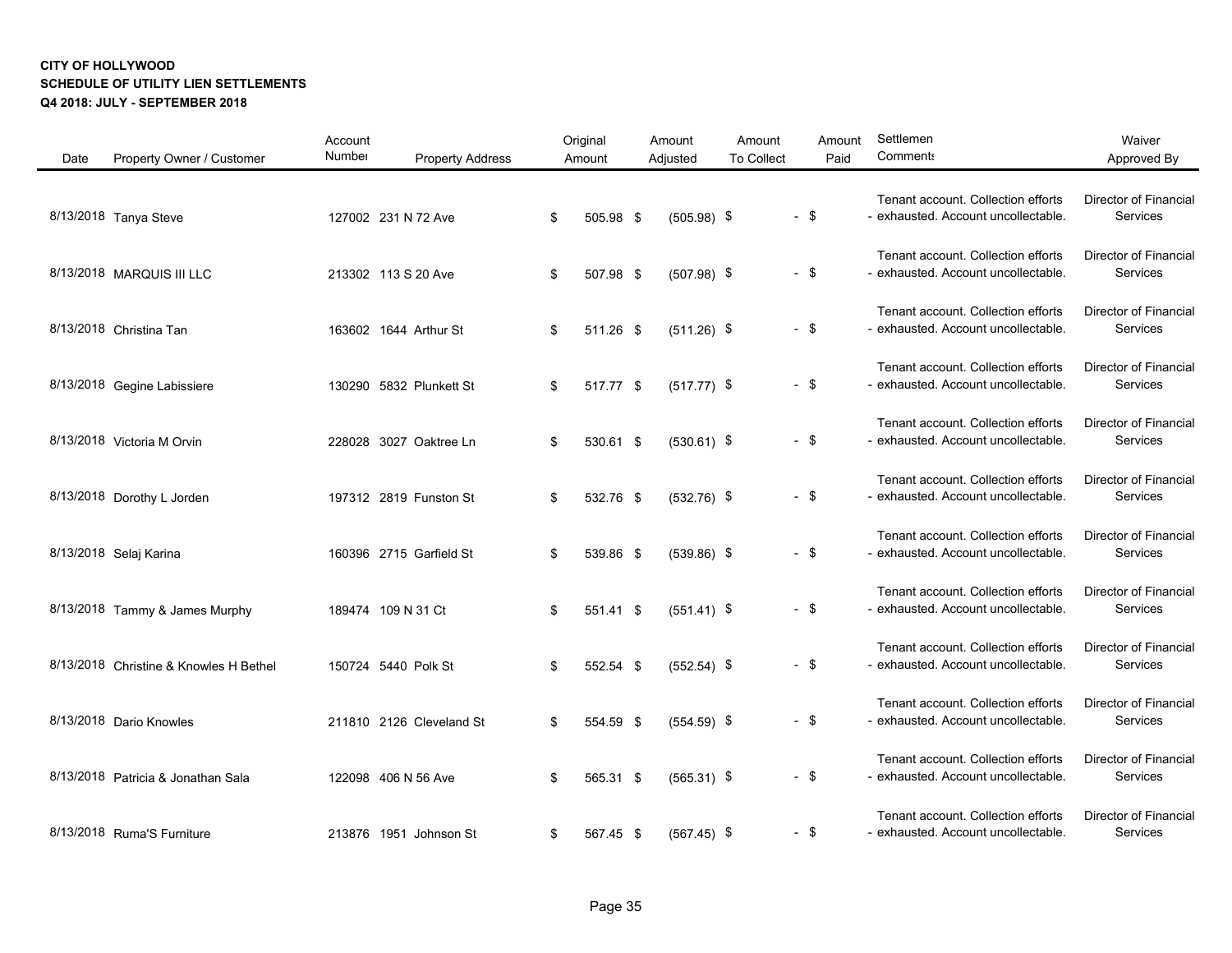| Date | Property Owner / Customer             | Account<br>Number   | <b>Property Address</b>    | Original<br>Amount | Amount<br>Adjusted | Amount<br><b>To Collect</b> |        | Amount<br>Paid | Settlemen<br>Comment:                                                     | Waiver<br>Approved By                    |
|------|---------------------------------------|---------------------|----------------------------|--------------------|--------------------|-----------------------------|--------|----------------|---------------------------------------------------------------------------|------------------------------------------|
|      | 8/13/2018 Unique C Murphy             |                     | 134482 2216 Farragut St    | \$<br>575.96 \$    | $(575.96)$ \$      |                             | $-$ \$ |                | Tenant account. Collection efforts<br>- exhausted. Account uncollectable. | <b>Director of Financial</b><br>Services |
|      | 8/13/2018 Little Lamb Learning Center | 222090 5812 Taft St |                            | \$<br>581.93 \$    | $(581.93)$ \$      |                             | $-$ \$ |                | Tenant account. Collection efforts<br>- exhausted. Account uncollectable. | Director of Financial<br>Services        |
|      | 8/13/2018 Issac Amram                 |                     | 256254 3180 Stirling Rd    | \$<br>594.96 \$    | $(594.96)$ \$      |                             | $-$ \$ |                | Tenant account. Collection efforts<br>- exhausted. Account uncollectable. | <b>Director of Financial</b><br>Services |
|      | 8/13/2018 Gaston D Avila              | 184862 319 S 24 Ave |                            | \$<br>595.89 \$    | $(595.89)$ \$      |                             | $-$ \$ |                | Tenant account. Collection efforts<br>- exhausted. Account uncollectable. | <b>Director of Financial</b><br>Services |
|      | 8/13/2018 Lynda L Sullivan            |                     | 120430 6270 Raleigh St     | \$<br>610.74 \$    | $(610.74)$ \$      |                             | $-$ \$ |                | Tenant account. Collection efforts<br>- exhausted. Account uncollectable. | Director of Financial<br>Services        |
|      | 8/13/2018 ALTA'S BAR RESTAURANT, LLC  |                     | 123552 504 N State Road 7  | \$<br>612.96 \$    | $(612.96)$ \$      |                             | $-$ \$ |                | Tenant account. Collection efforts<br>- exhausted. Account uncollectable. | <b>Director of Financial</b><br>Services |
|      | 8/13/2018 Ana Paneque & Sergio Ardua  |                     | 197158 2751 Dewey St       | \$<br>626.52 \$    | $(626.52)$ \$      |                             | $-$ \$ |                | Tenant account. Collection efforts<br>- exhausted. Account uncollectable. | <b>Director of Financial</b><br>Services |
|      | 8/13/2018 Vince Ogilvie               |                     | 129706 5425 Flagler St     | \$<br>631.33 \$    | $(631.33)$ \$      |                             | $-$ \$ |                | Tenant account. Collection efforts<br>- exhausted. Account uncollectable. | Director of Financial<br>Services        |
|      | 8/13/2018 Shena & Williamson J Walton |                     | 256216 3174 Stirling Rd    | \$<br>640.42 \$    | $(640.42)$ \$      |                             | $-$ \$ |                | Tenant account. Collection efforts<br>- exhausted. Account uncollectable. | <b>Director of Financial</b><br>Services |
|      | 8/13/2018 Ricardo Nieves              |                     | 113300 1410 N 64 Ave       | \$<br>648.88 \$    | $(648.88)$ \$      |                             | $-$ \$ |                | Tenant account. Collection efforts<br>- exhausted. Account uncollectable. | Director of Financial<br>Services        |
|      | 8/13/2018 Denguia S Coakely           |                     | 223122 5600 Mayo St        | \$<br>652.44 \$    | $(652.44)$ \$      |                             | $-$ \$ |                | Tenant account. Collection efforts<br>- exhausted. Account uncollectable. | Director of Financial<br>Services        |
|      | 8/13/2018 Kirsten Summers             |                     | 219820 3785 Westminster St | \$<br>695.74 \$    | $(695.74)$ \$      |                             | $-$ \$ |                | Tenant account. Collection efforts<br>- exhausted. Account uncollectable. | <b>Director of Financial</b><br>Services |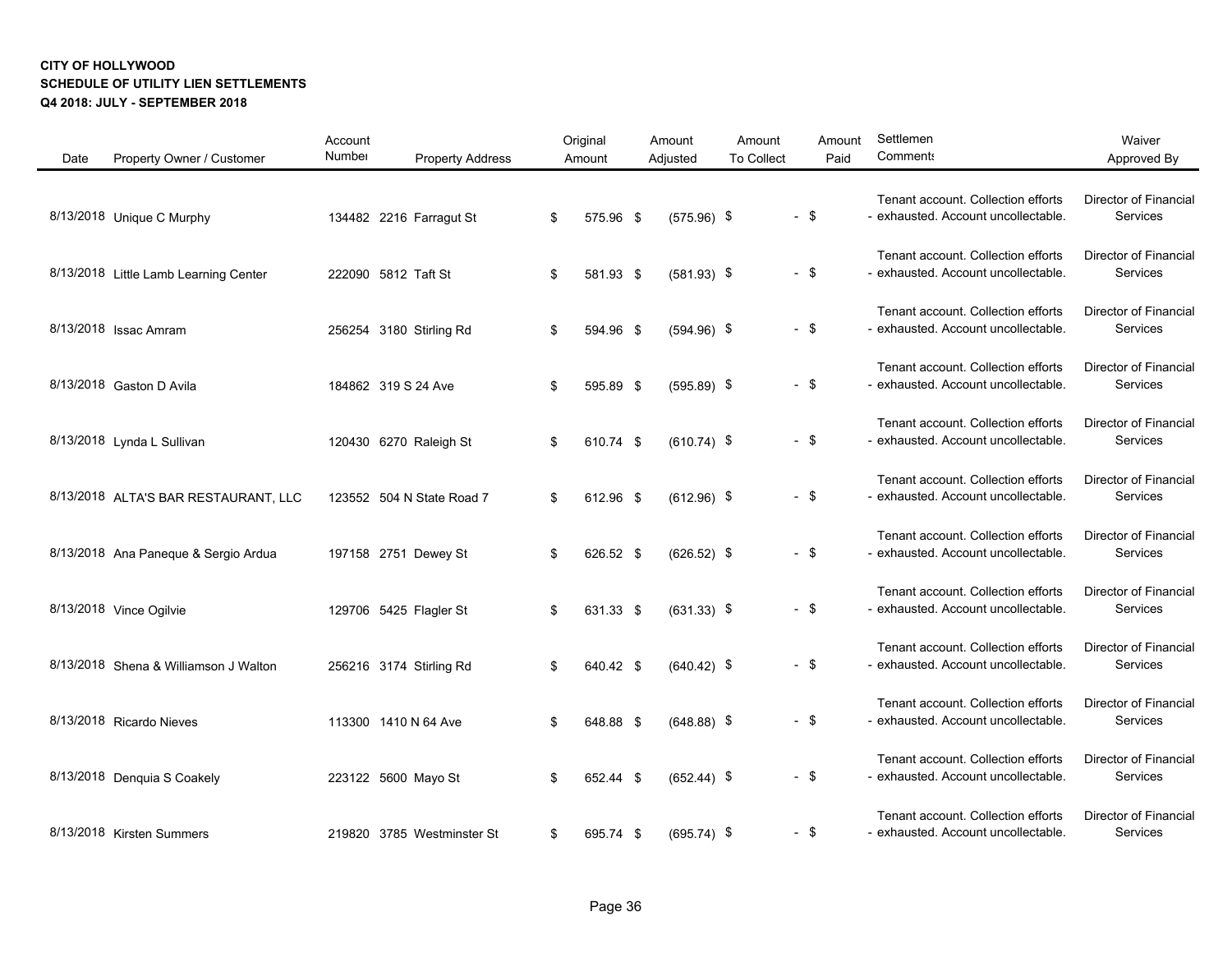| Date | Property Owner / Customer            | Account<br>Number | <b>Property Address</b>    | Original<br>Amount | Amount<br>Adjusted | Amount<br><b>To Collect</b> | Amount<br>Paid | Settlemen<br>Comment:                                                     | Waiver<br>Approved By                    |
|------|--------------------------------------|-------------------|----------------------------|--------------------|--------------------|-----------------------------|----------------|---------------------------------------------------------------------------|------------------------------------------|
|      | 8/13/2018 Tiffany M Stevenson        |                   | 145548 3833 Adams St       | \$<br>717.21 \$    | $(717.21)$ \$      |                             | $-$ \$         | Tenant account. Collection efforts<br>- exhausted. Account uncollectable. | <b>Director of Financial</b><br>Services |
|      | 8/13/2018 Sijan E Trejo              |                   | 189326 611 N 31 Ct         | \$<br>723.96 \$    | $(723.96)$ \$      |                             | $-$ \$         | Tenant account. Collection efforts<br>- exhausted. Account uncollectable. | Director of Financial<br>Services        |
|      | 8/13/2018 GEPPETTO'S LLC             |                   | 218694 4523 Hollywood Blvd | \$<br>725.92 \$    | $(725.92)$ \$      |                             | $-$ \$         | Tenant account. Collection efforts<br>- exhausted. Account uncollectable. | Director of Financial<br>Services        |
|      | 8/13/2018 Delmy Sabillon             |                   | 149248 4910 Adams St       | \$<br>734.35 \$    | $(734.35)$ \$      |                             | $-$ \$         | Tenant account. Collection efforts<br>- exhausted. Account uncollectable. | <b>Director of Financial</b><br>Services |
|      | 8/13/2018 Sean C Viteri              |                   | 230730 230 N 73 Ter        | \$<br>735.14 \$    | $(735.14)$ \$      |                             | $-$ \$         | Tenant account. Collection efforts<br>- exhausted. Account uncollectable. | <b>Director of Financial</b><br>Services |
|      | 8/13/2018 Jan   Bannister            |                   | 243314 2314 Johnson St     | \$<br>763.25 \$    | $(763.25)$ \$      |                             | $-$ \$         | Tenant account. Collection efforts<br>- exhausted. Account uncollectable. | Director of Financial<br>Services        |
|      | 8/13/2018 CIRQUE BAKING COMPANY, INC |                   | 213478 2031 Tyler St       | \$<br>770.98 \$    | $(770.98)$ \$      |                             | $-$ \$         | Tenant account. Collection efforts<br>- exhausted. Account uncollectable. | Director of Financial<br>Services        |
|      | 8/13/2018 Ruth m King                |                   | 109822 7261 Freedom St     | \$<br>792.73 \$    | $(792.73)$ \$      |                             | $-$ \$         | Tenant account. Collection efforts<br>- exhausted. Account uncollectable. | <b>Director of Financial</b><br>Services |
|      | 8/13/2018 MJOZ CORP                  |                   | 180092 1814 Harrison St    | \$<br>804.42 \$    | $(804.42)$ \$      |                             | $-$ \$         | Tenant account. Collection efforts<br>- exhausted. Account uncollectable. | Director of Financial<br>Services        |
|      | 8/13/2018 Louisiane Vixamar          |                   | 237494 3010 N 23 Ave       | \$<br>812.84 \$    | $(812.84)$ \$      |                             | $-$ \$         | Tenant account. Collection efforts<br>- exhausted. Account uncollectable. | Director of Financial<br>Services        |
|      | 8/13/2018 Joseph O Arita             |                   | 201530 1414 Mayo St        | \$<br>816.68 \$    | $(816.68)$ \$      |                             | $-$ \$         | Tenant account. Collection efforts<br>- exhausted. Account uncollectable. | <b>Director of Financial</b><br>Services |
|      | 8/13/2018 Rickey Petro               |                   | 159564 2413 Taft St        | \$<br>825.29 \$    | $(825.29)$ \$      |                             | - \$           | Tenant account. Collection efforts<br>- exhausted. Account uncollectable. | Director of Financial<br>Services        |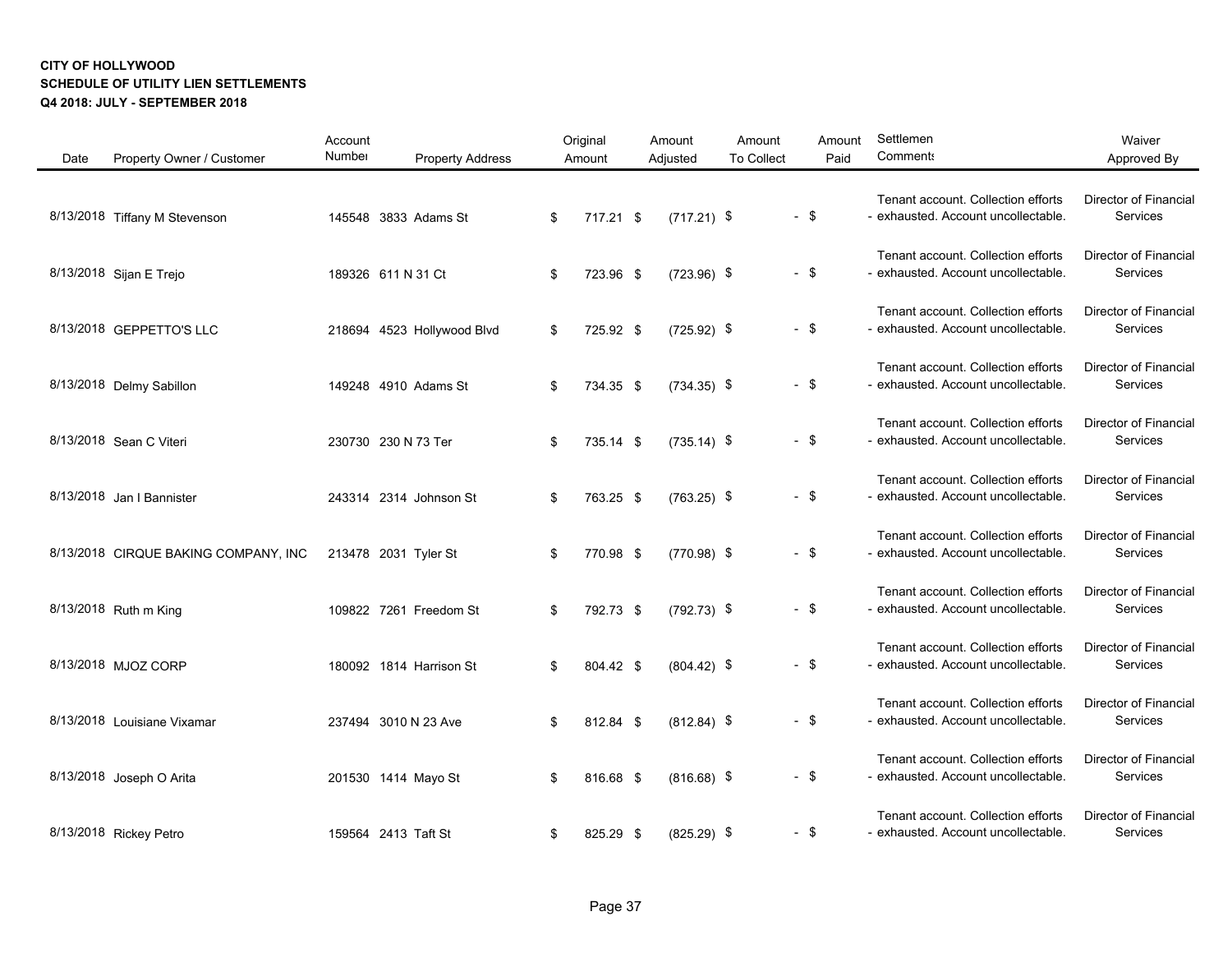| Date | Property Owner / Customer                 | Account<br>Number | <b>Property Address</b>    | Original<br>Amount | Amount<br>Adjusted | Amount<br><b>To Collect</b> |        | Amount<br>Paid | Settlemen<br>Comment:                                                     | Waiver<br>Approved By                    |
|------|-------------------------------------------|-------------------|----------------------------|--------------------|--------------------|-----------------------------|--------|----------------|---------------------------------------------------------------------------|------------------------------------------|
|      | 8/13/2018 Mari A McMahon                  |                   | 159834 2508 Cleveland St   | \$<br>831.11 \$    | $(831.11)$ \$      |                             | $-$ \$ |                | Tenant account. Collection efforts<br>- exhausted. Account uncollectable. | Director of Financial<br>Services        |
|      | 8/13/2018 Misha Evans                     |                   | 211732 2419 Garfield St    | \$<br>834.30 \$    | $(834.30)$ \$      |                             | $-$ \$ |                | Tenant account. Collection efforts<br>- exhausted. Account uncollectable. | Director of Financial<br>Services        |
|      | 8/13/2018 Xzavier Williams                |                   | 119624 2100 N 62 Ave       | \$<br>858.21 \$    | $(858.21)$ \$      |                             | $-$ \$ |                | Tenant account. Collection efforts<br>- exhausted. Account uncollectable. | <b>Director of Financial</b><br>Services |
|      | 8/13/2018 Malka & Edan Aharony            |                   | 229186 5347 Sw 32 Ter      | \$<br>879.52 \$    | $(879.52)$ \$      |                             | $-$ \$ |                | Tenant account. Collection efforts<br>- exhausted. Account uncollectable. | Director of Financial<br>Services        |
|      | 8/13/2018 Marcy Park                      |                   | 158452 2242 Scott St       | \$<br>883.93 \$    | $(883.93)$ \$      |                             | $-$ \$ |                | Tenant account. Collection efforts<br>- exhausted. Account uncollectable. | Director of Financial<br>Services        |
|      | 8/13/2018 NEO CREATIVE GROUP, LLC         |                   | 179512 1935 Hollywood Blvd | \$<br>954.16 \$    | $(954.16)$ \$      |                             | $-$ \$ |                | Tenant account. Collection efforts<br>- exhausted. Account uncollectable. | <b>Director of Financial</b><br>Services |
|      | 8/13/2018 Alexandria Mediterran Seafood   |                   | 233808 2050 Hollywood Blvd | \$<br>1,038.54 \$  | $(1,038.54)$ \$    |                             | $-$ \$ |                | Tenant account. Collection efforts<br>- exhausted. Account uncollectable. | Director of Financial<br>Services        |
|      | 8/13/2018 Christina L Frazier             |                   | 200688 2127 Plunkett Ct    | \$<br>1,042.28 \$  | $(1,042.28)$ \$    |                             | $-$ \$ |                | Tenant account. Collection efforts<br>- exhausted. Account uncollectable. | Director of Financial<br>Services        |
|      | 8/13/2018 Adam L Schulze                  |                   | 127434 7440 Taylor St      | \$<br>1,081.61 \$  | $(1,081.61)$ \$    |                             | $-$ \$ |                | Tenant account. Collection efforts<br>- exhausted. Account uncollectable. | <b>Director of Financial</b><br>Services |
|      | 8/13/2018 Julio C Caba                    |                   | 221922 1501 N 57 Ter       | \$<br>1,113.83 \$  | $(1, 113.83)$ \$   |                             | $-$ \$ |                | Tenant account. Collection efforts<br>- exhausted. Account uncollectable. | <b>Director of Financial</b><br>Services |
|      | 8/13/2018 Lowest Price Auto Brokers, Inc. |                   | 117716 1010 N State Road 7 | \$<br>1,138.26 \$  | $(1, 138.26)$ \$   |                             | $-$ \$ |                | Tenant account. Collection efforts<br>- exhausted. Account uncollectable. | Director of Financial<br>Services        |
|      | 8/13/2018 Christopher Castro              |                   | 120148 6360 Lee St         | \$<br>1,195.94 \$  | $(1, 195.94)$ \$   |                             | $-$ \$ |                | Tenant account. Collection efforts<br>- exhausted. Account uncollectable. | <b>Director of Financial</b><br>Services |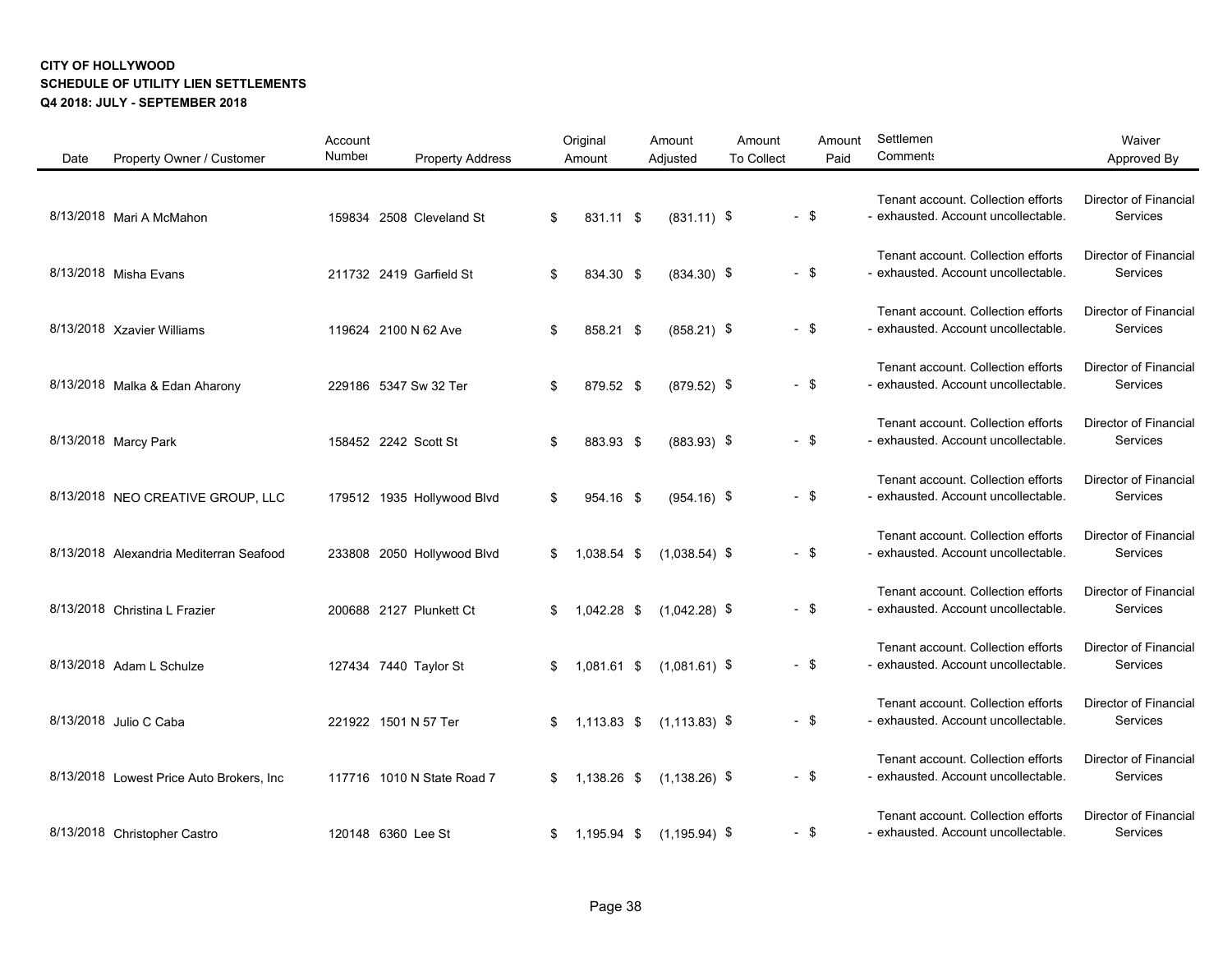| Date | Property Owner / Customer          | Account<br>Number | <b>Property Address</b>    | Original<br>Amount | Amount<br>Adjusted | Amount<br>To Collect |        | Amount<br>Paid | Settlemen<br>Comment:                                                     | Waiver<br>Approved By                    |
|------|------------------------------------|-------------------|----------------------------|--------------------|--------------------|----------------------|--------|----------------|---------------------------------------------------------------------------|------------------------------------------|
|      | 8/13/2018 Dorian Osceola           |                   | 113450 1340 N 65 Way       | \$<br>1,301.67 \$  | $(1,301.67)$ \$    |                      | $-$ \$ |                | Tenant account. Collection efforts<br>- exhausted. Account uncollectable. | Director of Financial<br>Services        |
|      | 8/13/2018 Joseph & Labithia Lee    |                   | 198590 2645 Fletcher St    | \$<br>1,333.50 \$  | $(1,333.50)$ \$    |                      | $-$ \$ |                | Tenant account. Collection efforts<br>- exhausted. Account uncollectable. | Director of Financial<br>Services        |
|      | 8/13/2018 Matthew Miggal           |                   | 147246 4317 Monroe St      | \$<br>1,339.94 \$  | $(1,339.94)$ \$    |                      | $-$ \$ |                | Tenant account. Collection efforts<br>- exhausted. Account uncollectable. | <b>Director of Financial</b><br>Services |
|      | 8/13/2018 NEO CREATIVE GROUP, LLC  |                   | 213432 1935 Hollywood Blvd | \$<br>1,352.31 \$  | $(1,352.31)$ \$    |                      | $-$ \$ |                | Tenant account. Collection efforts<br>- exhausted. Account uncollectable. | <b>Director of Financial</b><br>Services |
|      | 8/13/2018 Willson Investment Inc   |                   | 184524 230 S Dixie Hwy     | \$<br>1,355.89 \$  | $(1,355.89)$ \$    |                      | $-$ \$ |                | Tenant account. Collection efforts<br>- exhausted. Account uncollectable. | <b>Director of Financial</b><br>Services |
|      | 8/13/2018 Michael Rentas           |                   | 111372 6408 Grant Ct       | \$<br>1,385.95 \$  | $(1,385.95)$ \$    |                      | - \$   |                | Tenant account. Collection efforts<br>- exhausted. Account uncollectable. | <b>Director of Financial</b><br>Services |
|      | 8/13/2018 Leonidas Louisdort       |                   | 117614 1100 N 62 Ave       | \$<br>1,483.35 \$  | $(1,483.35)$ \$    |                      | $-$ \$ |                | Tenant account. Collection efforts<br>- exhausted. Account uncollectable. | <b>Director of Financial</b><br>Services |
|      | 8/13/2018 William & Benson O Cohen |                   | 115920 1031 N 70 Way       | \$<br>1,516.34 \$  | $(1,516.34)$ \$    |                      | - \$   |                | Tenant account. Collection efforts<br>- exhausted. Account uncollectable. | Director of Financial<br>Services        |
|      | 8/13/2018 Bryan Calderon           |                   | 230226 730 N 65 Ter        | \$<br>1,664.28 \$  | $(1,664.28)$ \$    |                      | - \$   |                | Tenant account. Collection efforts<br>- exhausted. Account uncollectable. | Director of Financial<br>Services        |
|      | 8/13/2018 John & Perez W Vasquez   |                   | 134368 2220 Hope St        | \$<br>1,867.90 \$  | $(1,867.90)$ \$    |                      | $-$ \$ |                | Tenant account. Collection efforts<br>- exhausted. Account uncollectable. | Director of Financial<br>Services        |
|      | 8/13/2018 Rainbow Market Inc       |                   | 134576 2243 Simms St       | \$<br>1,998.06 \$  | $(1,998.06)$ \$    |                      | - \$   |                | Tenant account. Collection efforts<br>- exhausted. Account uncollectable. | Director of Financial<br>Services        |
|      | 8/13/2018 Rolanda Myrtl            |                   | 127224 7561 Pierce St      | \$<br>2,151.32 \$  | $(2, 151.32)$ \$   |                      | - \$   |                | Tenant account. Collection efforts<br>- exhausted. Account uncollectable. | <b>Director of Financial</b><br>Services |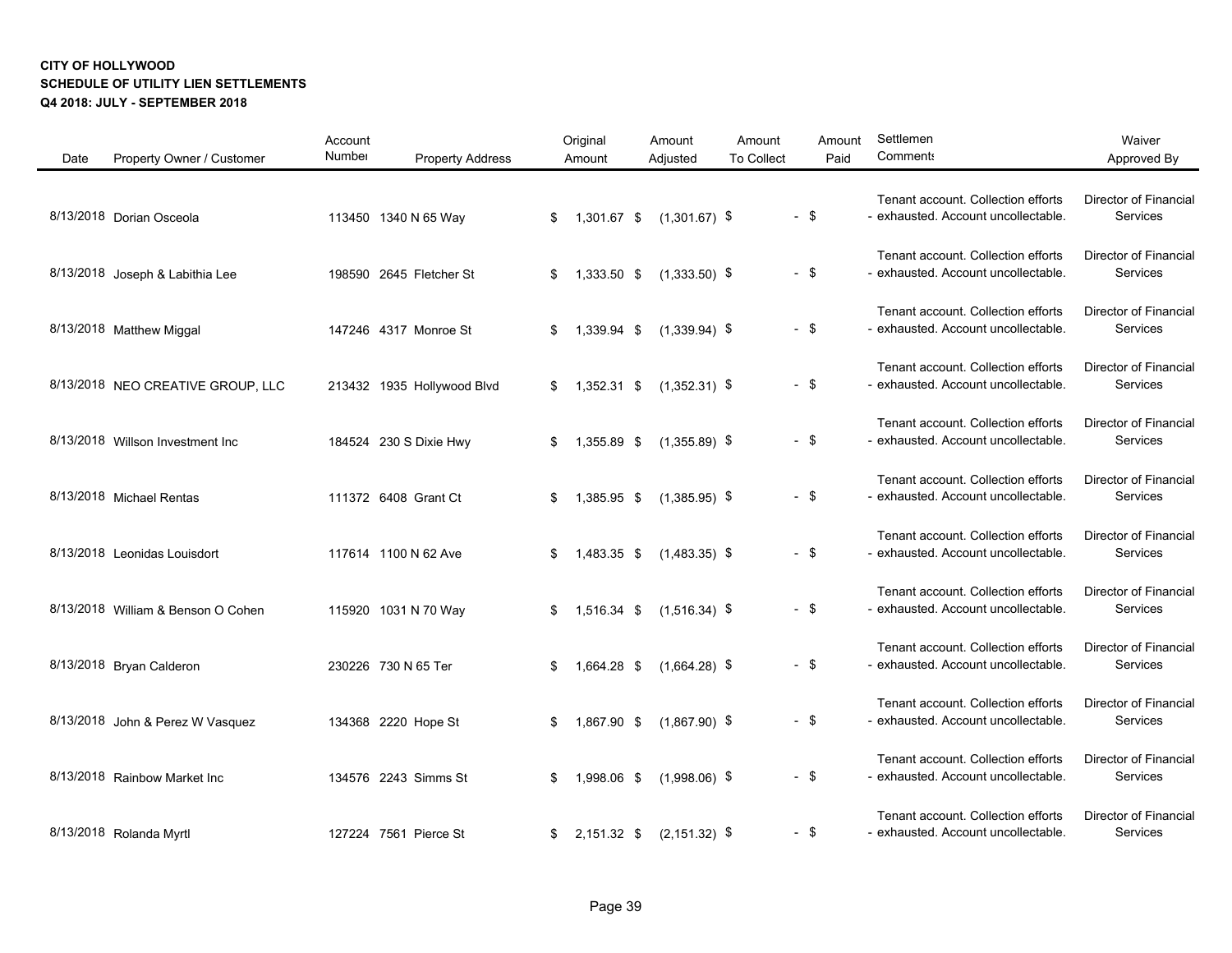| Date | Property Owner / Customer             | Account<br>Number | <b>Property Address</b>         | Original<br>Amount | Amount<br>Adjusted | Amount<br><b>To Collect</b> |        | Amount<br>Paid | Settlemen<br><b>Comment:</b>                                                                                                                                     | Waiver<br>Approved By                           |
|------|---------------------------------------|-------------------|---------------------------------|--------------------|--------------------|-----------------------------|--------|----------------|------------------------------------------------------------------------------------------------------------------------------------------------------------------|-------------------------------------------------|
|      | 8/13/2018 Andrew Garcia               |                   | 230140 541 N 66 Ter             | \$<br>2,196.33 \$  | $(2, 196.33)$ \$   |                             | $-$ \$ |                | Tenant account. Collection efforts<br>- exhausted. Account uncollectable.                                                                                        | <b>Director of Financial</b><br><b>Services</b> |
|      | 8/13/2018 Benjamin J Arteta           |                   | 145548 3833 Adams St            | \$<br>2,389.98 \$  | $(2,389.98)$ \$    |                             | $-$ \$ |                | Tenant account. Collection efforts<br>- exhausted. Account uncollectable.                                                                                        | <b>Director of Financial</b><br>Services        |
|      | 8/13/2018 Sofia P Rivadeneira         |                   | 202312 1250 S 13 Ave            | \$<br>2,428.35 \$  | $(2,428.35)$ \$    |                             | $-$ \$ |                | Tenant account. Collection efforts<br>- exhausted. Account uncollectable.                                                                                        | <b>Director of Financial</b><br>Services        |
|      | 8/13/2018 Robin M Pocaterra           |                   | 105910 6705 Simms St            | \$<br>2,511.88 \$  | $(2,511.88)$ \$    |                             | $-$ \$ |                | Tenant account. Collection efforts<br>- exhausted. Account uncollectable.                                                                                        | <b>Director of Financial</b><br>Services        |
|      | 8/13/2018 Jeff A Lehmann              |                   | 189660 3125 Hollywood Blvd      | \$<br>3,259.76 \$  | $(3,259.76)$ \$    |                             | $-$ \$ |                | Tenant account. Collection efforts<br>- exhausted. Account uncollectable.                                                                                        | <b>Director of Financial</b><br><b>Services</b> |
|      | 8/14/2018 Goal Line Sport Bar & Grill |                   | 232808 6969 Taft St             | \$<br>6,461.67 \$  | $(6,461.67)$ \$    |                             | $-$ \$ |                | Tenant account. Collection efforts<br>- exhausted. Account uncollectable.                                                                                        | <b>City Manager</b>                             |
|      | 8/14/2018 Classic Laundry Service 2   |                   | 148976 4641 Hollywood Blvd      | \$<br>8,426.41 \$  | $(8,426.41)$ \$    |                             | $-$ \$ |                | Tenant account. Collection efforts<br>- exhausted. Account uncollectable.                                                                                        | <b>City Manager</b>                             |
|      | 8/14/2018 Calandre N Taylor           |                   | 187806 2141 Lincoln St          | \$<br>8,630.64 \$  | $(8,630.64)$ \$    |                             | $-$ \$ |                | Tenant account. Collection efforts<br>- exhausted. Account uncollectable.                                                                                        | <b>City Manager</b>                             |
|      | 8/20/2018 Darrell McClover            |                   | 117990 6229 Arthur St           | \$<br>8,107.74 \$  | $(8, 107.74)$ \$   |                             | $-$ \$ |                | Settlement requested for late<br>penalties, stormwater, utility tax, water<br>and miscellaneous charges since<br>FDOT acquired and demolished the<br>- property. | <b>City Manager</b>                             |
|      | 8/29/2018 Say Construction LLC        |                   | 253796 6650 Stirling Rd Hydrant | \$<br>10,701.39 \$ | $(3,201.39)$ \$    |                             |        |                | Settlement request for late fees and<br>penalties. Settlement of outstanding<br>7,500.00 \$ (7,500.00)charges.                                                   | Director of Financial<br>Services               |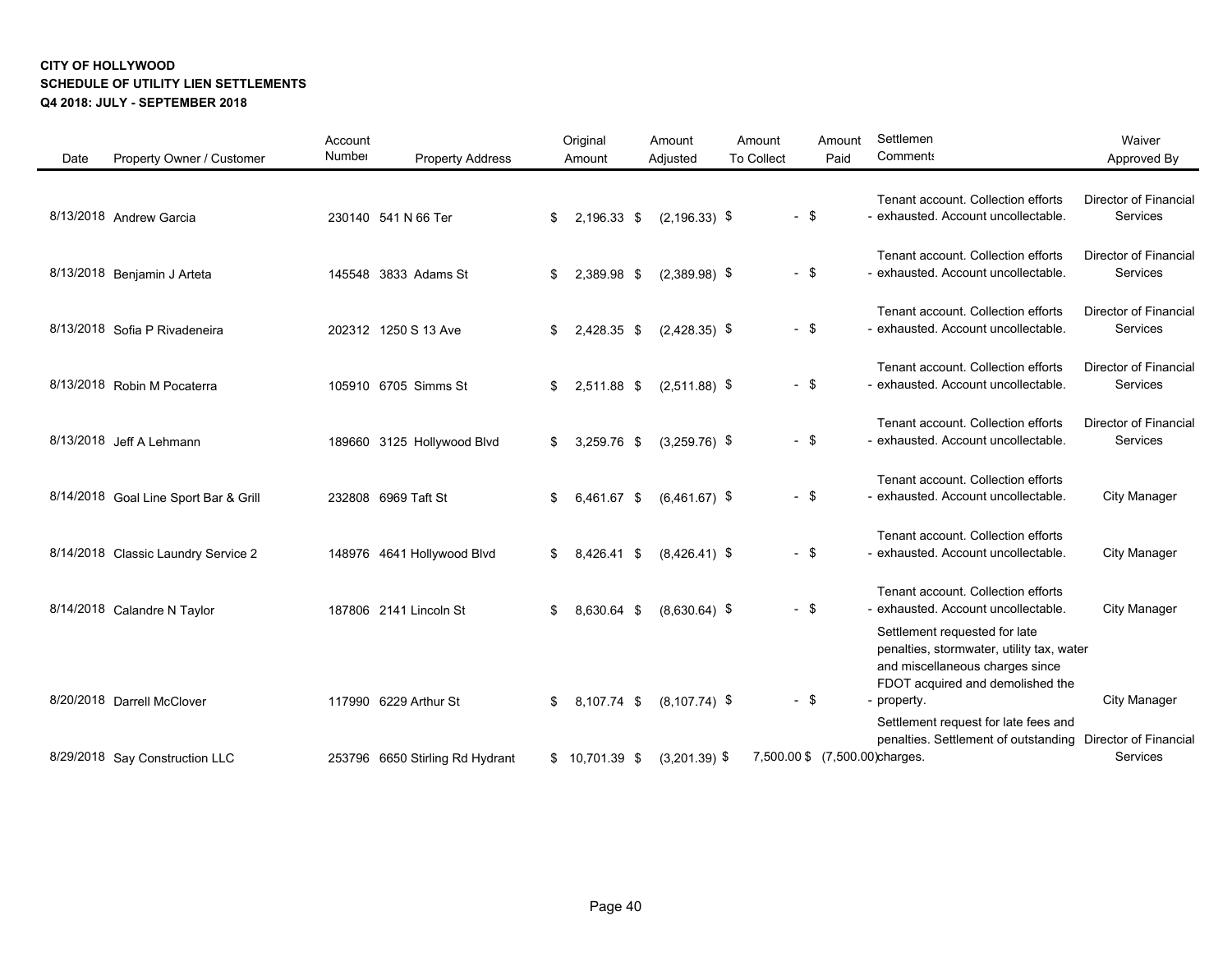| Date | Property Owner / Customer                                                 | Account<br>Number | <b>Property Address</b>                                                 |                | Original<br>Amount                  | Amount<br>Adjusted                             | Amount<br><b>To Collect</b> |                             | Amount<br>Paid | Settlemen<br>Comment:                                                                                                                                                                                                                                                                                                                                                                                                               | Waiver<br>Approved By                                     |
|------|---------------------------------------------------------------------------|-------------------|-------------------------------------------------------------------------|----------------|-------------------------------------|------------------------------------------------|-----------------------------|-----------------------------|----------------|-------------------------------------------------------------------------------------------------------------------------------------------------------------------------------------------------------------------------------------------------------------------------------------------------------------------------------------------------------------------------------------------------------------------------------------|-----------------------------------------------------------|
|      | 8/29/2018 ZAR 18 LLC<br>9/12/2018 Wendi Norris<br>9/12/2018 Rene E. Zayas |                   | 237674 5714 Plunkett St<br>176242 1043 Adams St<br>115768 1210 N 69 Way | \$<br>\$<br>\$ | 116.77 \$<br>178.24 \$<br>186.97 \$ | $(116.77)$ \$<br>$(178.24)$ \$<br>$(94.54)$ \$ |                             | $-$ \$<br>$-$ \$<br>92.43\$ |                | Customer was charged for sanitation<br>services in error. Sanitation services<br>were billed to the customer even<br>though sanitation services are not<br>provided to the customer by the City. Director of Financial<br>- Settlement of sanitation charges.<br>- Settlement due to stuck meter.<br>Settlement for water, sewer and utility<br>tax due to repairs by contractor hired Director of Financial<br>(92.43)by the City. | Services<br>Director of Financial<br>Services<br>Services |
|      | 9/12/2018 Norman Scheinkman                                               |                   | 133196 347 Elm St                                                       | \$             | 248.00 \$                           | $(248.00)$ \$                                  |                             | - \$                        |                | Customer was charged for sanitation<br>services in error. Sanitation services<br>were billed to the customer for 3<br>garbage carts instead of 2 garbage<br>carts. Settlement of sanitation<br>- charges.                                                                                                                                                                                                                           | <b>Director of Financial</b><br><b>Services</b>           |
|      | 9/12/2018 Max Fawaz                                                       |                   | 216596 2153 N 14 Ave                                                    | \$             | 129.17 \$                           | $(129.17)$ \$                                  |                             | $-$ \$                      |                | Customer was charged for sanitation<br>services in error. Sanitation services<br>were billed to the customer even<br>though sanitation services are not<br>provided to the customer by the City. Director of Financial<br>- Settlement of sanitation charges.                                                                                                                                                                       | Services                                                  |
|      | 9/12/2018 Gamil Hanna                                                     |                   | 212566 1817 Rodman St 2                                                 | \$             | 372.00 \$                           | $(372.00)$ \$                                  |                             | $-$ \$                      |                | Customer was charged for sanitation<br>services in error. Sanitation services<br>were billed to the customer even<br>though sanitation services are not<br>provided to the customer by the City. Director of Financial<br>- Settlement of sanitation charges.                                                                                                                                                                       | Services                                                  |